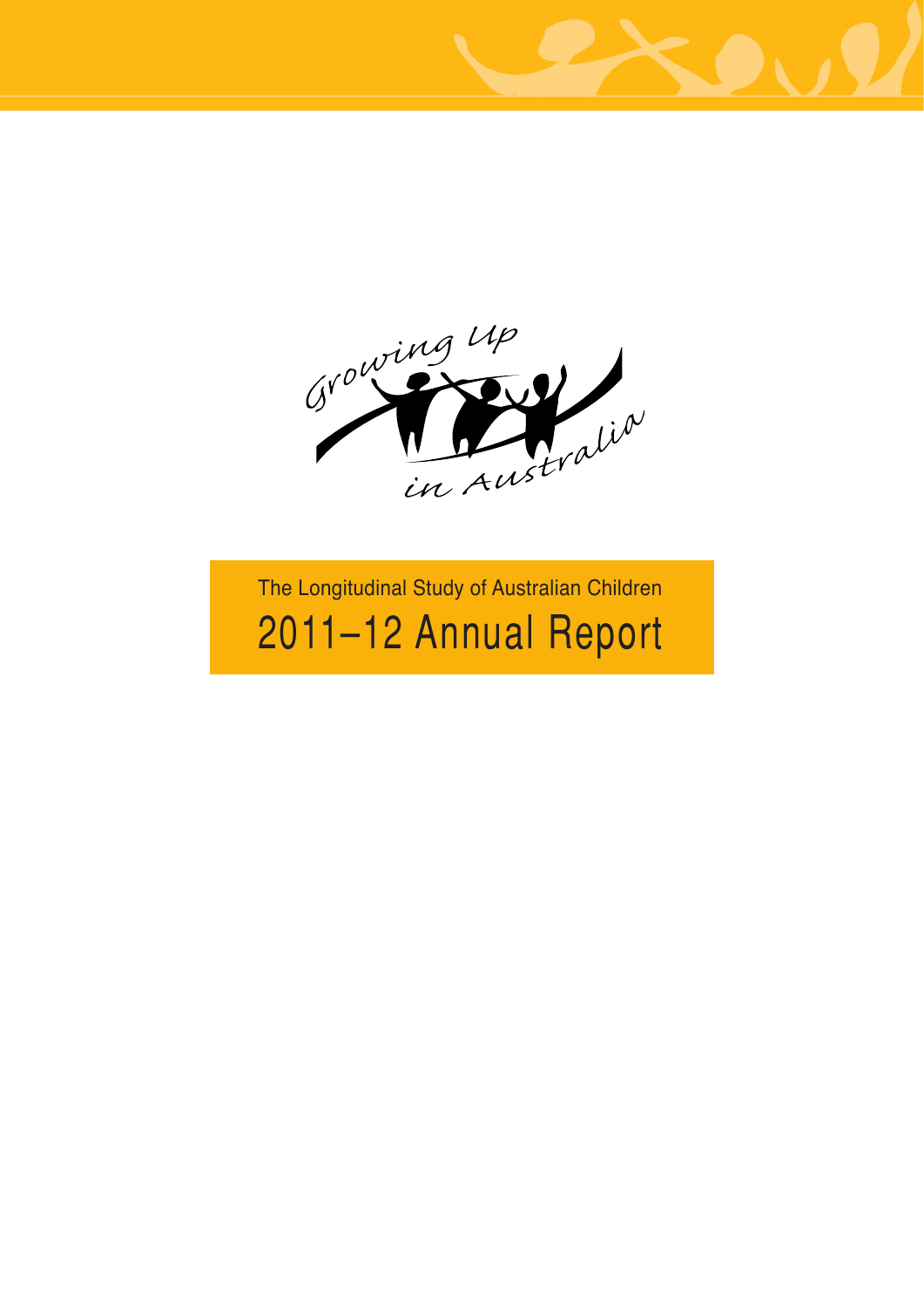© Commonwealth of Australia 2013

ISSN 1836-4314

ISBN 9781925007329

All material presented in this publication is provided under a Creative Commons Attribution 3.0 Australia <http://creativecommons.org/licenses/by/3.0/au/deed.en> licence.

For the avoidance of doubt, this means this licence only applies to material as set out in this document.



With the exception of the Commonwealth Coat of Arms (for terms of use, refer to http://www.itsanhonour.gov.au/coat-arms/index.cfm), the details of the relevant licence conditions are available on the Creative Commons website (accessible using the links provided), as is the full legal code for the CC BY 3.0 AU licence (see creativecommons. org/licenses/by/3.0/au/legalcode).

The opinions, comments and/or analysis expressed in this document are those of the authors and do not necessarily represent the views of the Minister for Families, Housing, Community Services and Indigenous Affairs or the Australian Government Department of Families, Housing, Community Services and Indigenous Affairs (FaHCSIA) and cannot be taken in any way as expressions of government policy.

Growing Up in Australia: the Longitudinal Study of Australian Children (LSAC) is funded by FaHCSIA and conducted by the LSAC team in FaHCSIA, in partnership with the Australian Institute of Family Studies and the Australian Bureau of Statistics. A consortium of leading researchers from research institutions and universities throughout Australia contribute advice.

Growing Up in Australia: the Longitudinal Study of Australian Children: 2011–12 Annual Report has been typeset by Lyn Lalor. The cover drawings are by children taking part in LSAC.

For more information contact:

*Longitudinal Study of Australian Children (LSAC) Longitudinal Studies, Evaluation and Policy Capability Branch Social Policy Group Department of Families, Housing, Community Services and Indigenous Affairs*

*Phone: (02) 6146 2306 Fax: (02) 6204 4747 Email: lsac@fahcsia.gov.au*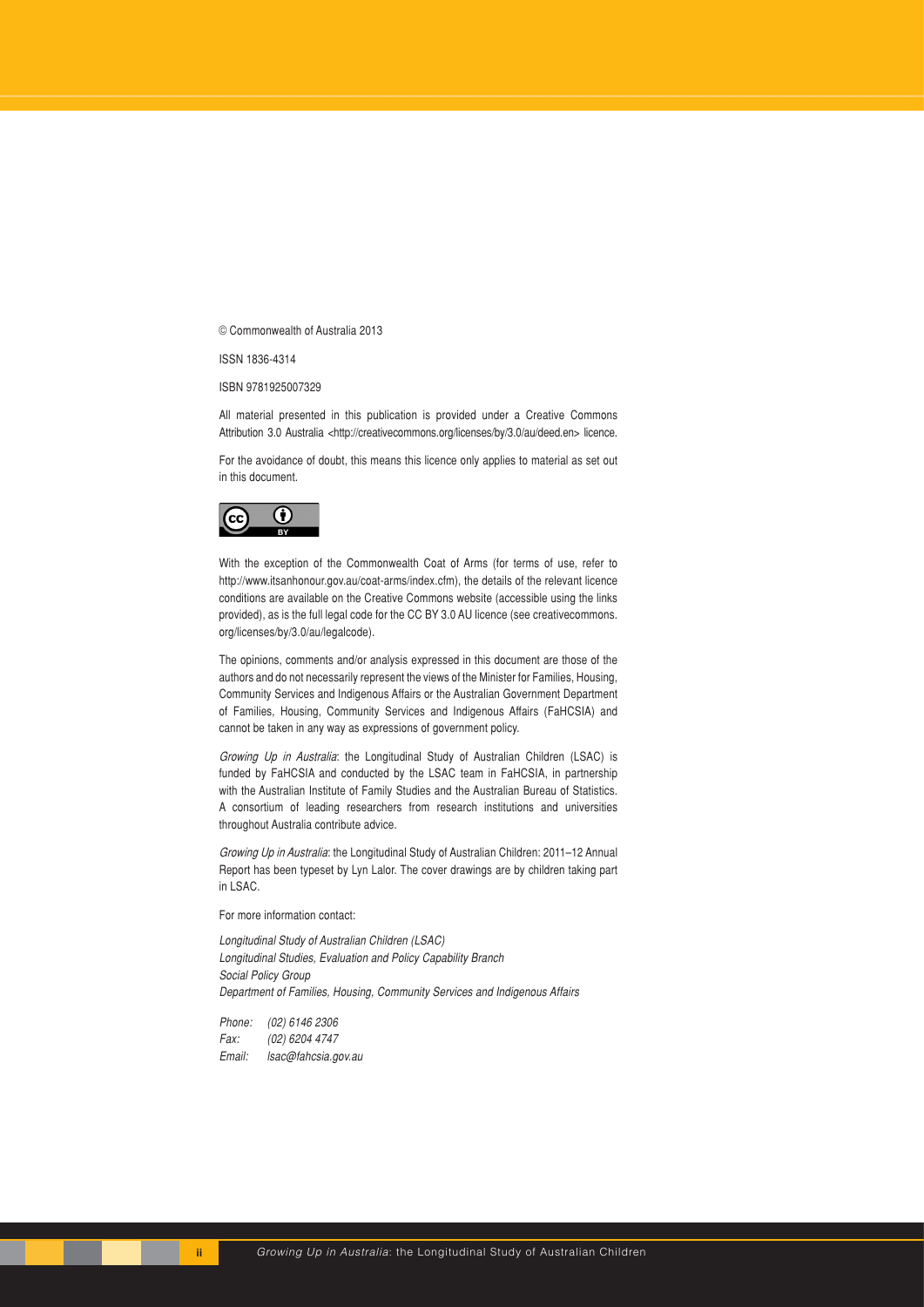# Contents<sup>1</sup>

## **Foreword from Professor Hayes v**

| <b>Overview of LSAC</b>                       | 1              |
|-----------------------------------------------|----------------|
| Sampling methodology                          | 1              |
| Study design                                  | 1              |
| Scope and purpose                             | 1              |
| Study respondents                             | 3              |
| Mid-wave data collection                      | 3              |
| Wave 4.5 data collection                      | 4              |
| Wave 5 data collection                        | 4              |
| Study child                                   | 5              |
| Parent living elsewhere                       | 5              |
| Teacher                                       | 5              |
| Wave 6 content development                    | 6              |
| Engagement strategies                         | 6              |
| Key personnel                                 | 7              |
| FaHCSIA Management Team                       | $\overline{7}$ |
| AIFS Management Team                          | 7              |
| ABS Management Team                           | 8              |
| Consortium Advisory Group                     | 8              |
| Consultants                                   | 9              |
| Data Expert Group                             | 9              |
| <b>LSAC research</b>                          | 10             |
| <b>LSAC Annual Statistical Report 2011</b>    | 10             |
| Life at documentary series                    | 12             |
| <b>LSAC and LSIC Research Conference 2011</b> | 12             |
| <b>LSAC</b> data users                        | 14             |
| <b>LSAC research highlights</b>               | 15             |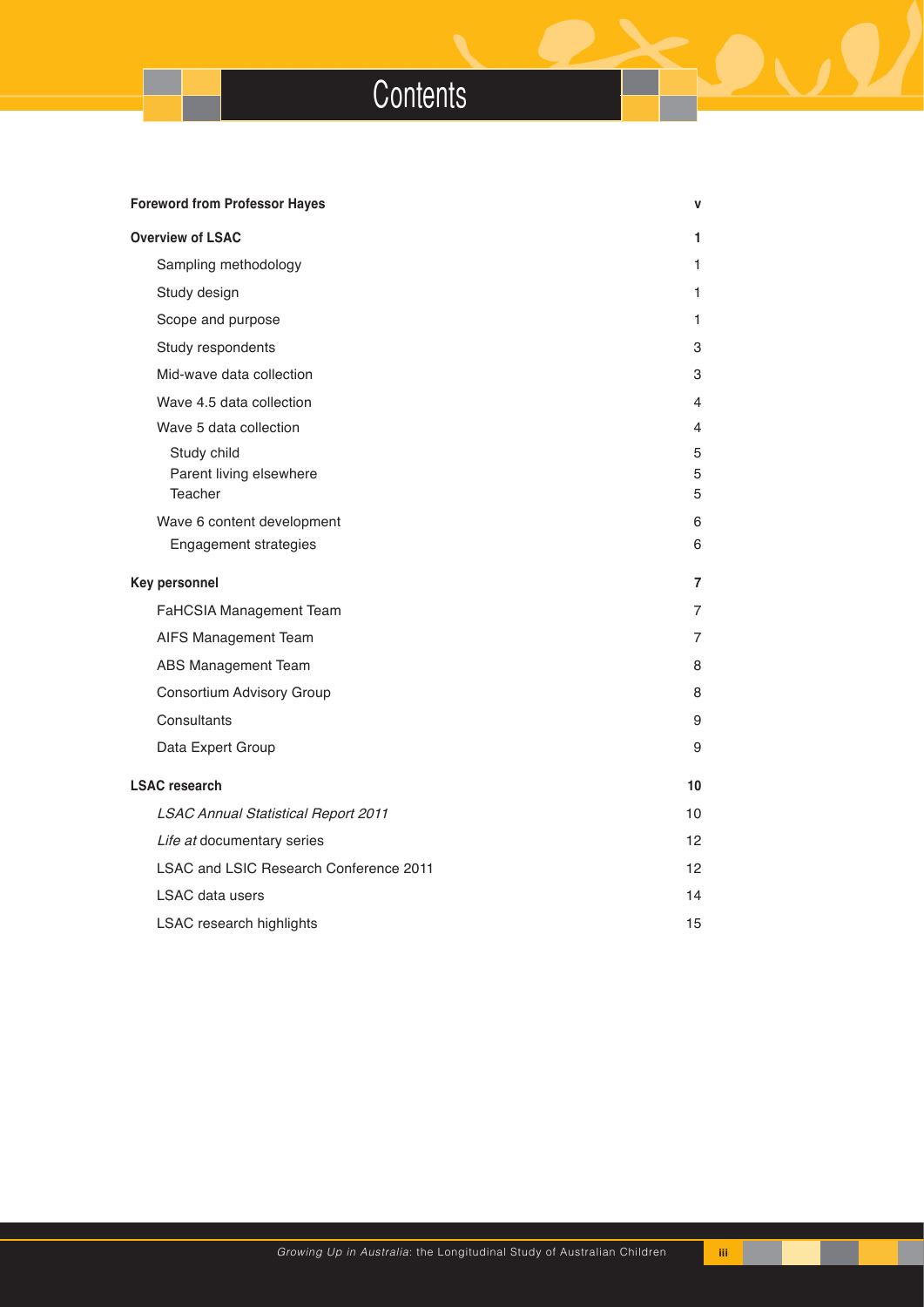| Publications by LSAC data users, 2011-12 |    |  |
|------------------------------------------|----|--|
| Government reports                       | 20 |  |
| <b>Publications</b>                      | 20 |  |
| Conference presentations                 | 24 |  |
| <b>Theses</b>                            | 31 |  |
| <b>LSAC</b> website activities           | 32 |  |
| Data access                              | 33 |  |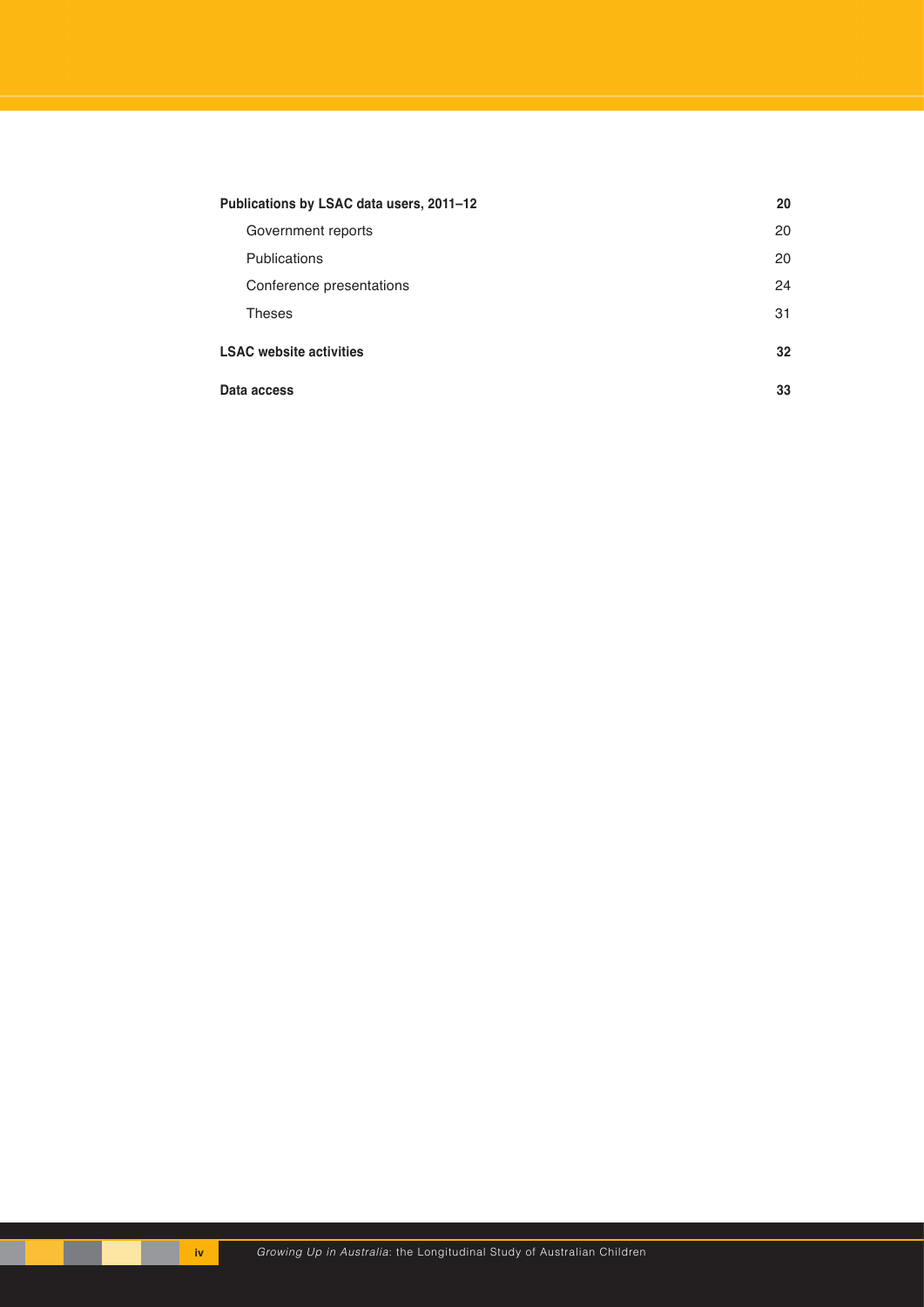## **Foreword from Professor Hayes Australian Institute of Family Studies**

In August 2011 Growing Up in Australia: the Longitudinal Study of Australian Children (LSAC) achieved a major milestone with the release of the Wave 4 data. Australia now has large-scale national longitudinal data on children's development in the first decade of their lives. Such surveys offer opportunities to understand the nature and sources of developmental stability and change and how early experiences shape development not only in the middle school years but in late adolescence and adulthood as well.

This type of data can inform policymakers in their design of strategies to improve outcomes for children and in the optimal timing of preventive strategies and interventions. With four waves of data released and the fifth wave collected in 2012, LSAC is now reaching maturity as a longitudinal study of children's development. Subsequent waves will provide even greater insights as the children reach adolescence. The four waves of data that have been collected will afford researchers an opportunity to obtain a 'long view' of development that can enhance policy responses to critical transitions in the life course, such as starting primary or secondary school or parents' separation or divorce.

The Australian Institute of Family Studies (AIFS) continues to use and promote use of LSAC data in a variety of forums. For example, AIFS researchers Killan Mullan and Galina Daraganova used recent analyses to examine literacy in the home, and factors that influence reading in the childhood years, for a chapter on the home and family context in the ABS Year Book 2012 . Overall, our research using the LSAC data attracted substantial media interest in the 2011–12 financial year: 380 mentions in newspapers and on the radio and television, and online.

The institute also promotes use of LSAC internationally. For another project it used LSAC data to explore links between family joblessness and child wellbeing. Findings were presented at an Australia–United States conference held in Canberra, Advancing Child and Family Policy through Research. The research subsequently appeared as a chapter in a book published by the US think tank the Brookings Institution .

AIFS has been involved in promoting cross-national comparisons in joint work with the Organisation for Economic Cooperation and Development (OECD). The first of these involved a five-country comparison study of the influence of maternal employment on the first year of a child's life and on children's development (Huerta et al. 2011). Also, Dr Ben Edwards and Dr Galina Daraganova are participating in the OECD's collaborative study 'Education and social progress', which involves comparative analyses of longitudinal data from 10 countries. The project is examining the role of cognitive and non-cognitive skills in fostering wellbeing and social progress in OECD countries. It will identify how such skills can be better developed in the formal and informal learning environments of family, school and the community. Data from LSAC will be one of the key bases for these analyses.

Given the extensive work needed to develop the LSAC survey, several organisations are requesting permission to use LSAC measures in other research projects. A notable example is the evaluation of the national rollout of the Home Interaction Program for Parents and Youngsters, a program to improve children's school readiness by enhancing parents' capacity to read to their children (Liddell, Barnett, Roost & McEachran 2011).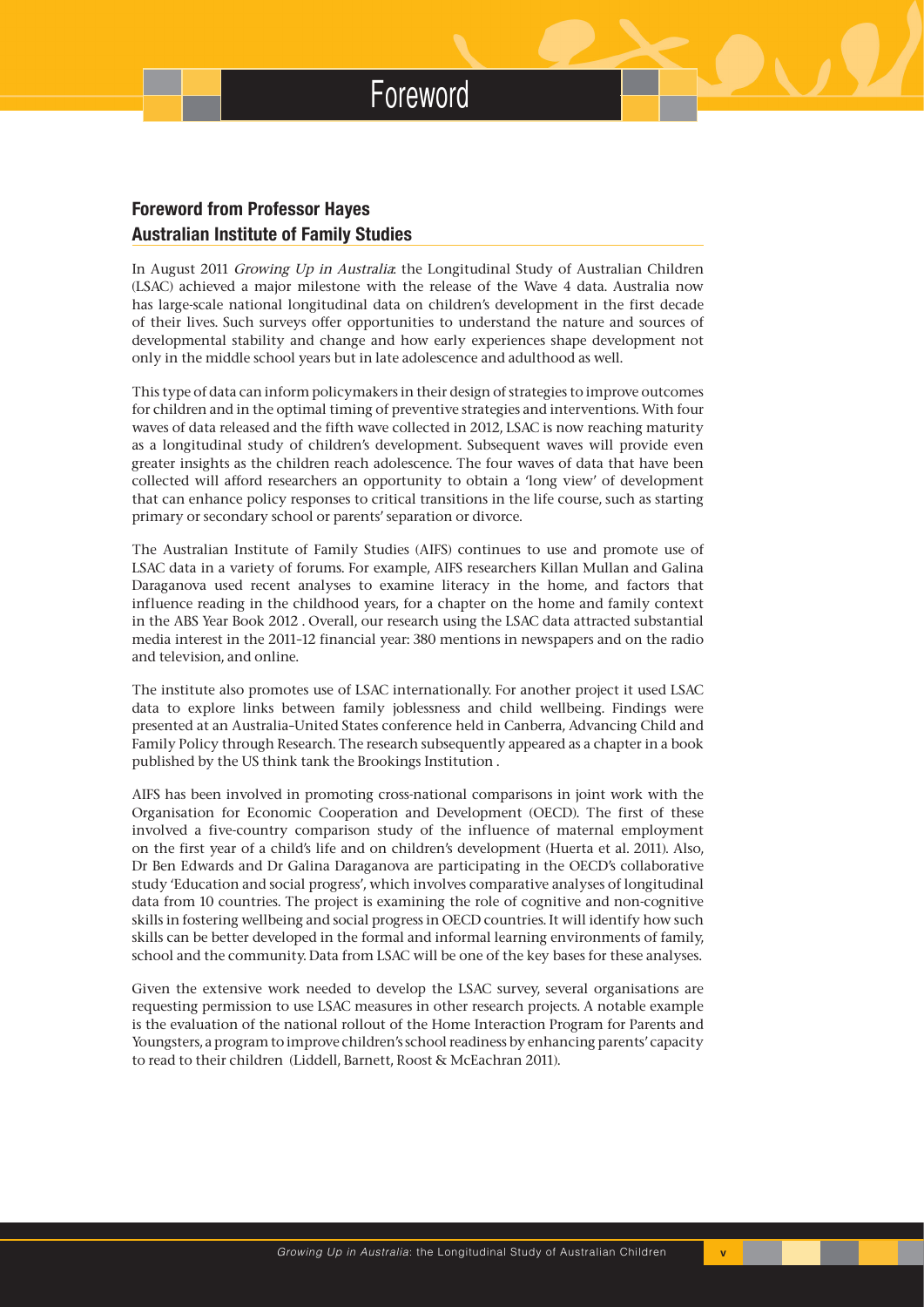LSAC already has extensive data linkages with other administrative data. These include children's history of usage of Medicare services, the Pharmaceutical Benefit Scheme and the Australian Childhood Immunisation Register; and information about the quality of child care using data from the National Childcare Accreditation Council and, more recently, the National Assessment Program—Literacy and Numeracy (NAPLAN).

In future years, educational information from the My School website will be linked to the study to give an understanding of the school context of children's learning. For the birth cohort of the study, information from the Australian Early Development Index, a nationwide measure of readiness of children entering school in 2009, will also be linked to the data file. Data linkage at the individual level has been, and will be, conducted only with the consent of parents. To date, consent rates are very high.

There is much to be learned about children's development from the analyses of these linked data sets that can translate into policies to enable Australian children to play a productive and fulfilling role in Australian society.

LSAC has already made a significant contribution to public policy in Australia; future waves will create further opportunities to inform the design of effective policies and initiatives to enhance the wellbeing of Australian children.

Professor Alan Hayes AM Director Australian Institute of Family Studies

#### Endnotes

- 1 Mullan, K & Daraganova, D 2012, 'Reading: the home and family context', in Pink, B (ed.) Australian Bureau of Statistics Year Book, Australia, 2012, Cat no. 1301.0, ABS, Canberra.
- 2 Gray, M & Baxter, JA 2012, 'Family joblessness and child wellbeing in Australia', in A Kalil, R Haskins & J Chesters (eds), Investing in children: work, education, and social policy in two rich countries, Brookings Institution, Washington.
- 3 Huerta, M, Adema, W, Baxter, J, Corak, M, Deding, M, Gray, MC, Han, W & Waldfogel, J 2011, Early maternal employment and child development in five OECD countries, OECD Social, Employment And Migration Working Papers No. 118.
- 4 Liddell, M, Barnett, T, Roost, FD & McEachran, J 2011, Investing in our future: an evaluation of the national rollout of the Home Interaction Program for Parents and Yougsters (HIPPY), final report to the Department of Education, Employment and Workplace Relations.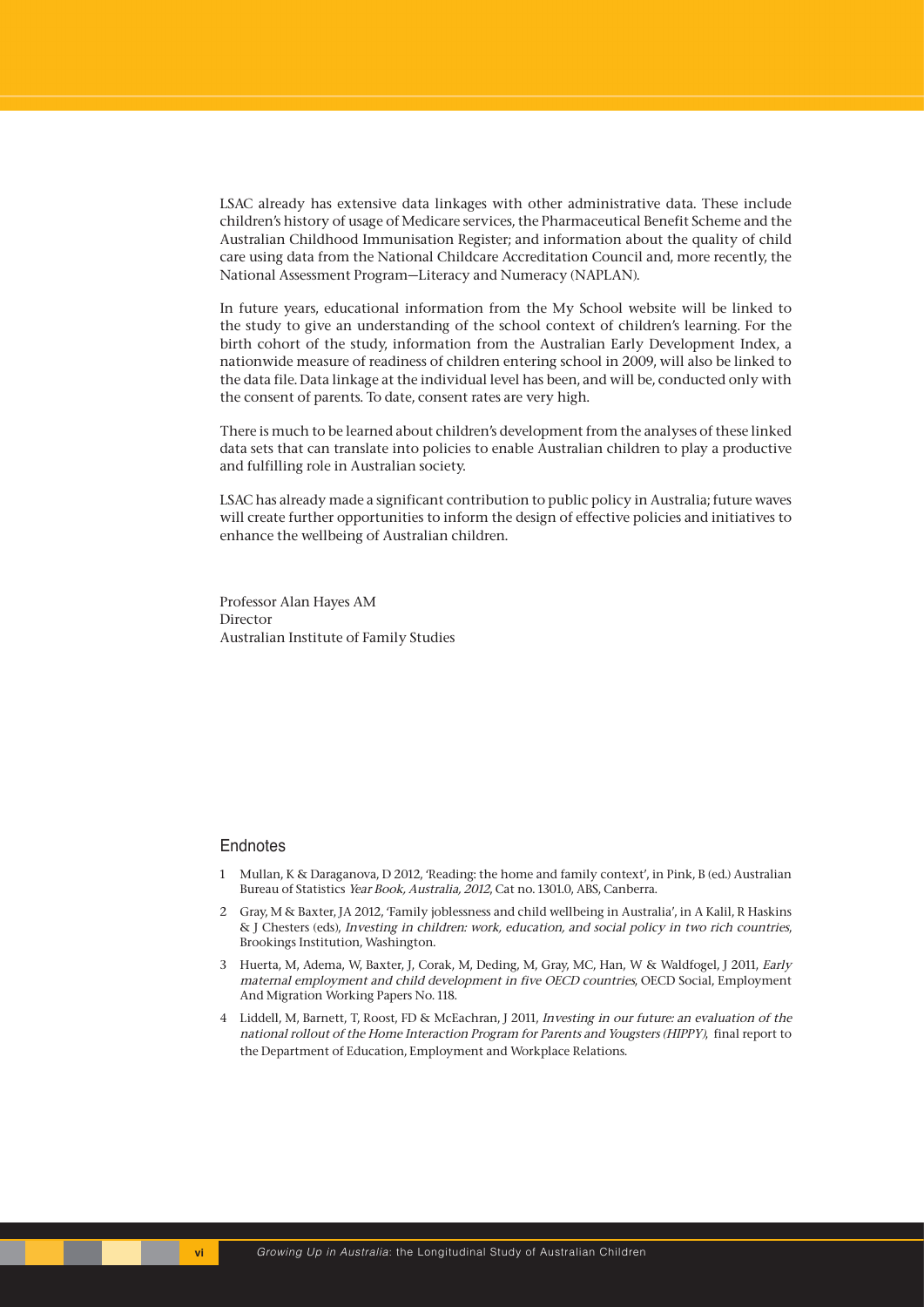In 2002, families from around Australia were invited to participate in a nationwide study of Australian children, Growing Up in Australia: The Longitudinal Study of Australian Children (LSAC). A representative sample of 10,000 children took part in the study, which commenced in 2004.

#### **Sampling methodology**

The Health Insurance Commission (HIC) selected the study sample from the Medicare database, one of the most comprehensive data bases of the Australian population. HIC drew the study sample from 300 randomly selected postcodes across Australia, stratified by state and territory, capital city statistical division/balance of state, and size of the target population in the postcode.

#### **Study design**

The LSAC sample comprises two cohorts, each of approximately 5,000 children. During the first wave of data collection the B, or infant, cohort was aged 3–19 months and the K, or child, cohort was aged 4–5 years.

The multiple-cohort design of LSAC means that results are not specific to one cohort but can be generalised to other groups of children. LSAC's cross-sequential design means that there will be data on children of the same age from the two cohorts at different points in time.

#### **Scope and purpose**

LSAC investigates the impact of children's family, social, economic and cultural environments on their development and wellbeing. A major aim of the study is to identify policy opportunities for improving support for children and their families and for intervention and prevention. The study is guided by key research questions that attempt to incorporate all aspects of a child's environment and development. The most important of these is the overarching research question:

What are the childhood experiences and conditions (from pre-natal, infancy, childhood, adolescence and adulthood) that impact on child, adolescent and adult outcomes and on trajectories of development? What are the mechanisms underlying linkages and interactions and how do these change over time? What factors and processes protect children from events or contexts that increase the risk of poor outcomes?

The factors referred to include:

- the prenatal environment
- child characteristics such as temperament, disabilities or illnesses
- childhood health and disabilities, and health service utilisation
- the nature of relationships that children form with parents, teachers and other important adults
- parental behaviour and wellbeing
- parenting behaviours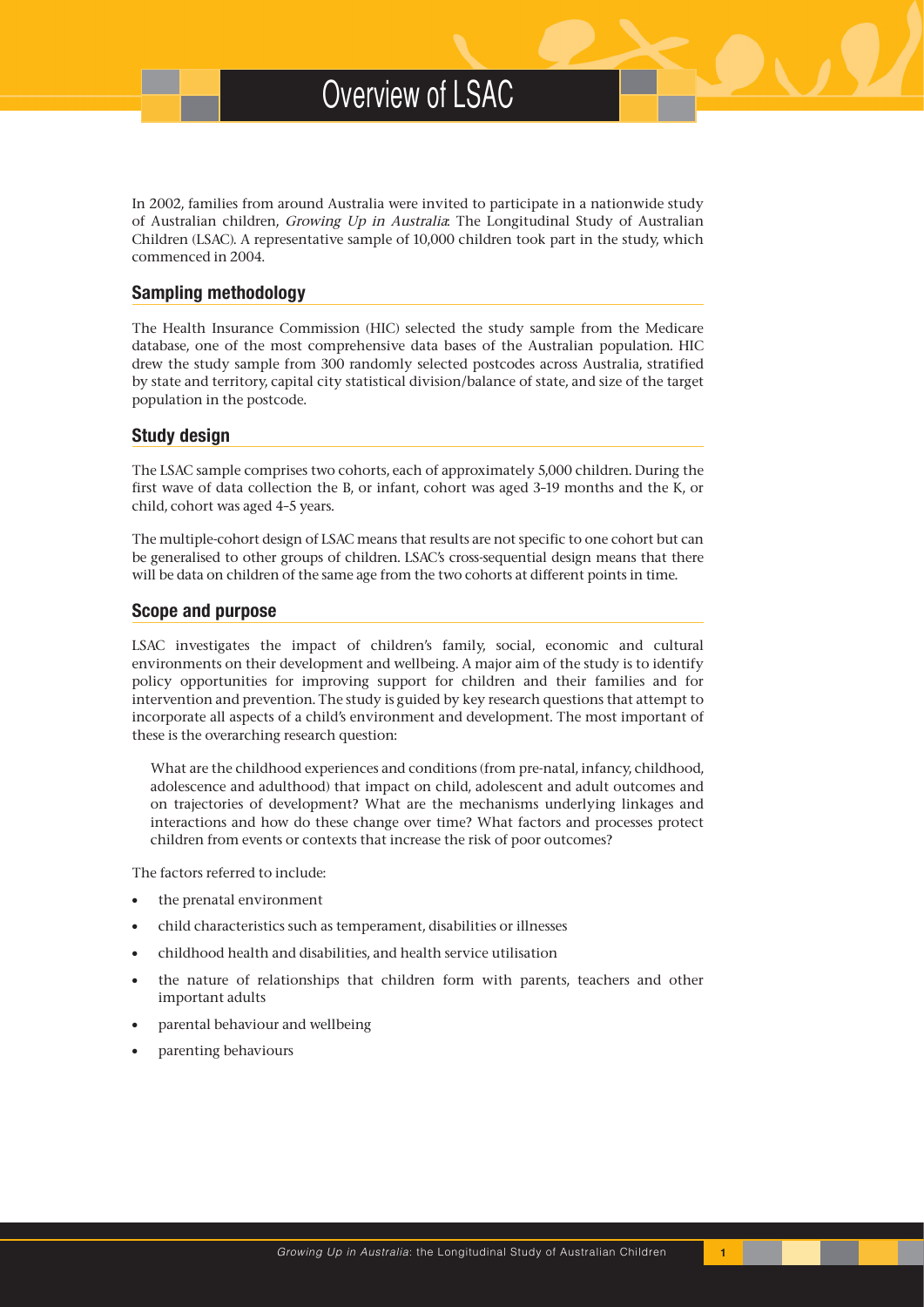- the nature of relationships with peers and siblings
- significant environments such as the home, child care, school and neighbourhood
- socioeconomic circumstances.

The overarching research question is accompanied by 11 more specific ones:

- 1. What factors influence a child's physical health and development over time? What is the effect of physical health on a child's overall wellbeing and on other specific outcomes, and how does this influence change over time?
- 2. What is the nature and impact of family composition, relationships and dynamics on individual outcomes, and how do these relationships and their effects change over time?
- 3. What is the influence of parents' labour force participation, education and economic status on individual outcomes and how does this change over time?
- 4. What are the effects of non-parental childcare on individual outcomes (particularly those relating to social and cognitive competence, attachment, impulse control, and control of attention)? How do these experiences and influences change over time?
- 5. What experiences influence children's school engagement and achievement and what impact do they have on individual outcomes? How do these patterns and effects change over time?
- 6. What are the impacts of children's use of time on their individual outcomes in physical fitness and obesity, family relationships, social skills and learning? How does the impact of different patterns of time use change over time?
- 7. What impacts do child, parental and community beliefs, attitudes and expectations have on outcomes? How do the patterns and effects of these beliefs, attitudes and expectations change over time?
- 8. What characteristics of children, families and communities help children develop resilience and cope with transitions or adversity? How do these factors influence individual outcomes, and how do these influences change over time?
- 9. What social connections and support are available to families and children, and what impact do they have on individual outcomes? How do the impacts of these social connections and support change over time?
- 10. What are the impacts of broad neighbourhood characteristics and community connectedness, engagement, trust and violence on individual outcomes, and how do these impacts change over time?
- 11. What is the impact of intergenerational characteristics on individual outcomes, and how does this impact change over time?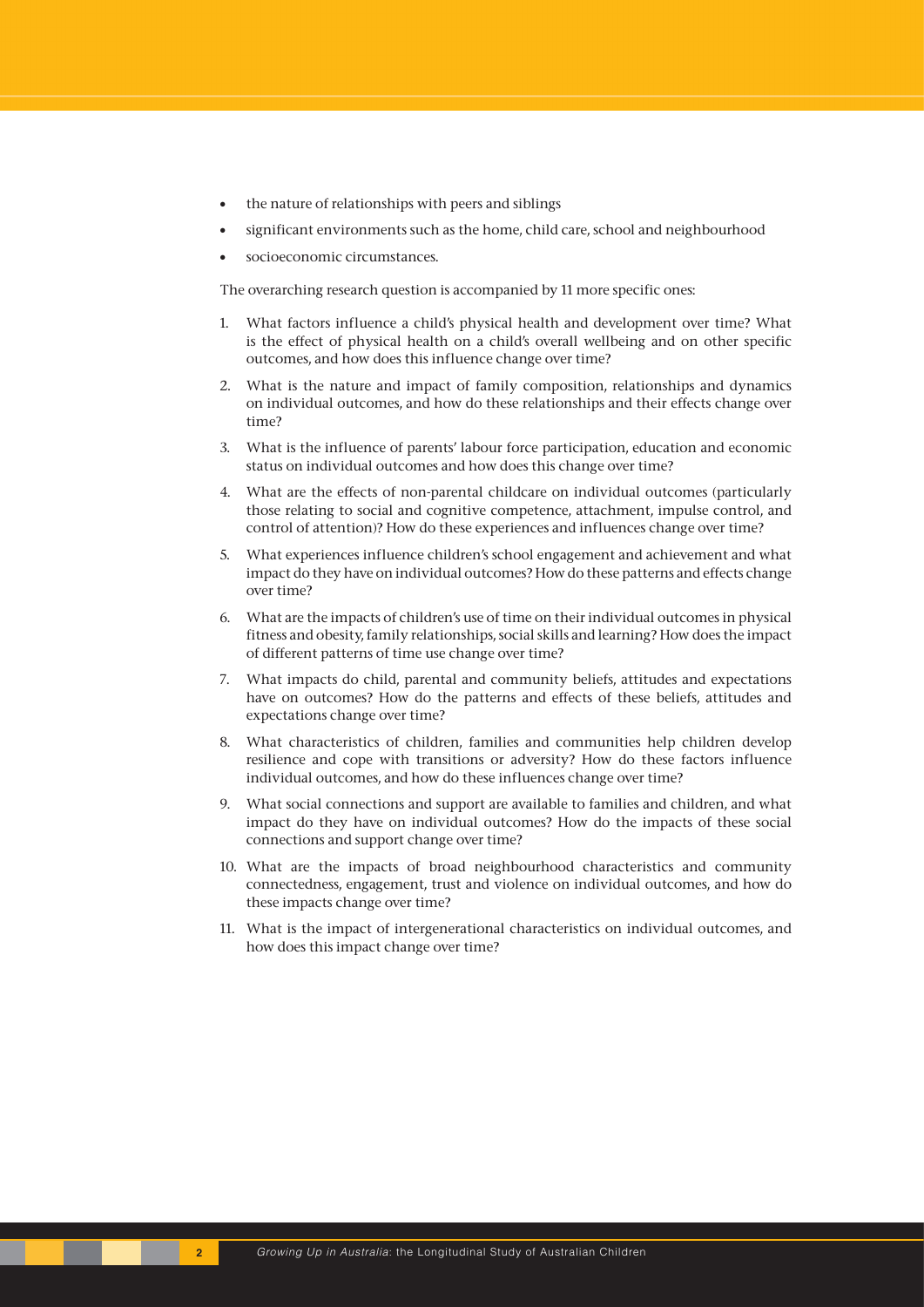## **Study respondents**

Study informants include the child (from the age of six), parents (both resident and nonresident), carers and teachers. Information from these participants is collected every two years using a range of methodologies. These include a face-to face interview and self-report by the child and one parent. The methodologies are reviewed for each collection to ensure that they protect the privacy of participants, respond to improvements in technology and reflect the increased capacity of the children to answer questions themselves. As children do more activities away from their parents, they report more information and the parent reports less; thus, the children are gradually becoming the primary respondents of the study.

#### **Mid-wave data collection**

Following the first three waves of the study, abridged data collection was also conducted in the years between the biennial primary data collections (Wave 1.5, Wave 2.5 and Wave 3.5). These 'mid-wave' collections comprised short paper questionnaires on a limited range of topics.

A key purpose of the LSAC mid-wave activities is to maintain contact and engagement with the study participants. The activities—mail-out questionnaires to the primary parent (P1) are also an opportunity to collect information on topics relevant to the developmental stage of the study children, However, response rates for these surveys were significantly lower than those of the main wave collections, and their continuing decline necessitated a review of this collection strategy. Table 1 provides details of the number of questionnaires sent and returned for each mid-wave collection and illustrates the decline in mid-wave response rates over time.

| Table 1                 | Number of forms despatched and returned and response rate<br>for mid-wave data collections |                 |              |                                       |                     |                     |                            |  |  |
|-------------------------|--------------------------------------------------------------------------------------------|-----------------|--------------|---------------------------------------|---------------------|---------------------|----------------------------|--|--|
| No. of forms despatched |                                                                                            |                 |              | No. of forms returned (response rate) |                     |                     |                            |  |  |
| <b>Wave</b>             | <b>B</b> cohort                                                                            | <b>K</b> cohort | <b>Total</b> | <b>B</b> cohort                       | <b>K</b> cohort     | <b>Total</b>        | $%$ of<br>Wave 1<br>sample |  |  |
| 1.5                     | 5.061                                                                                      | 4,935           | 9,996        | 3,573<br>$(70.6\%)$                   | 3,594<br>$(72.8\%)$ | 7,167<br>(71.7%)    | 71.1                       |  |  |
| 2.5                     | 4,859                                                                                      | 4,712           | 9,571        | 3,246<br>$(66.8\%)$                   | 3,252<br>$(69.0\%)$ | 6,498<br>$(67.9\%)$ | 64.5                       |  |  |
| 3.5                     | 4.772                                                                                      | 4,641           | 9,413        | 3,012<br>$(63.1\%)$                   | 2,972<br>$(64.0\%)$ | 5,984<br>(63.6%)    | 59.4                       |  |  |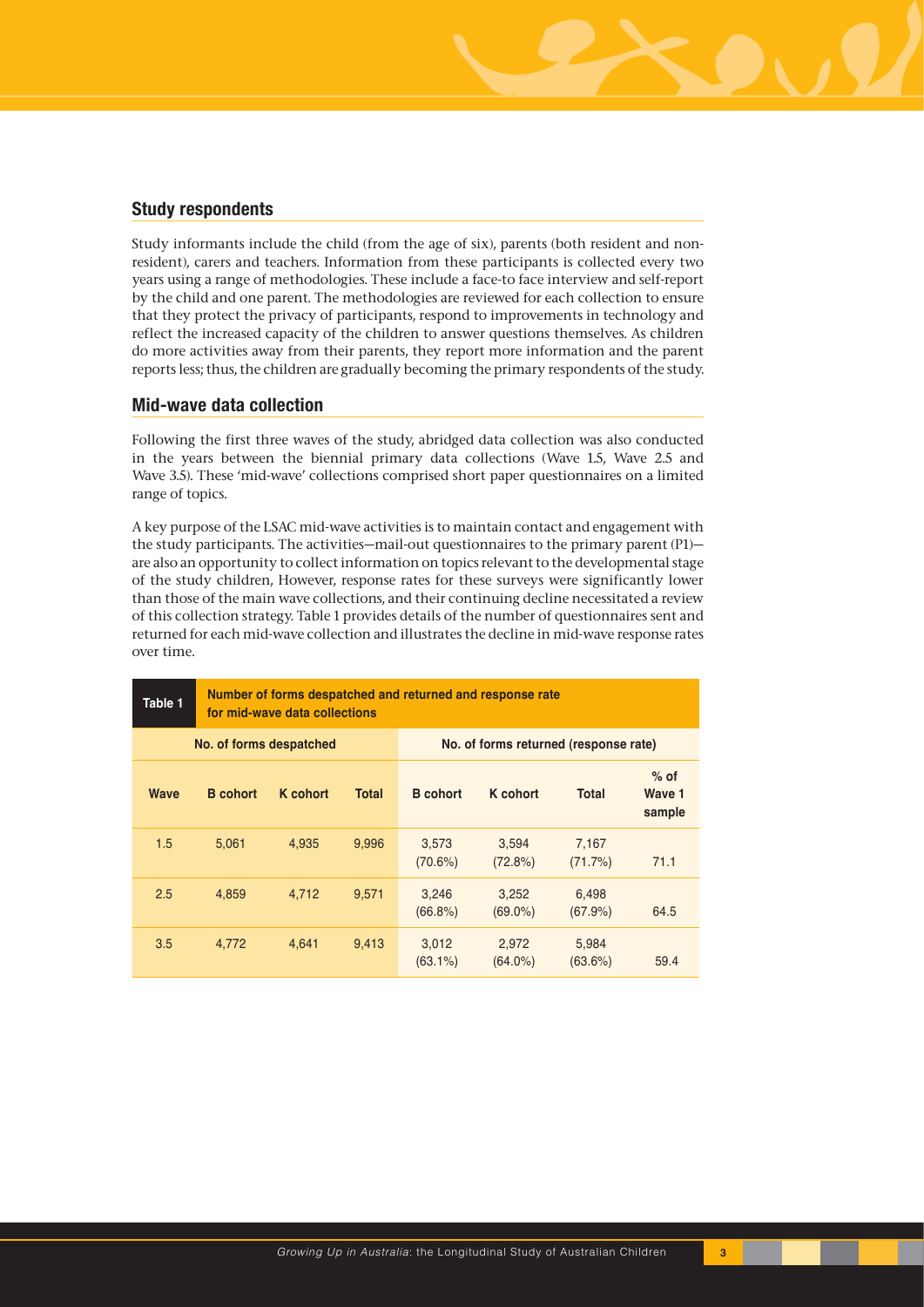#### **Wave 4.5 data collection**

The poor collection response rates for Waves 1.5 to 3.5 meant that the data were not well utilised by researchers and prompted a review of the mid-wave collection strategy. This resulted in the Wave 4.5 collection activity changing from a paper-based data collection exercise to internet-based capture of respondent contact details. This was an opportunity to improve LSAC's respondent-tracking capabilty and trial alternative modes of data collection for possible use in future main waves.

The collection methodology required participants to log on to a secure enclave to check and update their contact details, which included address, email, and fixed and mobile phone numbers.

The online site also invited respondents to provide feedback on the usefulness of various study updates and newsletters that they receive. In response, 48 per cent of parents reported that they found the annual study newsletters useful. Significant numbers of parents also found quarterly study updates (44 per cent) and the annual calendar (39 per cent) useful.

The attitude of the study child to their involvement in the study was also explored: 72 per cent of parents reported that their child either liked or strongly liked participating in the study.

The enumeration period for Wave 4.5 was September to December 2011. There was a response rate of 59 per cent from the starting sample of 8,875.

The collection methodology of Wave 5.5 is expected to be similar to that of Wave 4.5. This will allow the study partners to continue refining their online communication with study families and increase the engagement of all involved in the study.

## **Wave 5 data collection**

Wave 5 data collection began in March 2012 and was completed in early 2013. During this wave, the B cohort children are 8 to 9 years of age and K cohort children are 12 to 13 years of age.

The data collection procedures for Wave 5 were the same as those used for Wave 4. Home interviewing comprised separate, concurrent interviews with the study child and the parent identified as the primary caregiver (Parent 1). The interview consists of face-to-face interviews and computer administered self-interviews for both participants. In addition, the other parent/caregiver in the home (Parent 2) answered a paper questionnaire, either during or after the home interview. In the case of separated families, a short telephone interview was conducted with the parent living elsewhere. All children's teachers were sent a paper questionnaire to complete.

In Wave 5, families continued to have the option of completing elements of the interview in a short, computer-assisted telephone interview (CATI) before the home visit. CATI was introduced in Wave 4 to provide greater interview flexibility for busy families. Feedback from study parents indicates that they appreciate this option.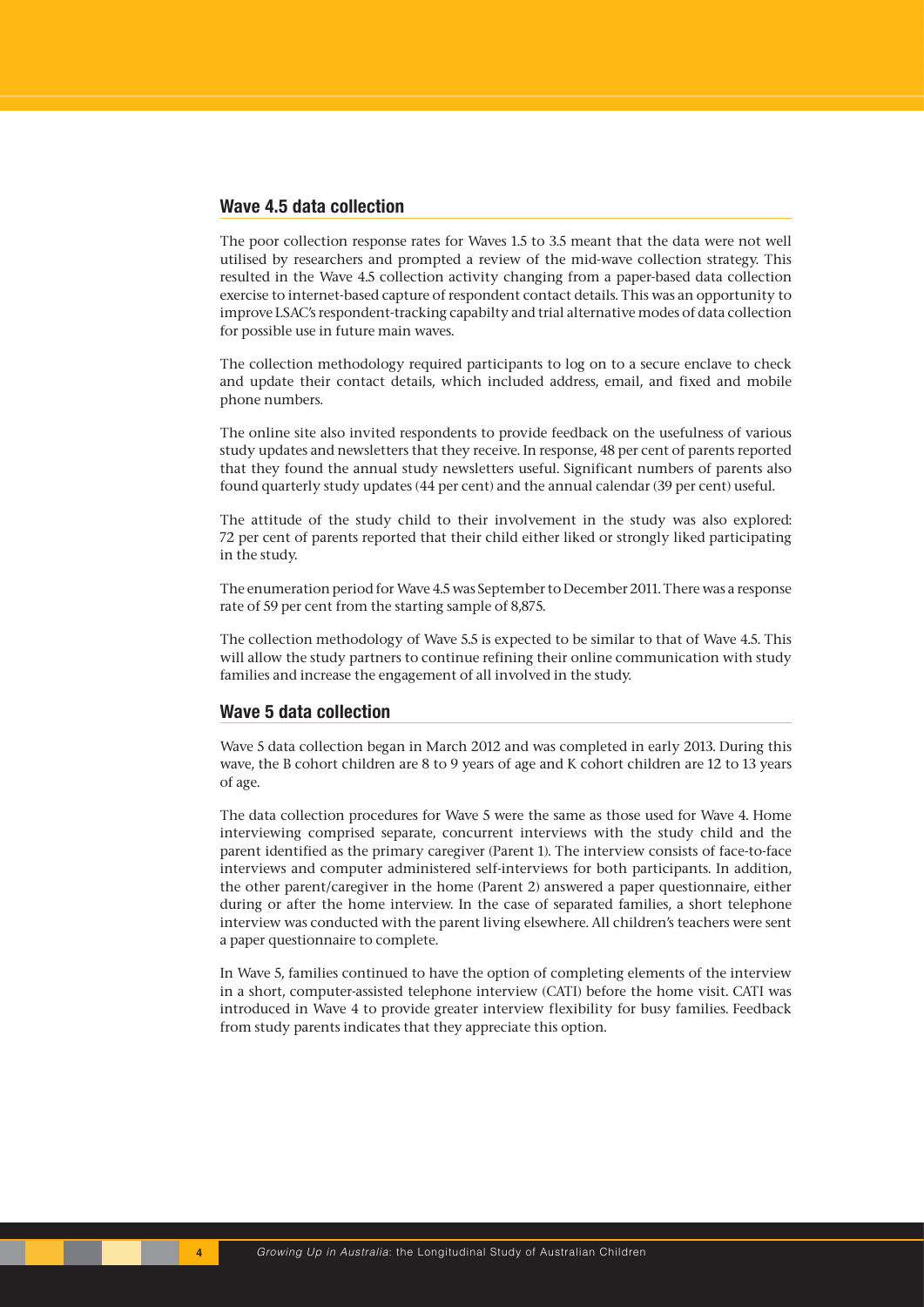

#### Study child

Besides the face-to-face interview and the audio computer assisted self-interview (ACASI), the interviewer obtains measurements of the child's height, weight and body fat.

At each wave, questionnaires are reviewed and modified to ensure that they capture information relevant to current and emerging policy and environmental developments and that they remain age appropriate. LSAC therefore attempts to measure the broad range of aspects of adolescent development to understand what affects the longer term outcomes of the individual. In Wave 5 the following new content was included in the ACASI component for study children aged 12 to 13:

- romantic relationships
- drug taking
- alcohol use
- additional questions on bullying and victimisation
- discrimination
- peers.

#### Parent living elsewhere

Parents who live in a household separate to the study child, or 'parents living elsewhere (PLE)', are interviewed by phone. Topics in the Wave 5 interview included:

- household information
- child support payments
- custody arrangements
- shared parenting arrangements
- study child behavior when with PLE
- level of PLE's involvement with study child (including decision-making)
- relationship with Parent 1
- level of schooling of PLE
- PLE health and wellbeing
- family of origin of PLE.

#### **Teacher**

Additional information is collected through questionnaires dispatched to the study child's teacher. In Wave 5 the majority of the K cohort has moved from primary to secondary school, in most instances resulting in an increase in the number of teachers involved in the children's schooling. In Wave 5 the child's English teacher is asked to answer the questionnaire for K cohort children. Wave 5 data will be analysed to determine the success of this collection model.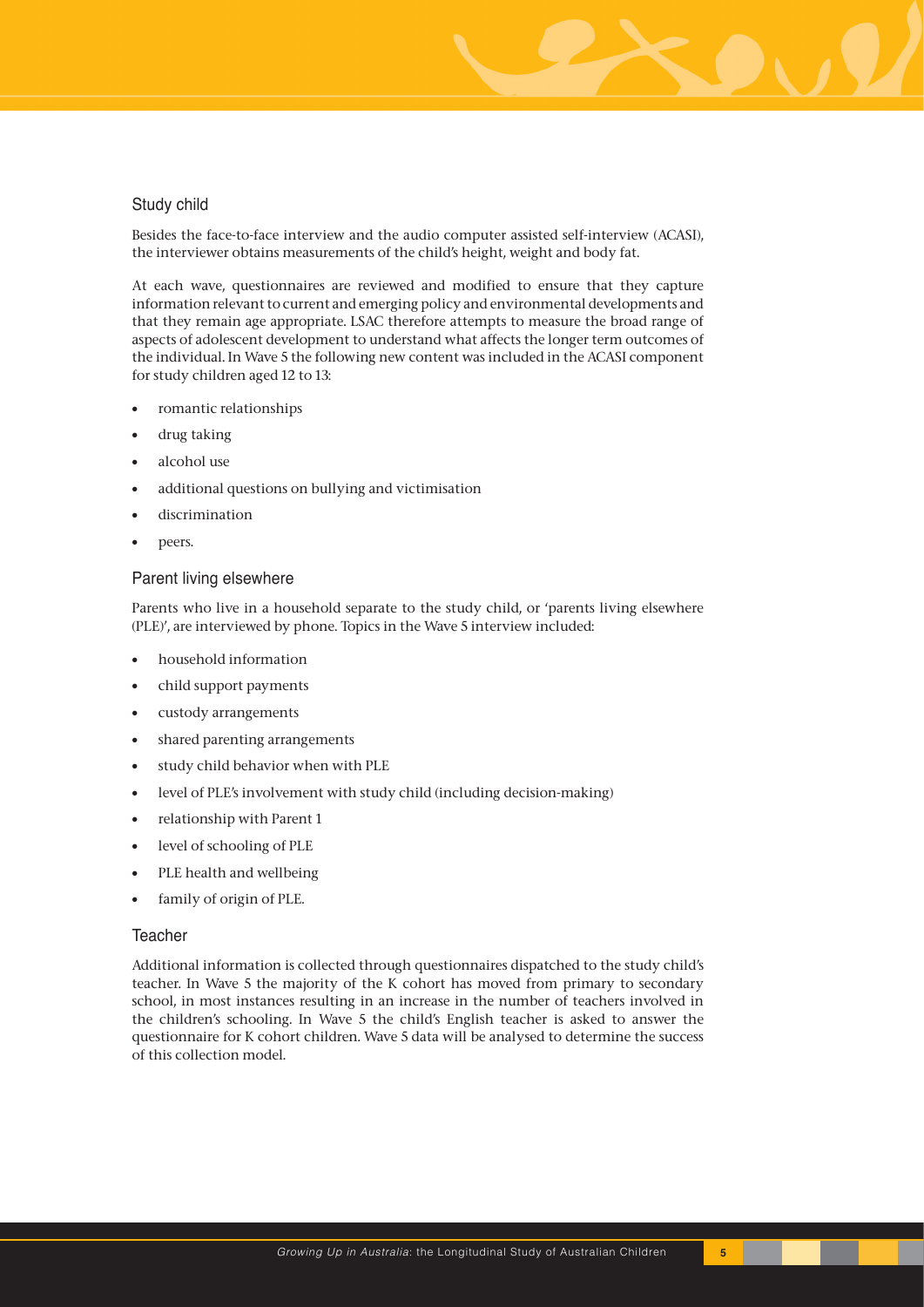#### **Wave 6 content development**

Development of questionnaire content for Wave 6 began in in early 2012 and continued into 2013. This content will reflect the increasing age of the children, particularly the K cohort, who will be 14 to 15 years old in Wave 6. In Wave 6 the B cohort children will be 10 to 11 years old.

In Wave 6, the B cohort will be introduced to ACASI, as was the K cohort when of the same age. Parents remain the major source of information for the study and answer the majority of the questions. However, as the study children move through adolescence, they will gradually take on an increasing role as study informants.

#### Engagement strategies

As in any longitudinal study, minimisation of LSAC attrition is important. To maintain response rates LSAC continually engages with the respondents to keep up their interest and demonstrate the use made of their data and the importance of this nationally representative study. LSAC has a range of approaches to maintain contact with study families and to foster their commitment to the study. Some communication and engagement strategies are as follows:

- The LSAC website gives an overview of the purpose, scope and progress of the study. It is also an access and information portal for data users and has links to LSAC-related publications and research.
- Tailored newsletters are mailed to the parents of B and K cohort children twice a year. The newsletters provide details of development of the study, including information on the structure of the upcoming interview. They also include references to recent research using LSAC data and selected examples of aggregated data.
- Age-tailored biennial newsletters are sent to B and K cohort children. The newsletters include information derived from the study, information about the structure and scope of the upcoming interview, and puzzles and activities.
- Birthday cards are sent to each study child.
- The LSAC calendar, which includes artwork and quotes by study children, is made available to study children.

Parents and study children also receive small gifts of appreciation for participating in the study. In past waves, parents have received fridge magnets, shopping lists, cooler bag, mouse mat and gym bag.

Examples of recent gifts to study children are gel pens, wallet, pedometer, earphones, and store gift card.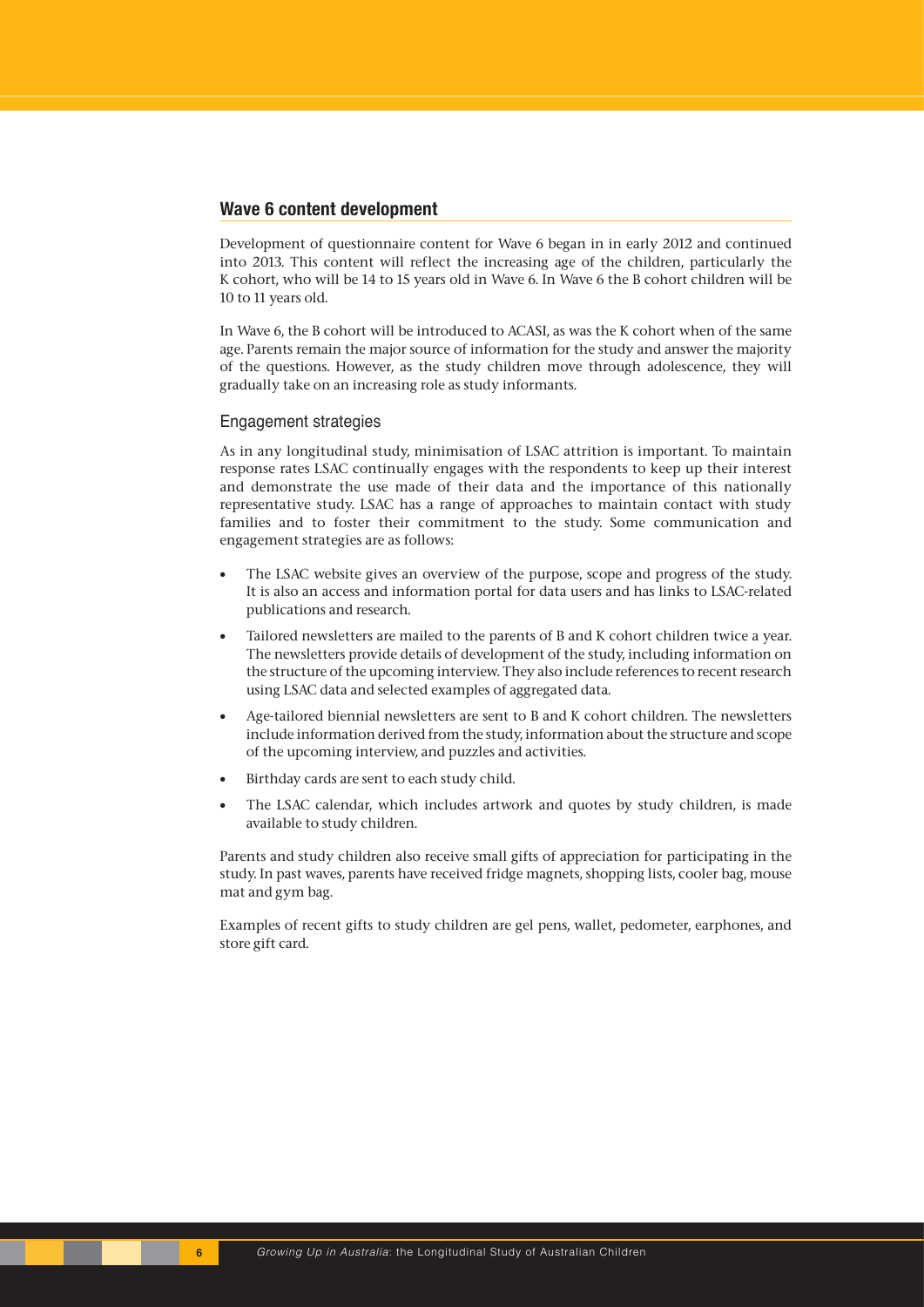## Key personnel

#### **FaHCSIA Management Team**

FaHCSIA has overall responsibility for management of LSAC, on behalf of the Australian Government.

**FaHCSIA Project Owner** Carol Ey (2011) Dr Judy Schnieder (2011/12)

**Section Manager** Dr Helen Rogers

**Senior Research Analyst** Dr Helene Shin

**Assistant Section Manager** Mr Leo Bild

**Secretariat Manager** Ms Helen Harkin

**Project Officer** Ms Amanda Knight

**Secretariat** Ms Elaine Teran

**Graduate Project Officers** Ms Sarah Lohoar (2011) Ms Emily Dann (2012)

#### **AIFS Management Team**

AIFS manages the development of the study content and design, and the output of study data.

**AIFS Project Owner** Dr Daryl Higgins

**LSAC Data Administrator** Mr Mark Sipthorp

**Executive Manager Longitudinal Studies** Dr Ben Edwards

**Design Manager** Dr Jacqueline Harvey **Research Fellow / Data Manager** Dr Galina Daraganova

**Senior Research Officer** Ms Brigit Maguire Ms Jennifer Renda (2012)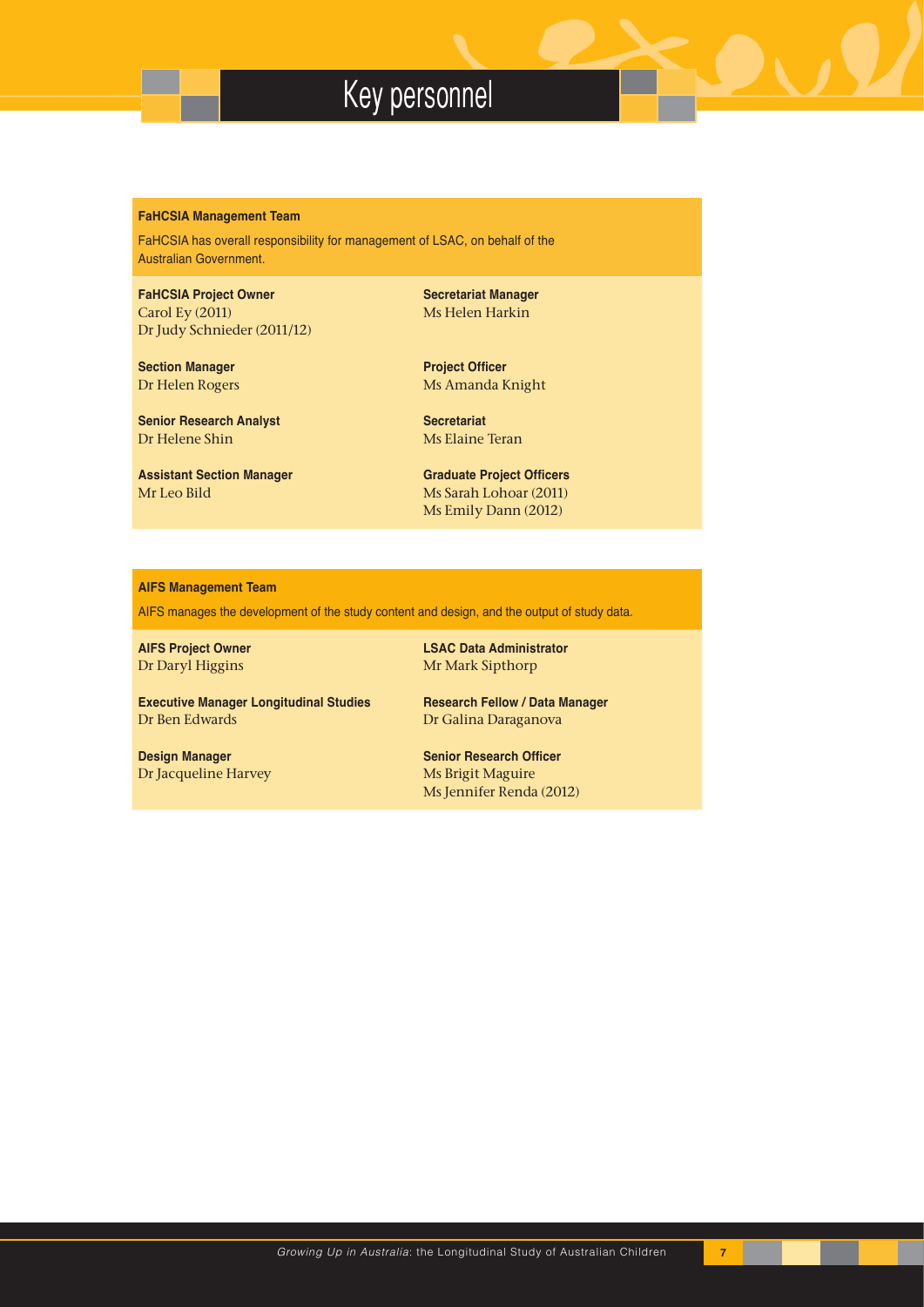#### **ABS Management Team**

ABS has responsibility for management of the LSAC sample and for data collection.

**ABS Project Owner** Mr Bob McColl

**Director**  Ms Michelle Marquardt

**LSAC Field and Development Manager** Ms Joanne Corey Ms Kym Byars

**LSAC Content and Survey Instrument Manager** Ms Karen Mornement

**LSAC Field Manager** Ms Jennifer Gallagher

**Project Officer** Ms Leesa McNaughton Ms Melieta Bianchi Ms Emma McKinnon Ms Melinda Trickey Mr Christopher Hoitinik

#### **Consortium Advisory Group**

The LSAC Consortium Advisory Group has input into the design and development of the study and provides technical advice on child development, survey methodologies, survey instruments, and data dissemination and analysis.

Professor Stephen Zubrick (Chair) Telethon Institute for Child Health Research University of Western Australia

Professor Ann Sanson (Principal Scientific Advisor) University of Melbourne

Dr John Ainley Australian Council for Educational Research

Professor Donna Berthelsen Queensland University of Technology

Professor Michael Bittman University of New England

 Associate Professor Lyndall Strazdins Australian National University

Dr Bruce Bradbury University of NSW

Associate Professor Linda Harrison Charles Sturt University

Professor Jan Nicholson Parenting Research Centre

Professor Bryan Rodgers Australian National University

Professor Michael Sawyer University of Adelaide

Professor Graham Vimpani University of Newcastle

Professor Melissa Wake Murdoch Childrens Research Institute Royal Children's Hospital, Melbourne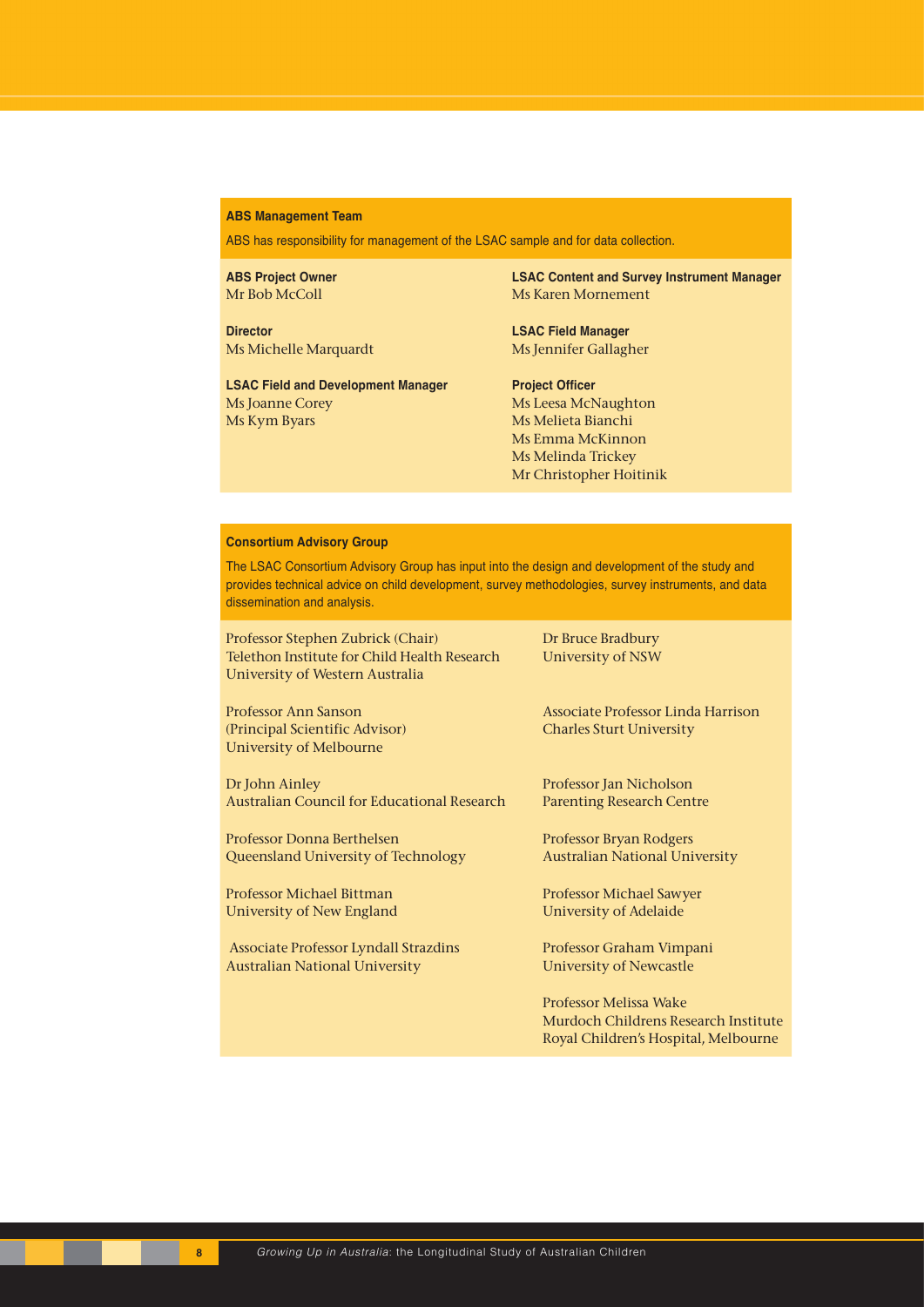#### **Consultants**

Dr Peter Azzopardi

Murdoch Childrens Research Institute

Royal Children's Hospital, Melbourne

#### **Data Expert Group**

The group's role is to recommend or review the study's data management processes and to advise on issues relating to data manipulation.

Professor Stephen Zubrick (Chair) Telethon Institute for Child Health Research

Professor John Carlin Murdoch Childrens Research Institute

Dr Ben Edwards Australian Institute of Family Studies

Dr Sheldon (Sam) Rothman Australian Council for Educational Research

Mr Stephen Horn Department of Families, Housing, Community Services and Indigenous Affairs

Mr Mark Sipthorp Australian Institute of Family Studies

Associate Professor Gerry Redmond Social Policy Research Centre

Mr Alistair Rogers Australian Bureau of Statistics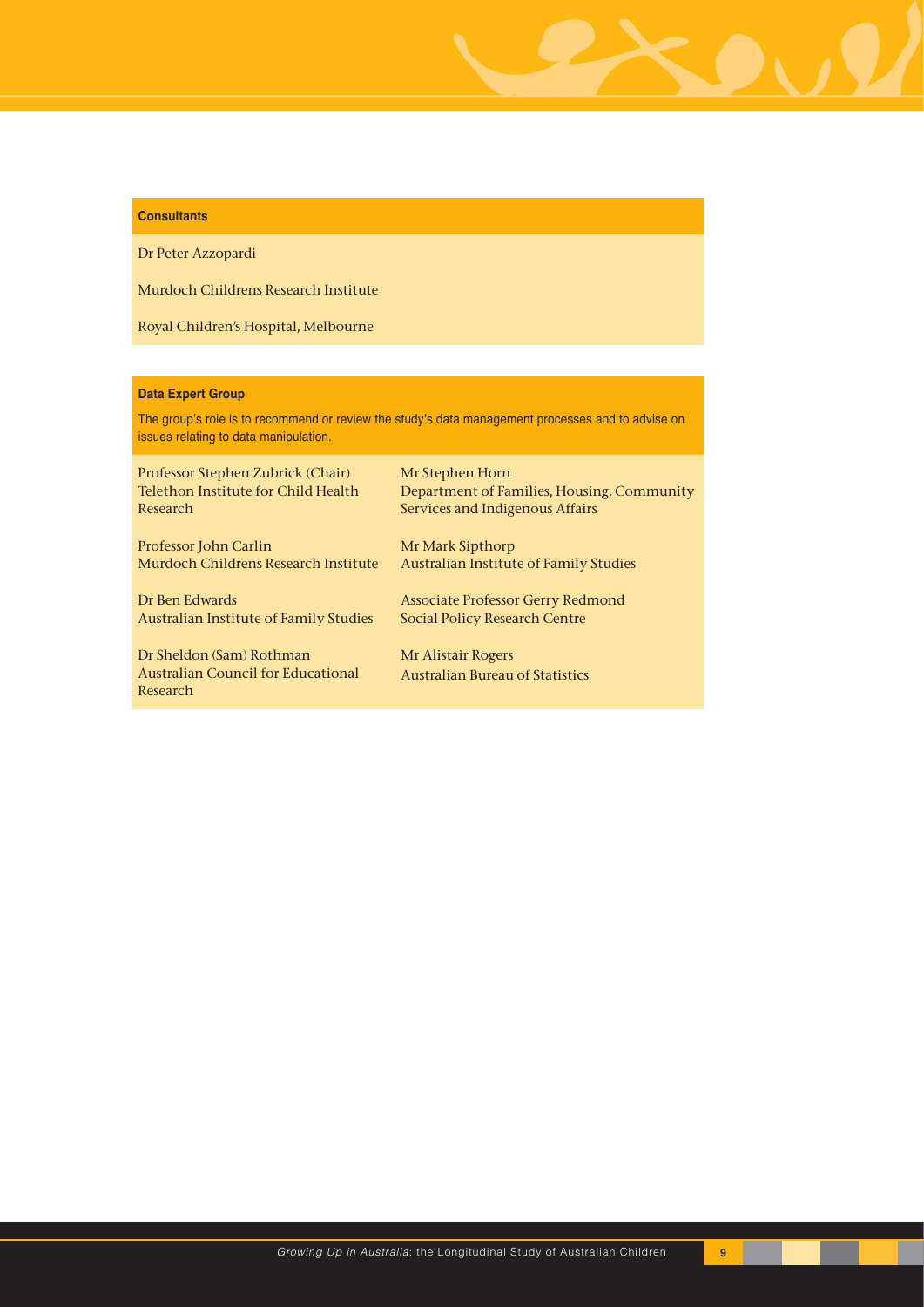Academic and government use of LSAC data continued to grow during 2011–12, with over 550 registered LSAC data users across Australia and overseas. In the past year, over 45 LSAC-based journal articles and reports were published and approximately 72 conference presentations delivered. Website visits to the Growing Up in Australia site increased from just over 200,000 in 2010–11 to more than 260,000 in 2011–12.

#### **LSAC Annual Statistical Report 2011**

The second LSAC Annual Statistical Report was released in late 2012. The report, compiled by the Australian Institute of Family Studies, illustrates the breadth of LSAC data through a series of articles relevant to government policy.The report focuses on two broad domains family and education—and covers the impact of parental mental health on children; the characteristics of housing arrangements over time; the experiences of families with a child with a disability; analysis of children's numeracy skills; and access to pre-school education.

Synopses of a selection of these analyses follow:

#### **Access to preschool education in the year before full-time school**

Brigit Maguire and Alan Hayes, Australian Institute of Family Studies

This chapter uses data from 4 to 5 year olds in LSAC to examine rates of access to preschool in the year before full-time school, and how these vary for families from different sociodemographic backgrounds.

There was a high level (93 to 97 per cent) of involvement of 4 to 5 year olds in early childhood education and care. However, children from more disadvantaged families were less likely to attend, as were children of mothers working 35 or more hours each week. Children from two-parent families were more likely to attend preschool outside a childcare setting than those from lone-mother households. Children who spoke a language other than English at home were less likely to attend a dedicated preschool (significant K cohort only), as were children of Aboriginal or Torres Strait Islander background (B cohort only).

#### **Children's body mass index: cohort, age and socioeconomic influences**

Melissa Wake, Centre for Community Child Health, Royal Children's Hospital; Murdoch Children's Research Institute; and Department of Pediatrics, University of Melbourne

Brigit Maguire, Australian Institute of Family Studies

This analysis uses data from the B cohort at Waves 2 and 3, and the K cohort at Waves 1, 2 and 3 to address the following questions:

- What is the prevalence of underweight, normal weight, overweight and obesity in children at each of the three waves?
- How strongly does body mass index (BMI) correlate between waves in each cohort?
- What proportions of children remain in the same BMI category between waves?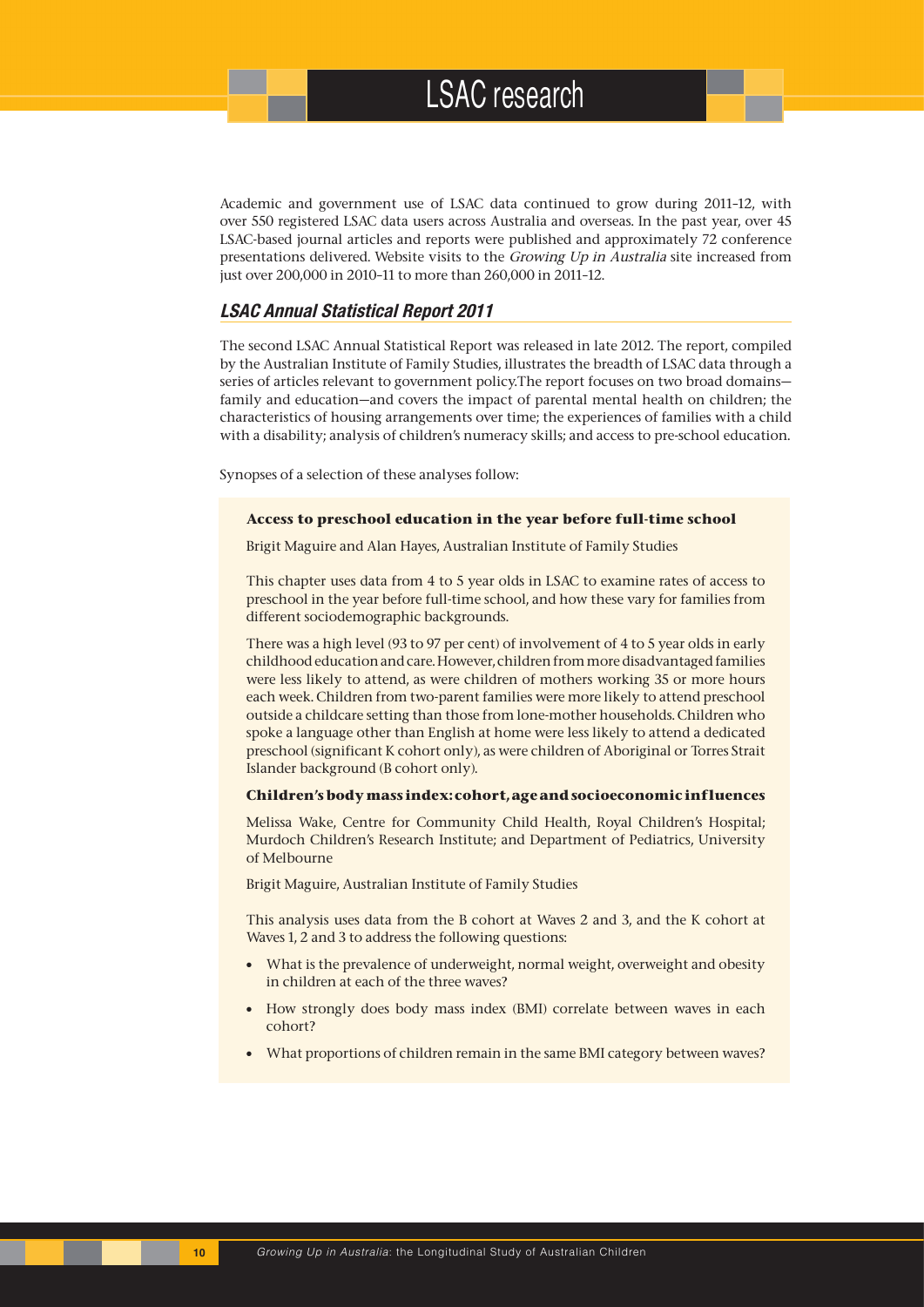- How many children are consistently overweight/obese or obese across all waves?
- How do family socioeconomic position and neighbourhood disadvantage influence the persistence of overweight and obesity?

The analysis showed a general decline in the percentages of children in the normal weight category, both across waves and between the two cohorts. The population levels of overweight/obesity also increased sharply in the middle childhood years. While the majority of children were in the normal weight category at all waves, a large percentage of those who were overweight/obese remained in that category over waves. Persistent overweight/obesity clustered in the most disadvantaged 25 per cent of children on measures of family socioeconomic position and neighbourhood disadvantage, with the patterns being stronger for obesity.

#### **Parental mental health**

Ben Edwards and Brigit Maguire, Australian Institute of Family Studies

This chapter uses LSAC data to determine the extent of mental health problems (as indicated by moderate to high levels of psychological distress) of mothers and fathers of children in Australia. It explores the prevalence and chronicity of these problems in couple families, lone mothers, and parents living in jobless households. It also documents the extent to which parents with moderate/high levels of psychological distress report poorer parenting behaviours.

The analysis found that between 11 and 13 per cent of mothers of preschool children (B cohort) had moderate/high levels of psychological distress at Waves 1, 2 and 3. The incidence for fathers was slightly lower, at between 9 and 10 per cent. A substantial number of parents experienced moderate/high levels of psychological distress in at least one wave (18–26 per cent), but only 4 per cent of children had parents who experienced moderate/high levels of psychological distress at all three waves.

The rate of moderate/high psychological distress in lone mothers was one in four, twice that of parents living in couple households. Similarly, mothers and fathers living in jobless households had twice the rate of psychological distress than parents who were not living in jobless households.

Parental psychological distress is associated with poorer parenting. Rates of hostile/ irritable parenting by mothers (33–41 per cent) and fathers (31–41 per cent) who reported moderate/high psychological distress were much higher than for those reporting low levels of distress (mothers 17–19 per cent; fathers 18–19 per cent). Both mothers and fathers with moderate/high levels of psychological distress were also more likely to show lower parental warmth, compared to those without mental health problems.

A full copy of this report can be accessed at http://www.growingupinaustralia.gov.au/pubs/asr/index.html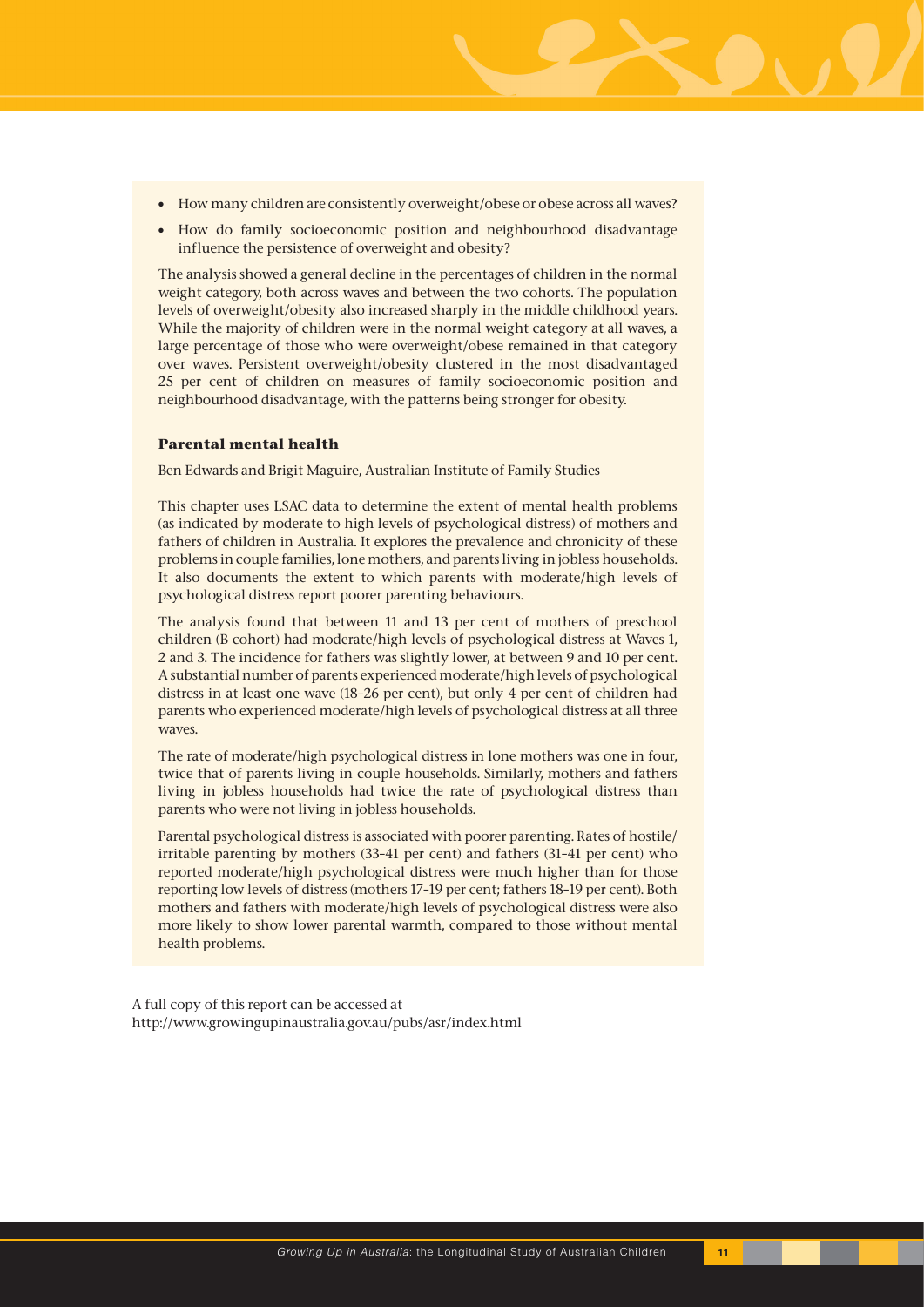#### **Life at documentary series**

In 2012, the Australian Broadcasting Commission (ABC) filmed Life at 7, the fourth instalment of the Life at series, which is produced by Heiress Films. The Life at series follows the lives of 11 children and their families and examines the impact of family relationships, finances, work, health and education on children's growth and development. LSAC provides a large portion of the evidence base for the documentary series. The series uses LSAC data and findings to relate the development and lives of the documentary children to other Australian children.

Two members of the LSAC Consortium Advisory Group, Professor Steve Zubrick and Professor Ann Sanson, provide advice to the filmmakers, as well as in-program commentary. Staff from AIFS and FaHCSIA advised on the use and interpretation of the data and research. Life at 7 focuses on gender, temperament, and peer and family influence. Life at 7 was screened over two weeks in October 2012.

#### **LSAC and LSIC Research Conference 2011**

November 2011 saw the inauguration of Growing Up in Australia and Footprints in Time: LSAC and LSIC Research Conference—Findings from the Longitudinal Study of Australian Children and the Longitudinal Study of Indigenous Children. About 50 national and international researchers came to Melbourne to present research based on LSAC or LSIC data at the conference.

The conference promulgated the range of research being conducted using LSAC and LSIC data and showcased the research opportunities these rich datasets provide. It also gave researchers and policymakers the occasion to compare research from both data sources. Professor Stephen Zubrick, from the University of Western Australia and the Telethon Institute for Child Health Research, and Professor Melissa Wake, Director of Research at the Centre for Community Child Health at the Royal Children's Hospital, Melbourne gave the keynote speeches, summarised in the next section. Both speakers are part of the LSAC Consortium Advisory Group, which provides scientific advice on study design and child development.

Conference presentations covered the following topics relating to child development:

- Language and learning
- Temperament
- Education (including early childhood)
- Mental health
- Physical health
- Fathering/parenting
- Time use and media
- Community.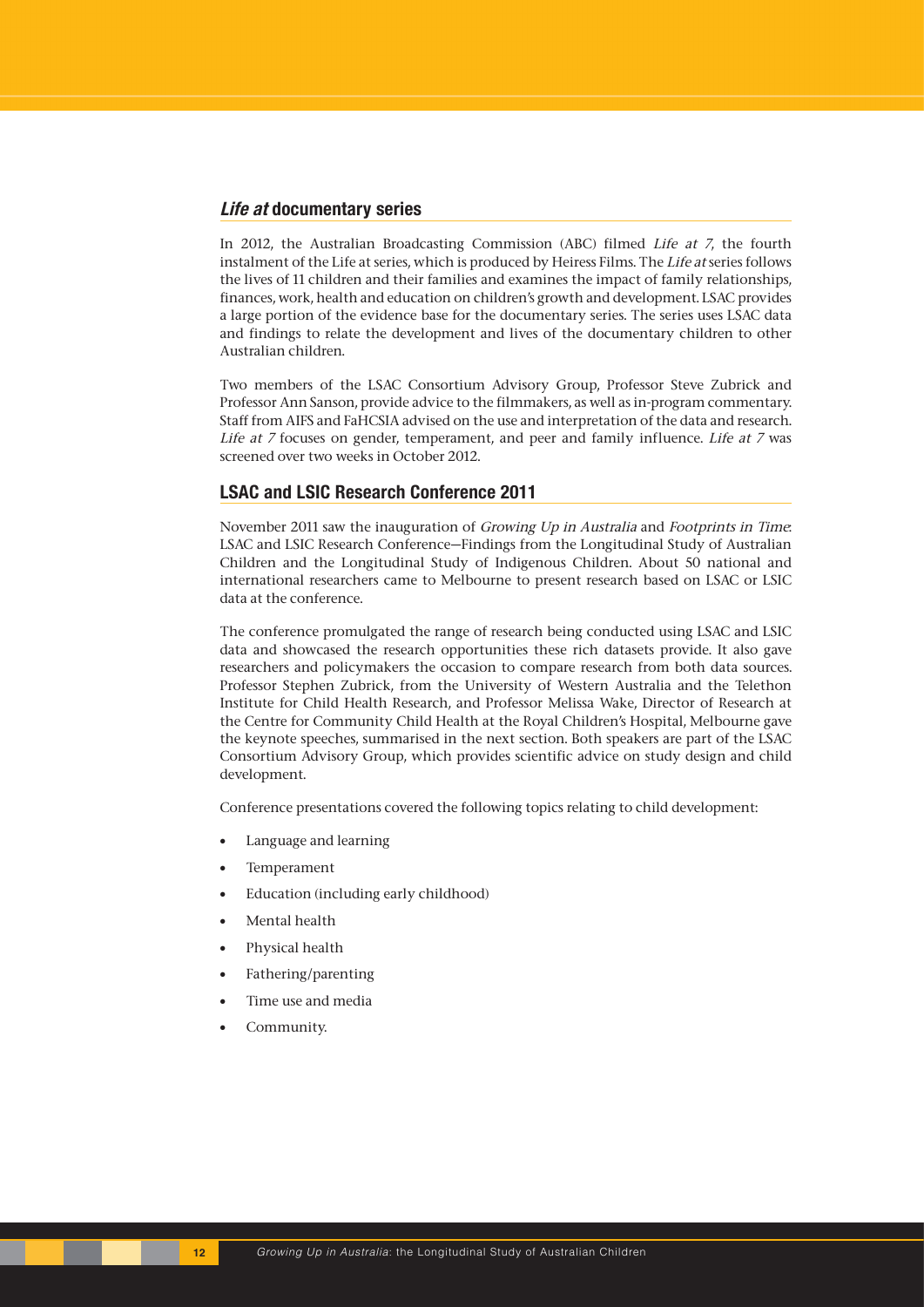Keynote speech: Professor Stephen Zubrick, Winthrop Professor, University of Western Australia, Centre for Child Health Research; Telethon Institute for Child Health Research

#### **Language development and change: Growth, patterns and processes in the Australian Longitudinal Studies**

Commencing early in a relentless pursuit of the adult model of language, the language system, once developed, will be used and extended for the rest of life. Its neurobiological, cognitive and social underpinnings produce, for most children, a developmental capacity that allows the achievement of onward self-productivity and dynamic complementarity. To focus on language development is to study one of the major pathways that supports the expansion of human capital and, most importantly, enables human capability.

The Longitudinal Study of Australian Children affords a rare opportunity to examine changes in vocabulary over time, directly measured on over 3,000 children, in a well characterised, large national sample. We want to know more about the typical pattern of growth and change in vocabulary development in these children as they age from 4 years to 8 years. What are the typical and atypical patterns of change, and what of the child's wider developmental ecology predicts this? We used multilevel growth curve modelling to estimate the effect of a range of influences in the child's social and environmental ecology on vocabulary development.

Our work using LSAC shows that, at the early stage of language development, parent reports, independent of direct assessment of the child, provide strong measures of growth in gathering and using sounds, understanding words and saying words and phrases. There are some reassuring indications that the data we do have behave in expected ways. As the children grow a little older we are able to observe prodigious growth in receptive vocabulary. From infancy to 51–67 months it shows rapid growth, with slowing and greater onward stability in the receptive vocabulary growth function in the 75–94 month and 95–119 month period. Some children appear to start their vocabulary growth at lower levels than others, but the low starters have a relatively steep initial gradient in their receptive vocabulary growth that for most of them produces a significant catch-up. In other words, the low starters have considerable instability in their onward performance position. Children with a high initial receptive vocabulary show a steady, shallower growth gradient as they grow older. Importantly, there is no overshooting in their performance. These kids start high, they stay high, and they show stability in their vocabulary ability with scant downward shift to average and with very few moving into low.

The emerging picture in these early growth models of vocabulary is one of remarkable robustness in language development: out of every 100 who start with a low receptive vocabulary at age four, 80 per cent will go on to have average-to-high levels of vocabulary at eight years. This represents an onward burden of about 3 per cent of all children remaining persistently low in their vocabulary performance.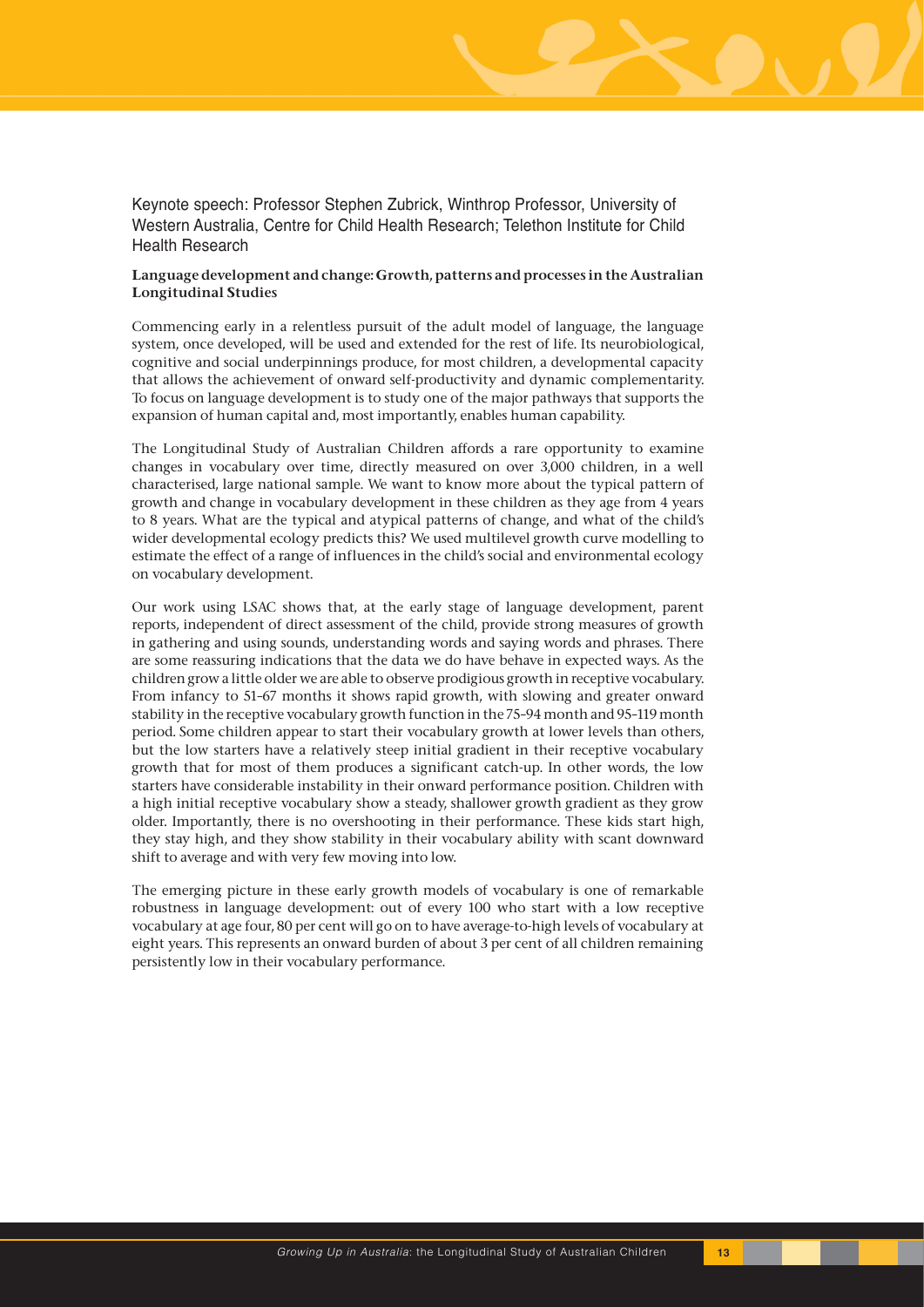Keynote speech: Professor Melissa Wake, Director of Research, Centre for Community Child Health, Royal Women's Hospital

#### **The Health of Australia's Children**

The right of every child to enjoy the highest attainable standards of health is enshrined in the United Nations Convention on the Rights of the Child. Despite the remarkable gains of the last century, children's physical health still presents many challenges. More children are living with chronic conditions. Social disparities in health are widening. Links between physical and psychological wellbeing are becoming more evident and their biologic bases more clearly delineated. The costs of early health issues arise not only from special health care needs during childhood but also from the adult diseases inherent in already measurable, but asymptomatic, childhood precursors. Thus, important challenges for health care systems are to understand the overall impact of health conditions on children's life experiences and to improve outcomes through prevention and appropriate intervention at the earliest possible stage.

This presentation explores how LSAC, with its 10,000 participants, is already contributing to all these areas and how it is growing in power as these children become adolescents and, ultimately, sick or healthy adults. Over 80 per cent of the parents of children aged between 0 and 11 reported their child's health to be excellent or good. The number with special health care needs rises from 6 per cent of infants to just over 16 per cent of 10 to 11-year-olds.

The paper presents longitudinal data on the prevalence of asthma, eczema, food allergy, vision and hearing problems, oral health, headaches and stomach pains. LSAC data shows hospitalisations at around 0.5 per cent for infants, rising to peak at just over 1.5 per cent at age 4–5, before a small decline at later ages. Non-injury hospitalisation is highest in infants at 10 per cent, gradually decreasing to around 3 per cent by 10–11 years. The BMI data shows that 24 per cent of 2 to 3-year-olds are overweight or obese, rising to 28 per cent of 10 to 11-year-olds. Many of these health indicators demonstrate clear and measurable gradients by socioeconomic status by mid-childhood. LSAC has the growing power to investigate these further.

#### **LSAC data users**

At the end of the 2011–12 financial year there were over 600 registered users of LSAC data: 31 per cent were from the Australian Capital Territory, 25 per cent from Victoria, 17 per cent from New South Wales and 10 per cent from Queensland. A small number (fewer than 10 per cent) were from South Australia, Western Australia and overseas. No data users were registered from the Northern Territory or Tasmania.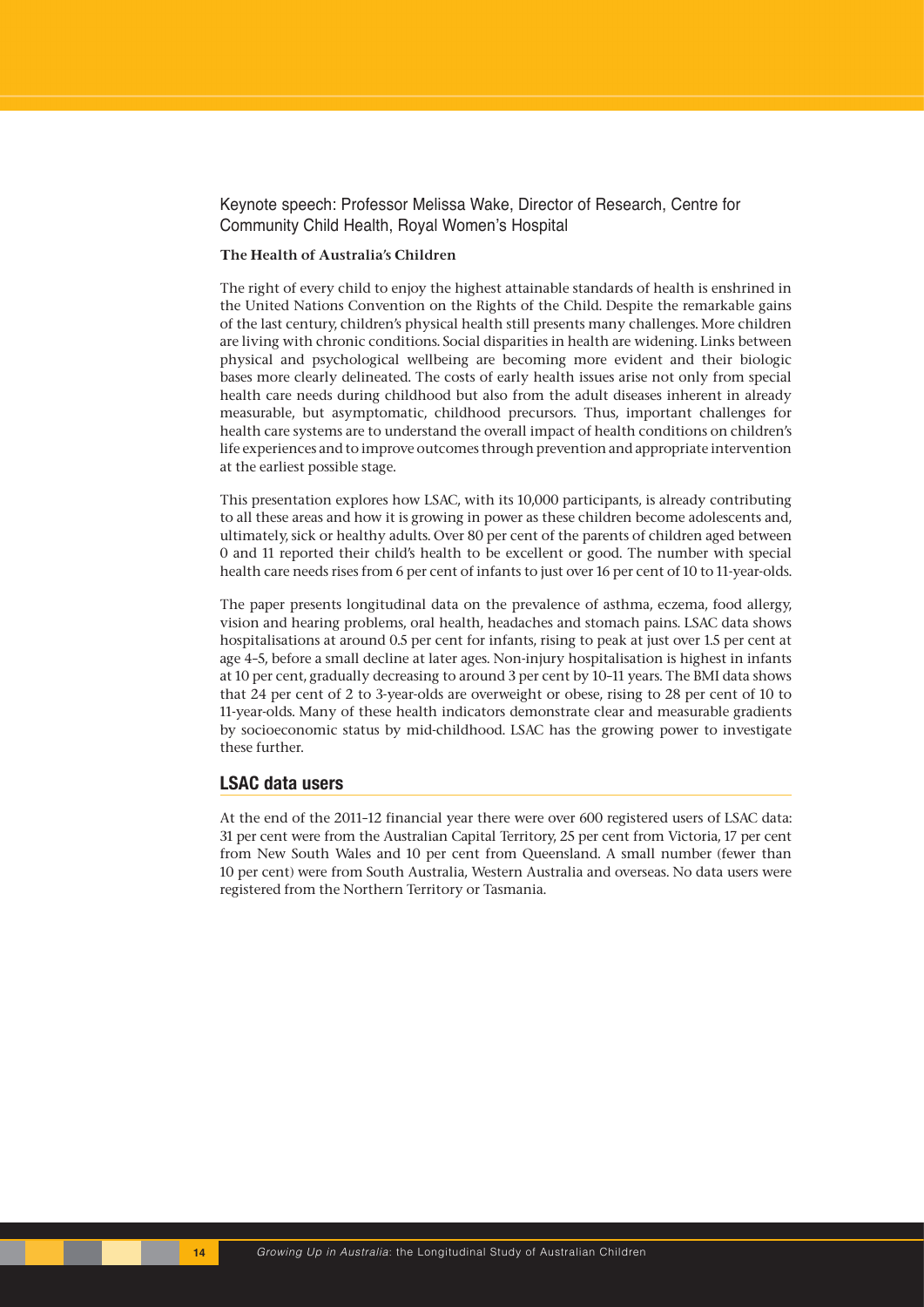## **LSAC research highlights**

Sawyer, MG, Harchak, T, Wake, M & Lynch, J 2011, 'Four-year prospective study of BMI and mental health problems in young children', Pediatrics, vol. 128, no. 4.

This study investigates the relationship between BMI and the mental health and healthrelated quality of life (HRQoL) of young children. It used data from LSAC obtained when children were 4–5 and 8–9 years old. BMI was available for 3,363 children at both waves. Mental health problems were assessed by using the Strengths and Difficulties Questionnaire (SDQ), which was completed by parents and teachers. HRQoL was assessed by using the Paediatric Quality of Life Inventory, which was completed by the parents.

The authors concluded that higher BMI in children aged 4 to 5 was positively related to poorer peer relationships and teacher-reported emotional problems—but not to other childhood mental health problems—in the same children at 8 to 9 years of age. They note the need for prospective studies to determine whether peer problems experienced by children with higher BMI predict subsequent mental health problems in other areas.

## Knight, A & Bild, L 2011, 'Social inclusion and participation in community activities for children with disability', paper presented to *Growing Up in Australia and* Footprints in Time: LSAC and LSIC Research Conference, Melbourne.

There is a breadth of research on children's disabilities and engagement with the education environment but much less on the social community context, especially for children with severe disability. For these children social engagement can help increase psychological and physical wellbeing, which contributes to positive relationships and social interactions. Social engagement is also an important protective factor for families because it develops social competence and self-esteem. A further protective factor is the ability to access government support services. The social connectedness of children at this early age gives them a base on which to build interaction skills that they develop as they enter the education system and begin to interact with peers.

This study investigates the relationship between children with disability and those without using B and K cohort multiple waves. To investigate this area we identified indicators of disability, school attendance, service access and unmet needs—along with community activity engagement. This paper highlights differences between the experiences of children with disability and the experiences of those without.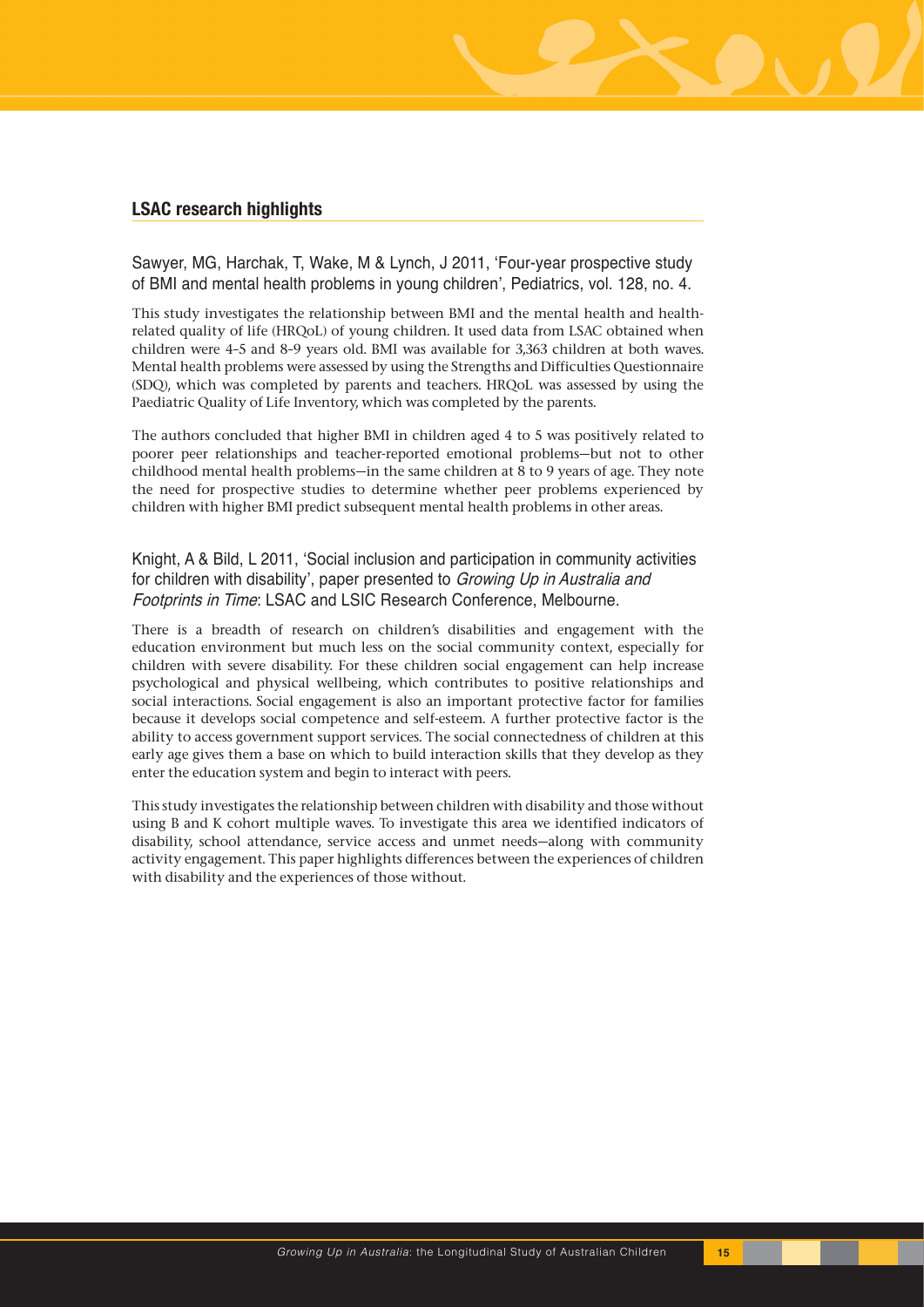Lucas, N, Westrupp, E, Quach, J, Sciberras, E, Wake, M, Mensah, F, Gold, L & Nicholson, JM 2011, 'Economic cost of common childhood disorders', paper presented to Growing Up in Australia and Footprints in Time: LSAC and LSIC Research Conference, Melbourne.

Policymakers are increasingly being asked to prioritise spending on child health interventions. To plan services efficiently they need information on the economic costs of common childhood disorders and on how these costs vary according to the severity and stability of these disorders over time. This symposium of linked papers examined the costs associated with four common childhood disorders: perinatal risk, mental health problems, sleep problems and attention deficits.

These projects used linked Medicare data to estimate the economic costs to government associated with common childhood disorders in the LSAC cohorts. Costs estimated are those spent on the Medicare Benefit Schedule and Pharmaceutical Benefit Scheme for LSAC children from birth to age 4, and from ages 4 to 8.

Yu, M, Ziviani, J & Haynes, M 2011, 'Sleep, structured and social time use and young Australian children's physical activity', Health Promotion Journal of Australia (official journal of Australian association of health promotion professionals), vol. 22, no. 3.

Physical inactivity has a growing potential to undermine children's health and wellbeing. While a range of factors have been associated with physical inactivity, the contribution of time spent in sleep and structured activities, and children's social contexts has received limited attention.

This cross-sectional study used data from Wave 1 of LSAC to examine the association between participation in physical activity and time spent by 4 to 5-year-old-children in sleep and structured activity, and the social contexts of 4–5 year old children.

The analysis concluded that young children who are highly scheduled in structured activities on weekdays and those with limited adult involvement, especially on weekends, tend to be less physically active. Therefore, interventions that promote physical activity in young children need to be family focused and encourage the engagement of parents.

Mensah, FK, Nicholson, JM, Carlin, J, Headley, E, Berthelsen, D & Wake, M 2011, 'Analysis of the breadth, severity and stability of child health inequalities', paper presented to Growing Up in Australia and Footprints in Time, LSAC and LSIC research conference, Melbourne.

The impact of socioeconomic inequalities on health and development is most marked when multiple outcomes are considered. This paper looks at an analysis of latent class as a method of integrating multiple outcomes to examine a breadth of health inequalities.

The objectives of the study were to investigate which groups of children can be identified and whether similar groupings are replicable at different ages. It also aimed to examine how far individual children maintain group membership over time and to then examine inequalities on the basis of these profiles.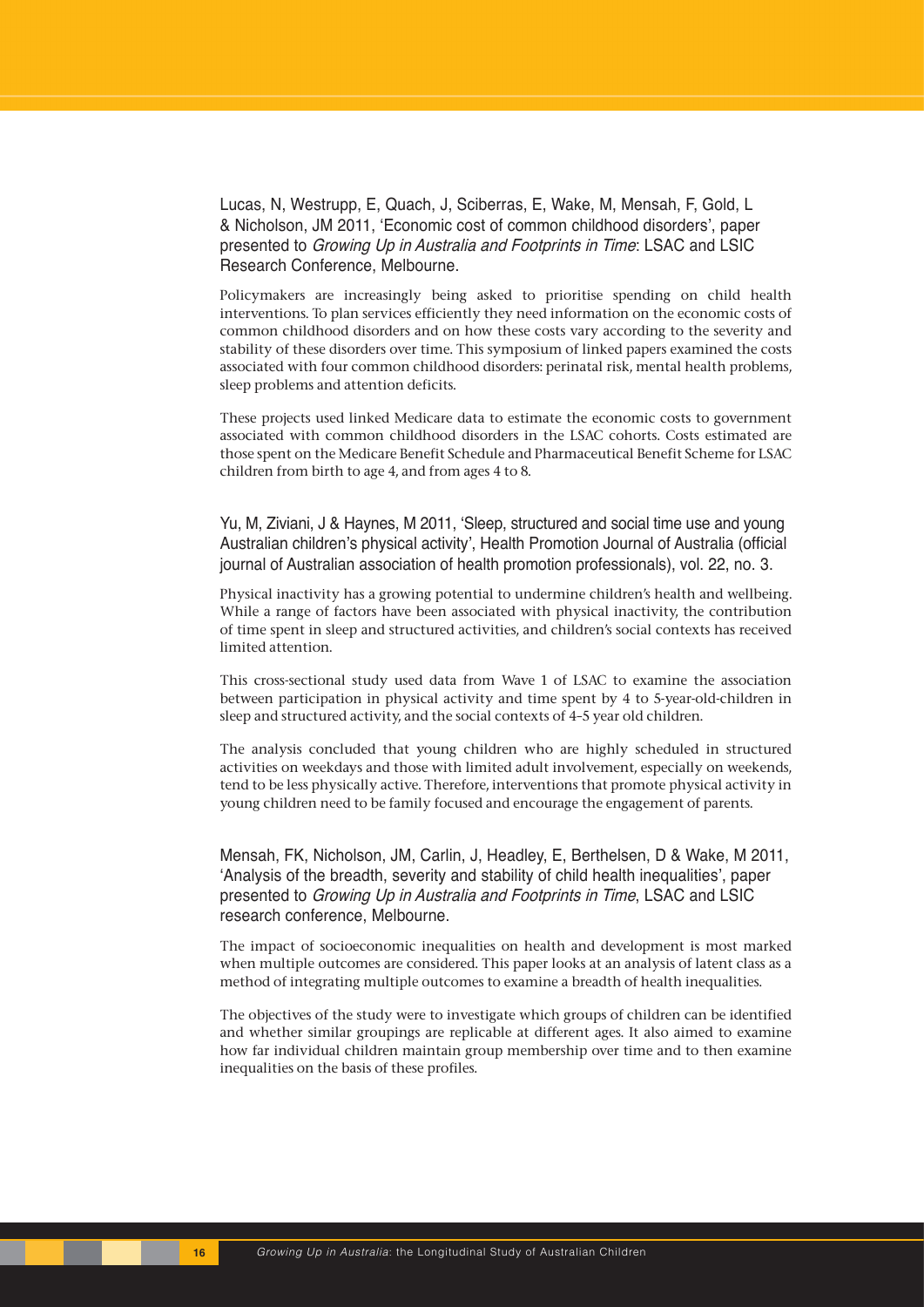

Data for the study came from LSAC's Birth cohort at age 4–5 and the Kindergarten cohort at 4–5, 6–7 and 8–9 years (~5,000 children each). Measures included global health, special health care needs, asthma, sleep difficulties, injuries, body mass index, quality of life, behaviour, vocabulary, school readiness and academic competence. Subgroups of children within each cohort at each age were identified by analysing latent class. Reproducibility of the groups was examined by comparing the Birth and Kindergarten cohorts. Continuities in group membership from ages 4 to 9, and socioeconomic inequalities, were examined over the repeated follow-up of the Kindergarten cohort.

Results showed that similar groupings were identified within each of the cohorts at each age. In the Kindergarten cohort at 4–5 years, 59.5 per cent of the children were classified as the healthiest group, 33.4 per cent had a moderate level of difficulties and 7.2 per cent had the most severe level of difficulties. Continuity of children's group membership through ages 4 to 9 was strongly evident. Socioeconomically disadvantaged children experienced severe difficulties most frequently. In the Kindergarten cohort at 4–5 years, 2.8 per cent of girls in the most advantaged families had a severe level of difficulties, compared to 17.2 per cent of boys in the most disadvantaged families.

## Baxter, J 2010, Occasional Paper no. 37—Fathering in Australia among couple families with young children

This paper uses LSAC to explore fathers' involvement with children, in particular with their social and educational activities. For the purposes of the study, involvement means eating an evening meal with their children, talking with them about their day and helping them with homework. Fathers' involvement is measured with respect to one child in the family the LSAC study child. These children were aged 2–3 through to 8–9 years at LSAC Waves 2 and 3, when these items were introduced. The focus of this paper is on the characteristics of fathers that explain a greater degree of such involvement. This research finds that more paid work hours by fathers reduces involvement, whereas more paid work hours by mothers increases fathers' involvement. Fathers are also more likely to be involved in these activities if they have better mental health and if the child has a less reactive temperament. Fathers with higher levels of education spend more time talking with their children and helping them with homework. Fathers who have children living in another household, or with more resident children, spend less time on these activities. Other results about fathering in Australia are also discussed.

## Brown, J, Skouteris, H, Bittman, M & Rutherford, L 2011, 'Parenting practices, children's media use and childhood obesity', paper presented to the Australian Social Policy Conference, Sydney

Children's individual lifestyle behaviours are well known factors in obesity. As the family is the primary social force shaping children's lives, many of the risk factors for overweight and obesity in early childhood are likely to have their roots there. Based on their own attitudes and beliefs, parents set and enforce rules and create a home environment that necessarily influences their children's participation in sedentary behaviours like television viewing or computer use, and exercise and eating behaviours.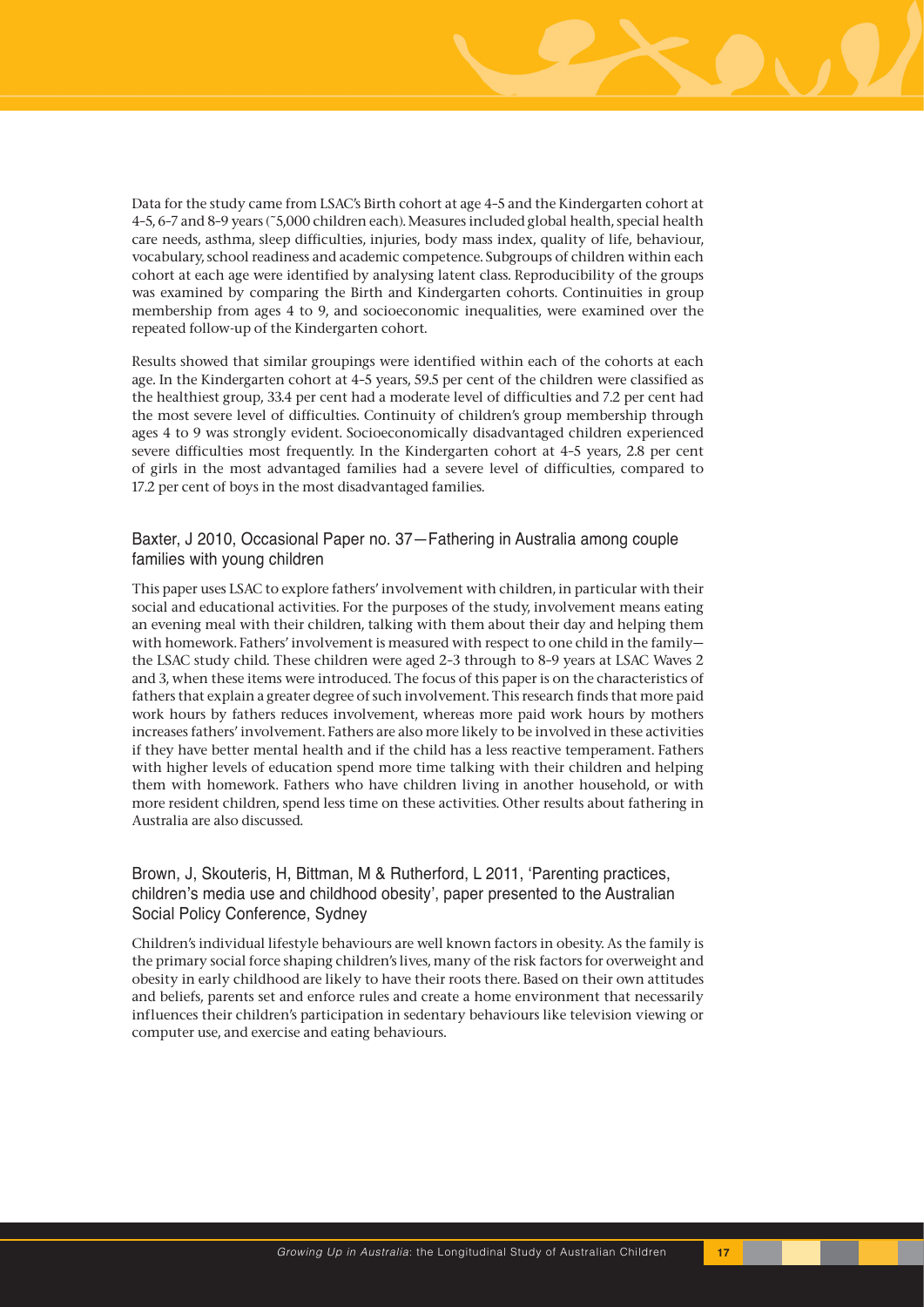Data from the first three waves of the K cohort were used to investigate whether proximal and distal parental practices at Waves 1 and 2 (children aged 4–5 and 6–7) were associated with children's media use, and whether these lifestyle behaviours at Wave 2 (child aged 6–7) were associated with child weight status at Wave 3 (child aged 8–9). Results from the path model revealed that consistent parenting at Wave 1 was associated with other parenting practices and some of the children's media use and lifestyle behaviours at Wave 2.

Further, the model revealed that, although children's television watching was associated with more snacking and less moderate to vigorous activity, only at ages 8 to 9 was the time spent watching television significantly associated with child weight status. The analyses revealed a clear pathway linking consistent parenting practices regarding television with the time children spent watching television and child weight status.

Hancock, KJ, Lawrence, D, Mitrou, F, Zarb, D, Berthelsen, D, Nicholson, JM & Zubrick, SR 2011, 'Playgroups as sources of social support for mothers', paper presented to the Australian Social Policy Conference, Sydney, 6–8 July.

While recent research has demonstrated that children from disadvantaged families tend to perform better on measures of learning and social outcomes when they persistently attend playgroup (Hancock et al. 2011), there is still very little research demonstrating any association between playgroup attendance and parental outcomes. The purpose of this study was to examine the friendship networks and social support outcomes of mothers of young children according to patterns of playgroup attendance over time.

This study used LSAC data from the B cohort across three waves to examine the level of support that mothers received from friends over time. Multinomial logistic regression modelling indicated that mothers of 4 to 5-year-olds who had participated in playgroups when their child was 0–1 and 2–3 years old were more likely to have consistently good support from friends, or to have improved support from friends, than mothers who had not earlier participated in playgroups with their study child. These results provide some evidence to associate playgroups with improved social networks over time and that socially isolated parents may find playgroups a useful resource to build their social networks.

### Farrant, B & Zubrick, S 2012, 'Early vocabulary development: the importance of joint attention and parent–child book reading', First Language, vol. 32, no. 3.

A large body of work has investigated the individual and environmental factors associated with children's language development. However, there is a dearth of research assessing the relations among these factors and the ongoing reciprocal social interactions (proximal processes) that facilitate development. The current study brings a bioecological approach to children's early vocabulary development, using LSAC data from the B cohort. Relevant data were available for 2,188 children (1,119 male) who had a median age of nine months ( $M = 9.3$  months,  $SD = 2.1$  months) at Wave 1 and a median age of 34 months  $(M = 34.2 \text{ months}, SD = 2.5 \text{ months})$  at Wave 2. Results indicate that the proximal processes of joint attention and parent–child book reading facilitate vocabulary development and mediate the effects of maternal education, warm parenting and having siblings in the home.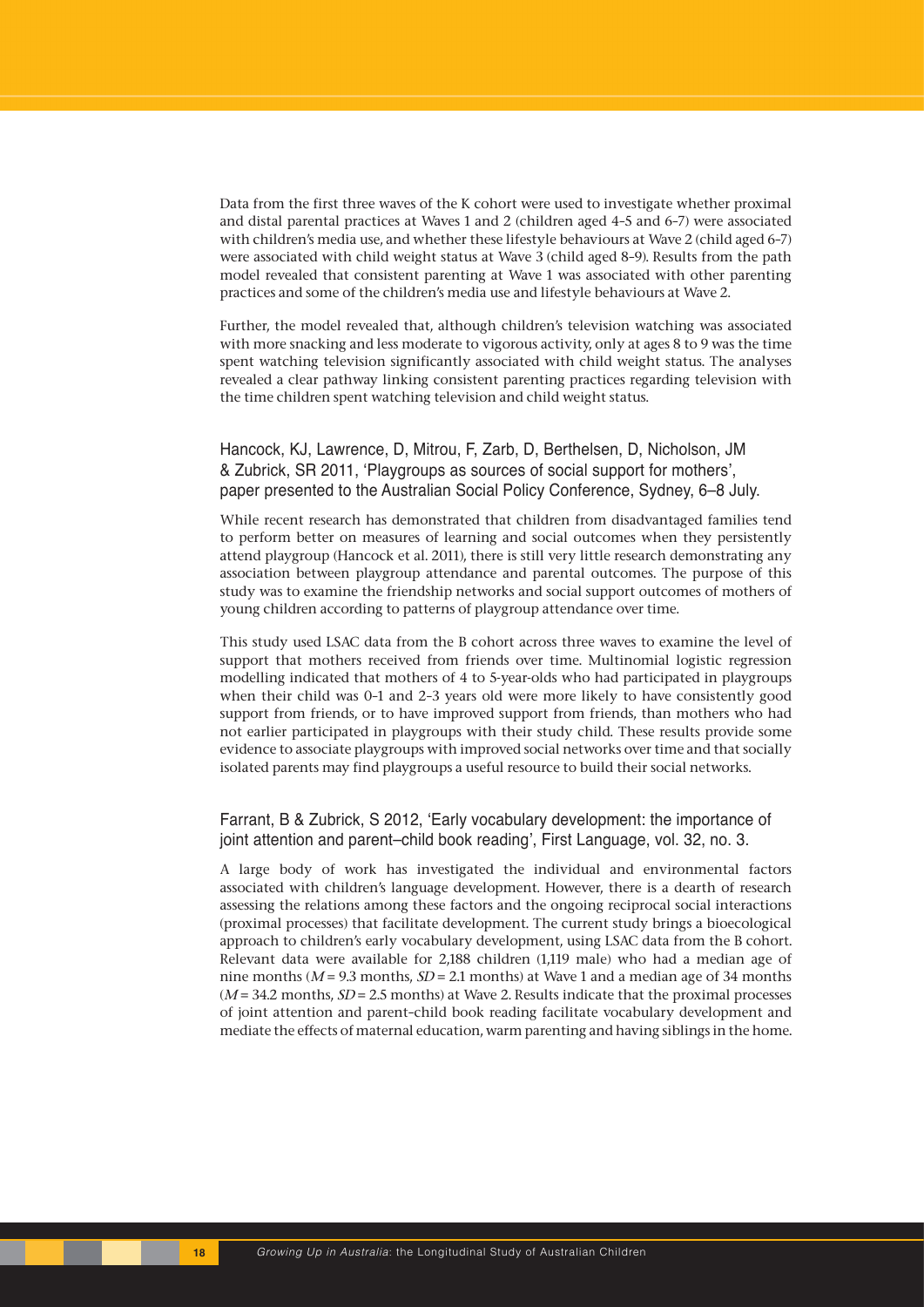

Furthermore, combining the current results with the findings of training studies provides convergent support for the causal roles of joint attention and parent–child book reading in children's vocabulary development. Thus, parents and professionals interested in promoting children's early language development would do well to target proximal processes like joint attention and parent–child book reading, especially when working with disadvantaged children.

Rogers, H, Shin, H & Ghooti, R 2011, 'Why some children thrive despite the odds being stacked against them: investigating the characteristics of young mothers and their children who have good outcomes', paper presented at *Growing Up* in Australia and Footprints in Time: LSAC and LSIC Research Conference, Melbourne, 15–16 November.

The study examines characteristics of young mothers (sociodemographic attributes, employment status, mental–emotional wellbeing) and the environment in which the child is growing up (family structure, housing, schooling, activities and resources) to investigate consequent outcomes for children. This will provide an understanding of why some children with young mothers do thrive, despite the potential problems they face. To investigate this, LSAC data was analysed using a cross-sequential design.

Findings of the study highlight factors that shield children born to young mothers from negative outcomes and identify key issues to inform policy concerned with improving outcomes for young parents and their children.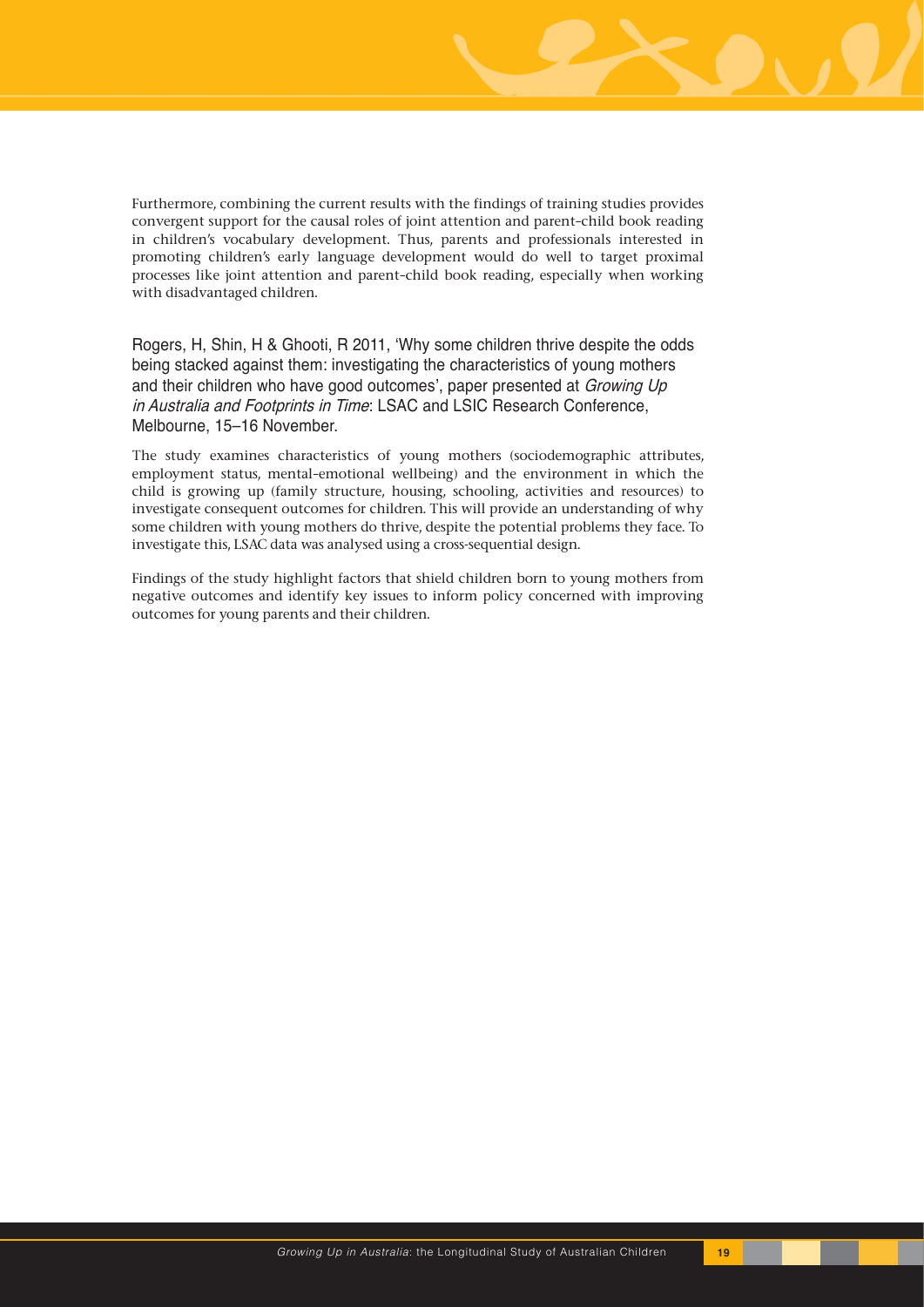## **Government reports**

Australian Centre for Asthma Monitoring 2011, Asthma in Australia 2011, Australian Institute of Health and Welfare Asthma Series no. 4. Cat. no. ACM 22, AIHW, Canberra.

Australian Institute of Family Studies 2011, The Longitudinal Study of Australian Children Annual Statistical Report 2010, AIFS, Melbourne.

Sipthorp, M & Daraganova, G 2011, LSAC Technical paper No. 9, Wave 4, Australian Institute of Family Studies, Melbourne

Department of Education Employment and Workplace Relations 2011, Investing in Our Future: an evaluation of the national rollout of the Home Interaction Program for Parents and Youngsters (HIPPY), DEEWR, Canberra.

#### **Publications**

Amir, LH & Donath, SM 2011, 'Maternal diet and breastfeeding: a case for rethinking physiological explanations for breastfeeding determinants', Early Human Development, vol. 88, no. 7, pp. 467–471.

Au, N 2011, 'The health care cost implications of overweight and obesity during childhood, 2011', Health Services Research, vol. 47, no. 2.

Barclay, L, Longman, J, Schmied, V, Sheehan, A, Rolfe, M, Burns, E, Fenwick, J 2012, 'The professionalising of breast feeding—where are we a decade on?', Midwifery, vol. 28, no. 3, pp. 281–290.

Baxter, JA & Smart, D 2012, 'La paternalité au sein des couples australiens avec des jeunes enfants' [translation: An overview of fathering in Australia among couple families with young children], Information Sociales, vol. 171, pp. 118–126.

Baxter, JA, Weston, R. & Qu, L 2011, 'Family structure, co-parental relationship quality, post-separation paternal involvement and children's emotional wellbeing', Journal of Family Studies, vol. 17, no. 2, pp. 86–109.

Bayer, JK, Ukoumunne, OC, Lucas, N, Wake, M, Scalzo K & Nicholson, JM 2011, 'Risk factors for childhood mental health symptoms: National Longitudinal Study of Australian Children', Pediatrics, vol. 128, no. 4.

Bradbury, B, Corak, M, Waldfogel J & Washbrook E 2012, 'Inequality in early childhood outcomes', in J Ermisch, M Jäntti & TM Smeeding (eds), From parents to children: the intergenerational transmission of advantage, Russell Sage Foundation, New York.

Byrne, LK, Cook, KE, Skouteris, H & Do, M 2011, 'Parental status and childhood obesity in Australia', International Journal of Pediatric Obesity, vol. 6, nos 5–6, pp. 415–18.

Dix,KL, Slee, PT, Lawson, MJ & Keeves, JP 2012, 'Implementation quality of whole-school mental health promotion and students' academic performance', Child and Adolescent Mental Health, vol. 17, no. 1, pp. 45–51.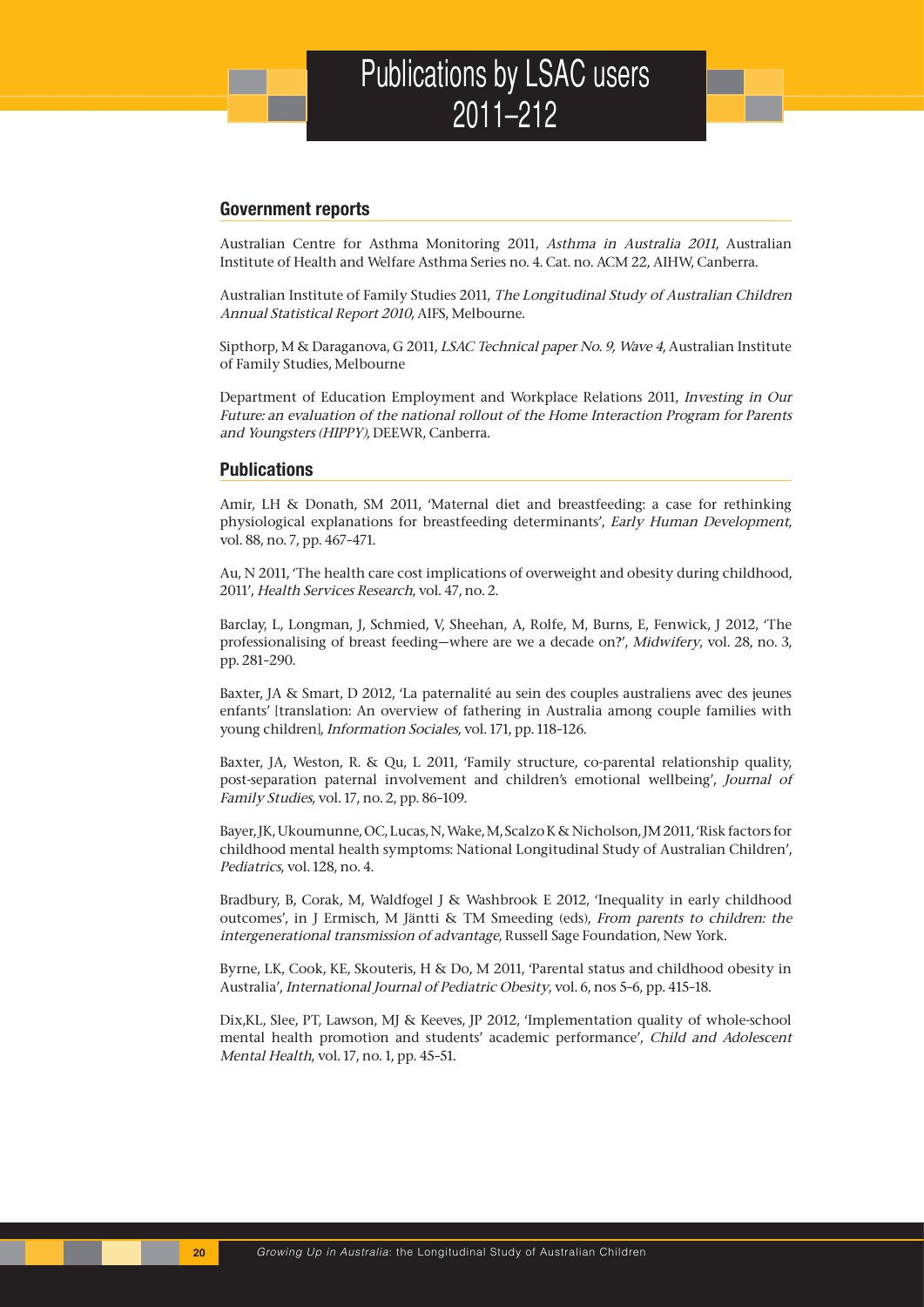

Edwards, B, Gray, M, Wise, S, Hayes, A, Katz, I, Muir, K & Patulny, R 2011, 'Early impacts of Communities for Children on children and families from a quasi-experimental cohort study', Journal of Epidemiology and Health, vol. 65, no. 10, pp. 909–14.

Edwards, B, Taylor, M & Fiorini, M 2011, 'Who gets the gift of time?', Australian Review of Public Affairs, vol. 10, no. 1, pp. 41-60.

Emerson, E, Einfeld, S & Stancliffe, R 2011, 'Predictors of the persistance of conduct difficulties in children with cognitive delay', The Journal of Child Psychology and Psychiatry and Allied Disciplines, vol. 52, pp. 1184–94.

Farrant, BM & Zubrick, S 2011, 'Early vocabulary development: the importance of joint attention and parent–child book reading', First Language, vol. 32, no. 3, pp. 343–64.

Fletcher, R, Freeman, E, Garfield, C & Vimpani, G 2011, 'The early effects of early paternal depression on children's development', The Medical Journal of Australia, vol. 195, no. 11, pp. 685–89.

Freeman, E, Fletcher, R, Collins, CE, Morgan, PJ, Burrows, T & Callister, R 2012, 'Preventing and treating childhood obesity: time to target fathers', International Journal of Obesity, vol. 36, no. 1, pp. 12–15.

Giallo, R, D'Esposito, F, Christensen, D, Mensah, F, Cooklin, A, Wade, C, Lucas, N, Canterford, L & Nicholson, JM 2012, 'Father mental health during the early parenting period: results of an Australian population based longitudinal study', Social Psychiatry and Psychiatric Epidemiology.

Gray, M & Baxter, JA 2012, 'Family joblessness and child wellbeing in Australia', in A Kalil, R Haskins & J Chesters (eds), Investing in children: work, education, and social policy in two rich countries, Brookings Institute.

Gray, M & Baxter, J 2011, 'Parents and the labour market', LSAC Annual Statistical Report, Melbourne: AIFS.

Hancock, K, Lawrence, D, Mitrou, F, Zarb, D, Berthelsen, D, Nicholson, JM & Zubrick, SR 2012, 'The association between playgroup participation, learning competence, and social–emotional wellbeing for children aged 4–5 years in Australia, Australasian Journal of Early Childhood, vol. 37. No. 2, pp. 72–81.

Hesketh, K, Campbell, K & Taylor, R 2011, 'Epidemiology of obesity in children and adolescents in Australia, New Zealand and the Pacific Region', Epidemiology of Obesity in Children and Adolescents, vol. 2, no. 1.

Hiscock, H, Scalzo, K, Canterford, L, Wake, M 2011, 'Sleep duration and body mass index in 0 to 7-year olds', Archives of Disease in Childhood, vol. 96, no. 8, pp. 735–739.

Hogan, A, Shipley, M, Strazdins, L, Purcell, A & Baker, E 2011, 'Communication and behavioural disorders among children with hearing loss increases risk of mental health disorders', Australian and New Zealand Journal of Public Health, vol. 35, no. 4, pp. 377–383.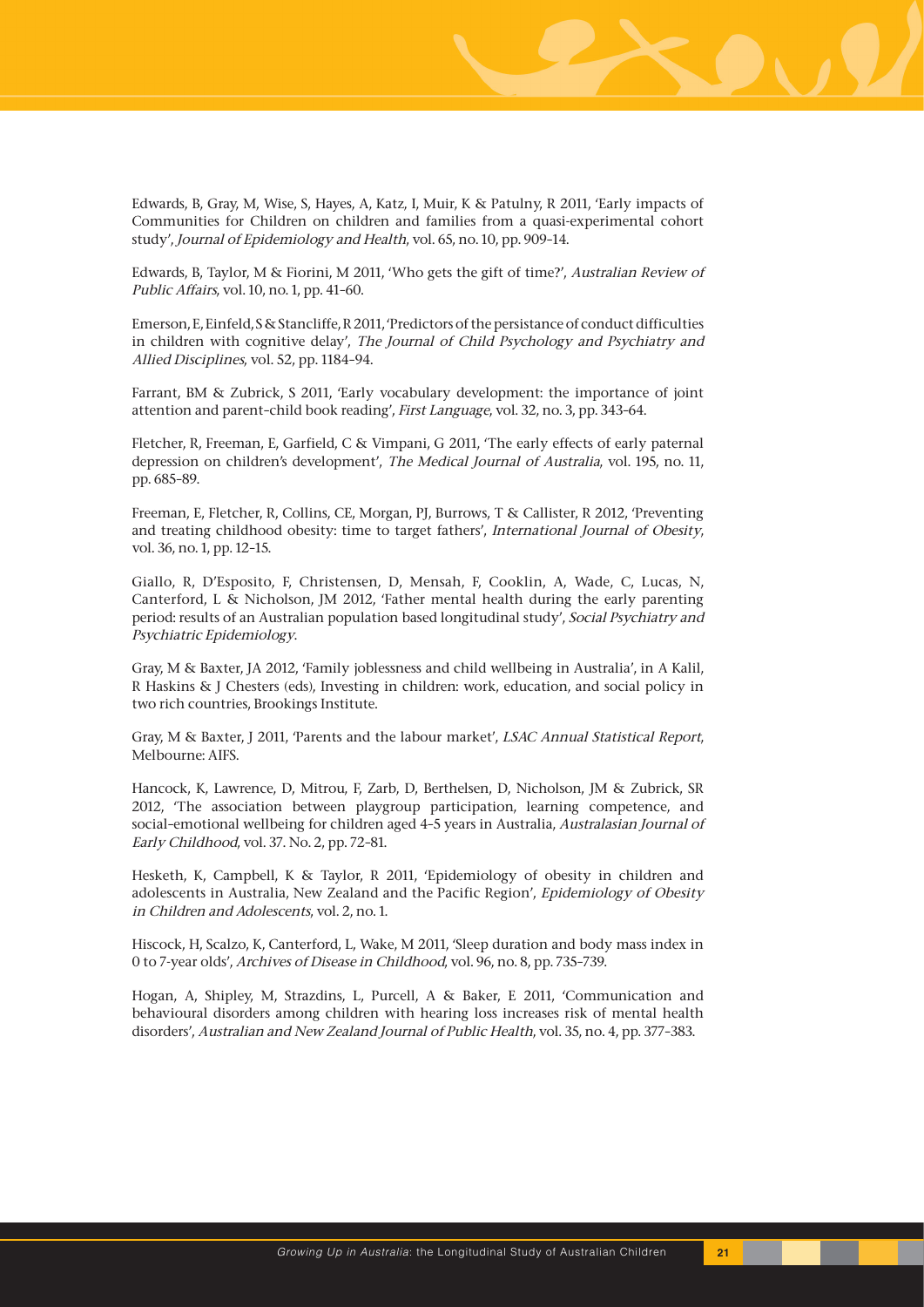Huerta, M, Adema, W, Baxter, J, Corak, M, Deding, M, Gray, MC, Han, W, & Waldfogel, J 2011, 'Early maternal employment and child development in five OECD countries', OECD Social, Employment and Migration Working Papers No. 118, http://dx.doiorg/ 10.1787/5kg5dlmtxhvh-en.

Lewis, AJ & Olsson, CA 2011, 'Early life stress and child temperament style as predictors of childhood anxiety and depressive symptoms: findings from the Longitudinal Study of Australian Children', Depression Research and Treatment, vol. 201, Article ID 296026.

Lucas, N, Neumann, A, Kilpatrick, NL & Nicholson, JM, 2011, 'State-level differences in the oral health of Australian preschool and early primary school-age children', Australian Dental Journal, vol. 56, pp. 56–62.

Kilpatrick, NL, Neumann, A, Lucas, N, Chapman, J & Nicholson, JM 2012, 'Oral health inequalities in a national sample of Australian children aged 2–3 and 6–7 years'. Australian Dental Journal, vol. 57, no. 1, pp. 38–44.

Kilpatrick, NL, Neumann, A, Lucas, N, Chapman, J & Nicholson, JM 2011, 'Oral health inequalities: do patterns differ prior to and after school entry for young Australian children?' Australian Dental Journal, vol. 56, no. 1, pp. 56–62.

Magee, CA, Caputi, P & Iverson, DC 2012, 'Are parents' working patterns associated with their child's sleep? An analysis of dual-parent families in Australia', Sleep and Biological Rhythms, vol. 10, no. 2, pp.100–108.

McCormack, J, Harrison, LJ, McLeod, S & McAllister, L 2011, 'A nationally representative study of the association between communication impairment at 4–5 years and children's life activities at 7–9 years', Journal of Speech, Language, and Hearing Research, vol. 54, no. 5, pp. 1328–48.

McLeod, S 2011, 'Cultural and linguistic diversity in Australian 4 to 5-year-old children and their parents', Acquiring Knowledge in Speech, Language, and Hearing, vol. 13, no. 3, pp. 112–119.

Mission, S, Sanson, A, Berthelsen, D, Rogers, H, Rothman, S, Sipthorp, M & Wake, M 2011, Tracking children's development over time: the Longitudinal Study of Australian Children Outcome Indices, Waves 2 and 3, Australian Institute of Family Studies, Melbourne.

Nicholson, JM, D'Esposito, F, Lucas, N, Westrupp, EM 2011, Chapter 12: 'Raising children in single-parent families', in J Walker (ed.), Supporting the family in the 3rd millenium: global trends in marriage and family life, in press.

Nicholson, JM, Lucas, N, Berthelsen, D & Wake, M 2012. 'Socioeconomic inequality profiles in physical and developmental health from 0 to 7 years: Australian national study', Journal of Epidemiology and Community Health, vol. 66, no. 1, pp. 81–87.

Oldroyd, J, Renzaho, A & Skouteris, H 2011, 'Low and high birth weight as risk factors for obesity among 4 to 5-year-old Australian children: does gender matter?' European Journal of Pediatrics, vol. 170, no. 7, pp. 899–906.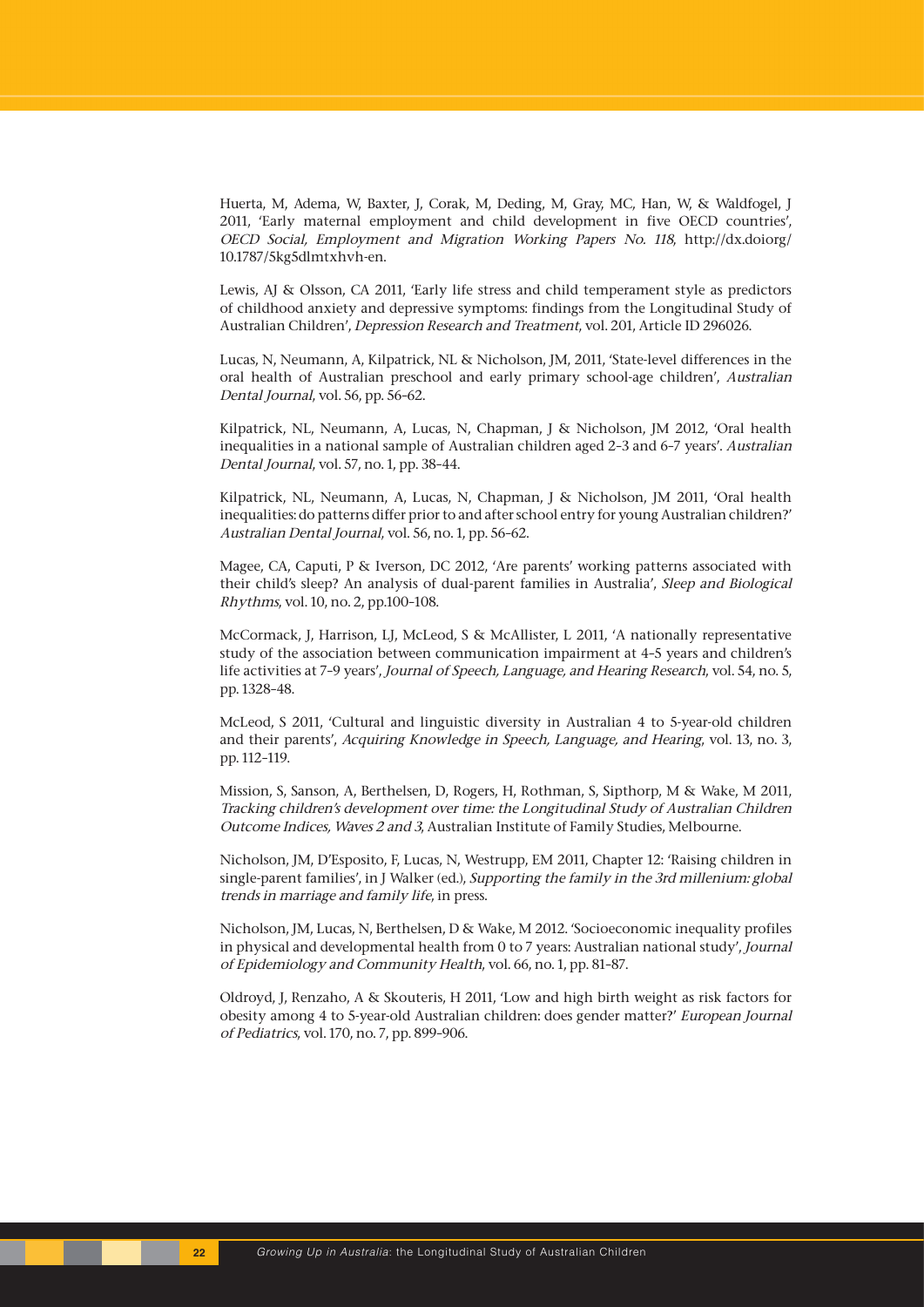

Ou, L, Chen, J, Garret, P, Hillman, K 2011, 'Ethnic and Indigenous disparities in access to health care by Australian infants: unmet needs and barriers', Australia and New Zealand Journal of Public Health vol. 35, no. 1, pp. 30–37.

Ou, L, Chen, J, Garret, P, Hillman, K 2012, 'Have the health gaps between Indigenous and non-Indigenous Australian children changed over time? Results from an Australian national representative longitudinal study', Maternal and Child Health Journal, vol. 16, no. 4, pp. 814–823.

Priest, N, Baxter, J & Hayes, L 2012, 'Social and emotional outcomes of Australian children from Indigenous and culturally and linguistically diverse backgrounds', Australian and New Zealand Journal of Public Health, vol. 36, no. 2.

Sawyer, MG, Harchak, T, Wake, M & Lynch, J 2011, 'Four-year prospective study of BMI and mental health problems in young children', Pediatrics, vol. 128, no. 4.

Skouteris, H, McCabe, M, Ricciardelli, LA, Milgrom, J, Baur, LA, Aksan, N & Dell'Aquila, D 2012, 'Parent–child interactions and obesity prevention: a systematic review of the literature', Early Child Development and Care, vol. 182, no. 2.

Strazdins, L, Lucas, N, Shipley, M, Mathews, R, Berry, H, Rodgers, B & Davies, A 2012, 'Parent and child wellbeing and the influence of work and family arrangements: a three-cohort study', Social Policy Research Paper No. 44, Department of Families Housing Community Services and Indigenous Affairs.

Strazdins, L, Shipley, M, Leach, L & Butterworth, P 2012, 'The way families work: jobs, hours, income, and children's well-being', in A Kalil, R Haskins & J Chesters (eds), Investing in children, work, education, and social policy in two rich countries, Brookings Institution Press, Washington.

Taylor, A, Wilson, C, Slater, A & Mohr P 2011, 'Parenting and child body mass index: longitudinal investigation of maternal and paternal influence', Australian Journal of Psychology, vol. 63, no. 4.

Wake, M, Canterford, L, Hardy, P, Ukoumunne, OC 2011, 'At what BMI are parents of preschoolers concerned? National cross-sectional study', International Journal of Pediatric Obesity, vol. 6, nos. 5–6.

Wake, M, Clifford, SA, Patton, GC, Waters, E, Williams, J, Canterford, L & Carlin, JB 2012, 'Morbidity patterns among the underweight, overweight and obese between 2 and 18 years: population-based cross-sectional analyses', International Journal of Obesity, e-pub, 12 June.

Westrupp, EM, Mensah, FK, Giallo, R, Cooklin, AR, Nicholson, JM 2012, 'Mental health in "low-to-moderate risk" pre-term, low birth weight and small for gestational age children at 4-5 years: the role of early maternal parenting'. Journal of the American Academy of Child and Adolescent Psychiatry, vol. 51, no. 3, pp. 313–323.

Williamson, L, Davis, E, Priest, N & Harrison, L 2011, 'Australian family day care educators: a snapshot of their qualifications, training, and perceived support', Australasian Journal of Early Childhood, vol. 36, no. 4, pp. 63–68.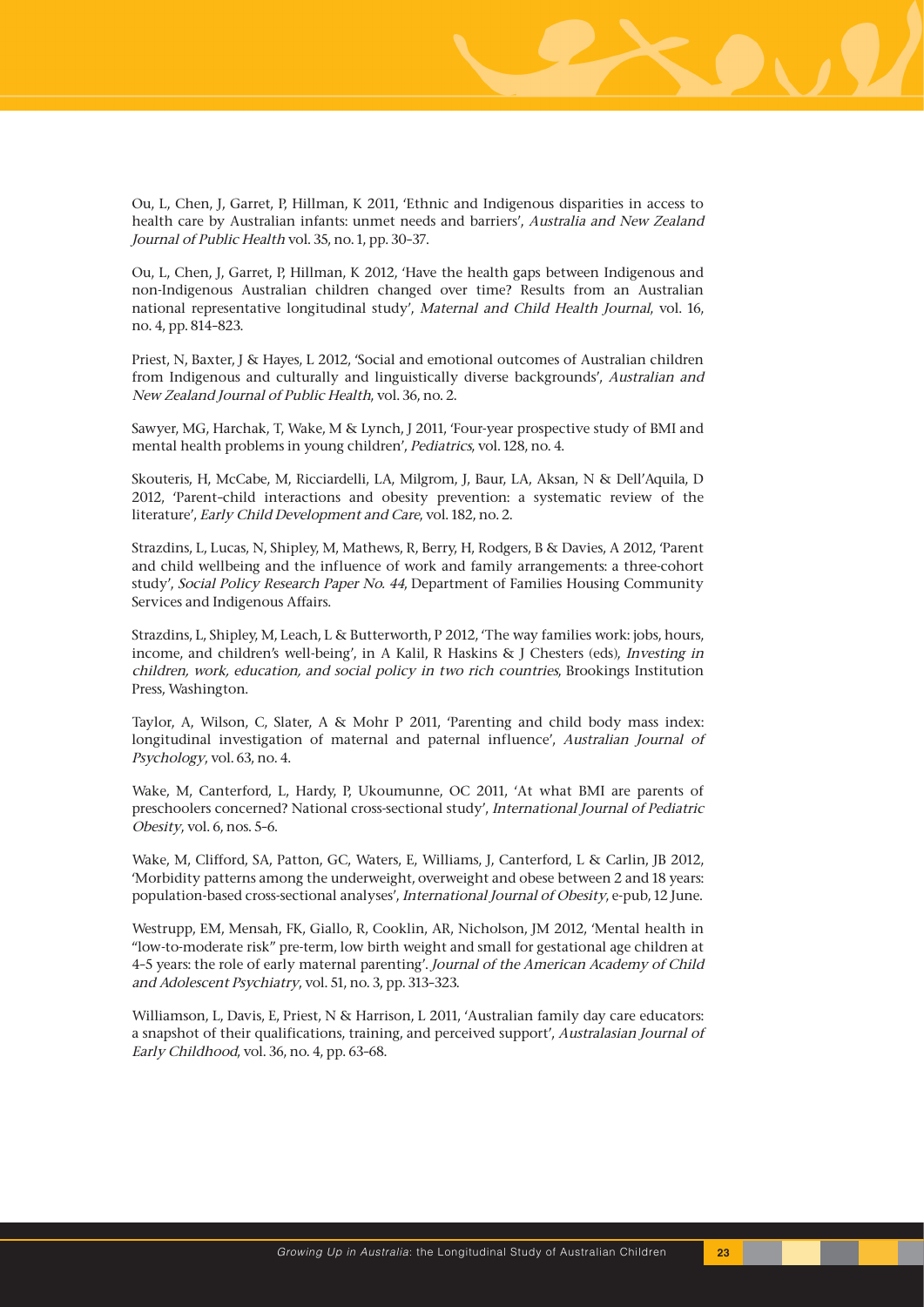Whitehouse, G, Romaniuk, H, Lucas, N & Nicholson, JM 2012, 'Leave duration after childbirth for working mothers: impacts on maternal mental health, parenting and couple relationships in Australian two-parent families', Journal of Family Issues, (in press: accepted 1 March).

Yamauchi, C 2012, 'Children's health and parental labour supply', Economic Record, vol. 88, no. 281, pp. 195–213.

Yu, M 2011, 'How can service providers help?', Family Relationships Quarterly, vol. 19, retrieved from http://www.aifs.gov.au/afrc/pubs/newsletter/frq019/frq019-6.html.

Yu, ML, Ziviani, J, Baxter, J & Haynes, M 2011, 'Time use differences in activity participation among children 4–5 years old with and without the risk of developing conduct problems', Research in Developmental Disabilities, vol. 33, pp. 490–498.

Yu, M, Ziviani, J & Haynes, M 2011, 'Sleep, structured, and social time use and young Australian children's physical activity', Health Promotion Journal of Australia, vol. 22, no. 3, pp. 203–209.

## **Conference presentations**

Ampon, R, Poulos, L, Cooper, S, Waters, A-M, Reddel, H & Marks, G 2010, 'The association between antibiotic use in infancy and the use of inhaled corticosteroids later in childhood', poster presentation at the National Medicines Symposium, Melbourne, 26–28 May.

Ampon, R, Poulos, L, Cooper, S, Waters, A-M, Reddel, H & Marks, G 2011, 'Time trends in the incidence and prevalence of asthma in Australian children: a cohort and age-period analysis', paper presented at Growing Up in Australia and Footprints in Time: LSAC and LSIC Research Conference, Melbourne, 15–16 November.

Barnett, T 2012, 'Home-based early childhood development interventions for pre-school children from socially disadvantaged families: do they work?', paper presented at the Home Interaction Program for Parents and Youngsters (HIPPY) International Directors' Conference, Dallas, Texas.

Barnett, T 2012, 'Home-based early childhood development interventions for pre-school children from socially disadvantaged families: Do they work?', paper presented at the 4th National Early Childhood Intervention Conference, Sibu, Malaysia, 7–9 June.

Barnett, T 2012, 'Investing in our future: an evaluation of the national rollout of the Home Interaction Program for Parents and Youngsters (HIPPY)', paper presented at the Family– School & Community Partnerships Bureau's Engaging Parents and Families in Learning and Schools National Symposium, Canberra, 11–12 May.

Baxter, J 2012, 'Fathers' working arrangements and experiences of family–work spillover', paper presented at the YMCA internal launch of a VicHealth funded program focused on gender equity in the workplace, Fairfield, Vic, 22 May.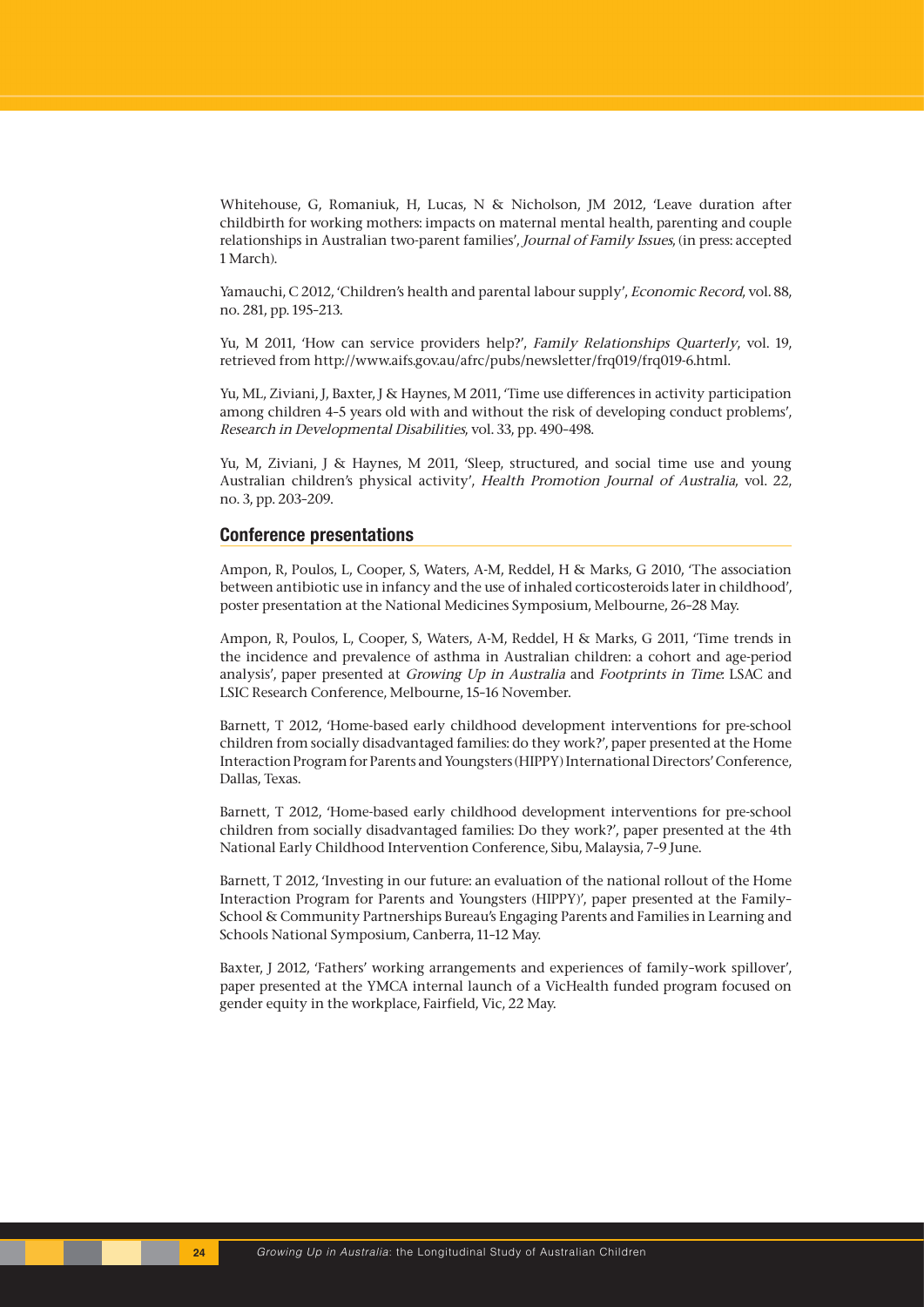Baxter, J 2012, 'Fathers' parenting and self-efficacy: associations with measures of fathering and fathers' and families' characteristics', paper presented to the Australian Social Science Academy workshop, Brisbane.

Baxter, J 2011, 'Fathers' involvement in young children's social and educational activities', paper presented to the Growing Up in Australia and Footprints in Time: LSAC and LSIC Research Conference, Melbourne, 15–16 November.

Baxter, J 2011, 'Fathering across families: how father involvement varies for children when their father has children living elsewhere', paper presented at the Australian Sociological Association Forum 'Australian Fatherhood: New Vistas, Familiar Dilemmas', Brisbane, 19 October.

Baxter, J & Alexandar, M 2011, 'Employment arrangements and the capacity of fathers with young children to co-parent effectively', paper presented at the 13th Australian Social Policy Conference, Social Policy in a Complex World, Sydney, NSW, February.

Belousova, E, Ampon, R, Poulos, L, Cooper, S, Reddel, H, Marks, G 2012, 'Prognostic significance of wheeze for poor health outcomes in children aged 4 to 5 years', Thoracic Society of Australia and New Zealand Annual Scientific Meeting, Canberra, May.

Blanden, J, Katz, I & Redmond, G 2011, 'Persistent inequality? A comparison of the impact of family background on children's outcomes in the UK and Australia', paper presented to Growing Up in Australia and Footprints in Time: The LSAC and LSIC Research Conference, Melbourne, 15–16 November.

Bittman, M, Rutherford, L & Brown, J 2011, ''Digital Natives'? The effects of new and old media on children's language acquisition and literacy', paper presented to Growing Up in Australia and Footprints in Time: LSAC and LSIC Research Conference, Melbourne, 15–16 November.

Brown, J, Skouteris, H, Bittman, M & Rutherford, L 2011, 'Parenting practices, children's media use and childhood obesity', paper presented to *Growing Up in Australia* and *Footprints in* Time: LSAC and LSIC Research Conference, Melbourne, 15–16 November.

Brown, JE, Nicholson, JM, Broom, D 2011, 'Parenting practices, children's lifestyle behaviours and childhood obesity', paper presented to the Australian Social Policy Research Conference, Sydney, July.

Chen, J & Ou, L 2011, 'What are the differences of developmental trajectories between Indigenous and non-Indigenous Australian infants?' paper presented to the Annual Research Symposium of the School of Public Health and Community Medicine, University of New South Wales, August.

Chen, J & Ou, L 2011, 'Do the developmental trajectories of health, social wellbeing and learning outcomes vary between Indigenous and non-Indigenous Australian infants?', paper presented to the CRIAH Aboriginal Health Research Conference, Sydney, 5–6 May.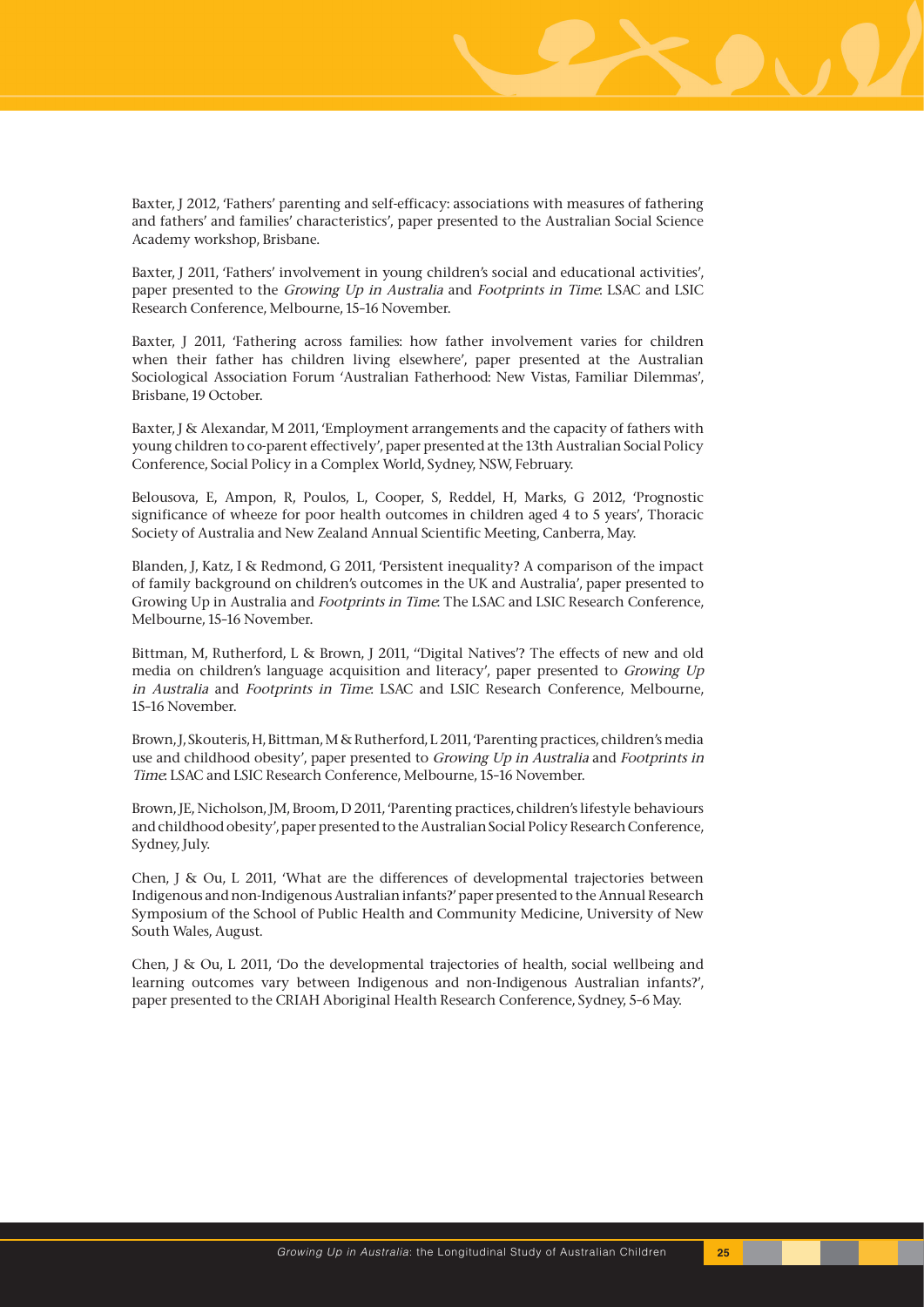Christensen, D, Mitrou, F, Lawrence, D, Sanson, A, Zubrick, S 2011, 'Child temperament, parenting style and emotional and behavioural problems in early childhood—findings from the Longitudinal Study of Australian Children', paper presented to Growing Up in Australia and Footprints in Time: LSAC and LSIC Research Conference, Melbourne, 15–16 November.

Cooklin, A, Giallo, R, Strazdins, L, Westrupp, E, Lucas, N, Nicholson, JM 2011, 'Maternal Separation Anxiety in the postpartum: the role of social disadvantage', paper presented to Australian Society for Psychosocial Obstetrics and Gynaecology, Adelaide, July.

Cooklin, A, Westrupp, E, Strazdins, L & Nicholson, J 2011, 'Employment and family conflict: parenting quality and couple relationship for mothers of 4–5 year olds', paper presented to Growing Up in Australia and Footprints in Time: LSAC and LSIC Research Conference, Melbourne, 15–16 November.

Cooklin, A, Westrupp, E, Strazdins, L, Lucas, N & Giallo, R 2011, 'Maternal employment, strains and gains and family relationships in parents of 4 to 5-year-old children', paper presented to Growing Up in Australia and Footprints in Time: LSAC and LSIC Research Conference, Melbourne, 15–16 November.

Cronin, P, Reeve, R & Goodall, S 2011, 'Measuring the economic impact of speech impairment on academic achievement and social wellbeing: a study of the Longitudinal Study of Australian Children', paper presented to Growing Up in Australia and Footprints in Time: LSAC and LSIC Research Conference, Melbourne, 15–16 November.

D'Esposito, F, Giallo, R, Stewart, P, Mensah, F & Nicholson, J 2011, 'True blue baby blues: prevalence and persistence of mental health difficulties in Indigenous Australian fathers with infants and young children', paper presented to Growing Up in Austalia and Footprints in Time: LSAC and LSIC Research Conference, Melbourne, 15–16 November.

Edwards, B & Baxter, JA 2011, 'Children living in rural and regional areas of Australia', paper presented to the 13th Australian Social Policy Conference, Social Policy in a Complex World, Sydney, 6 July.

Edwards, B & Baxter, J 2011, 'A tyranny of distance or disadvantage? Children living in rural and regional Australia', paper presented to Growing Up in Australia and Footprints in Time: LSAC and LSIC Research Conference, Melbourne, 15–16 November.

Ernst, M, Collins, L & Wulczyn, F 2011, 'Differential susceptibility to the environment: an examination of the moderating effect of temperament on the relation between the home environment and child development', paper presented to Growing Up in Australia and Footprints in Time: LSAC and LSIC Research Conference, Melbourne, 15–16 November.

Farrant, B & Zubrik, S 2011, 'Early vocabulary development: the importance of joint attention and parent–child book reading, paper presented to Growing Up in Australia and Footprints in Time: LSAC and LSIC Research Conference, Melbourne, 15–16 November.

Giallo, R, D'Esposito, F, Christensen, D, Mensah, F, Cooklin, A, Wade, C, Lucas, N & Nicholson, JM 2011, 'Fathers' mental health in the postnatal and early childhood period: results from the Longitudinal Study of Australian Children', paper presented to the 2011 National Men's Health Gathering, Perth, September.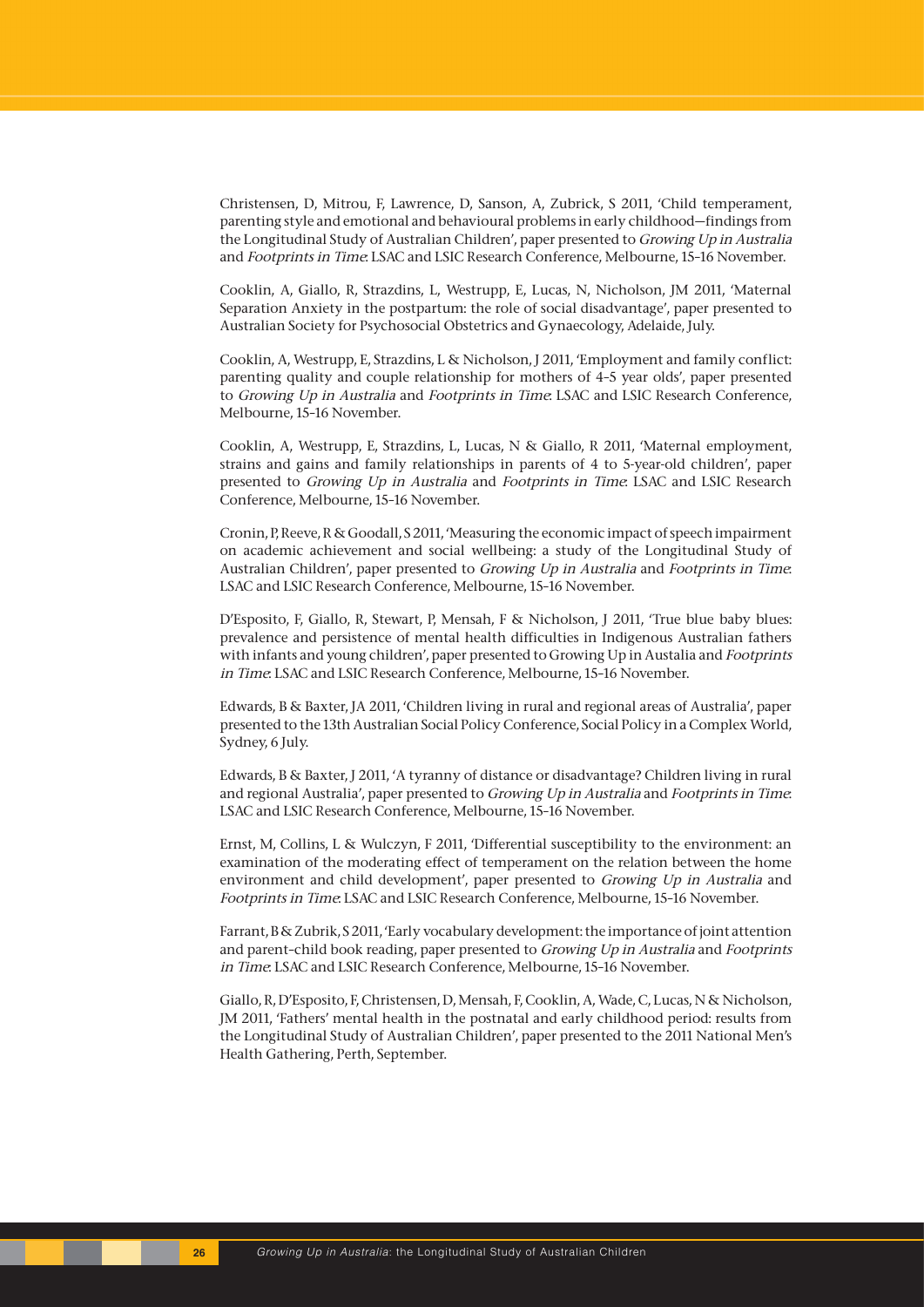

Giallo, R, Cooklin, A, Wade, C, D'Esposito, F & Nicholson, JM 2011, 'Fathers' postnatal mental health and child wellbeing at aged five: the mediating role of parental self-efficacy and parenting behaviour', paper presented to *Growing Up in Australia* and *Footprints in Time*. LSAC and LSIC Research Conference, Melbourne, 15–16 November.

Giallo, R, Cooklin, A, Wade, C, D'Esposito, F, Mensah, F, Lucas, N & Nicholson, JM 2011, 'Fathers' postnatal mental health, parenting and child wellbeing in the early childhood period: results of an Australian population based longitudinal study', paper presented to the 3rd North American Congress of Epidemiology, Montreal, Canada, 21–24 June.

Giallo, R, Cooklin, A, Wade, C, D'Esposito, F & Nicholson, JM 2011, 'Maternal postnatal mental health, parenting and early child wellbeing: results of an Australian population based longitudinal study', paper presented to the 24th Annual Meeting of the Society for Pediatric and Perinatal Epidemiologic Research, Montreal, June.

Gray, M & Baxter, JA 2011, 'Family joblessness, child wellbeing and labour market and income support policies', paper presented to the 13th Australian Social Policy Conference: Social Policy in a Complex World, Sydney, May.

Hancock, KJ, Lawrence, D, Mitrou, F, Zarb, D, Berthelsen, D, Nicholson, JM & Zubrick, SR 2011, 'The association between playgroup participation, learning competence and social– emotional wellbeing for children aged 4–5 years in Australia', paper presented to the Australian Social Policy Conference, Sydney, July.

Hancock, KJ, Lawrence, D, Mitrou, F, Zarb, D, Berthelsen, D, Nicholson, JM & Zubrick, SR 2011, 'Playgroups as sources of social support for mothers', Growing Up in Australia and Footprints in Time: LSAC and LSIC Research Conference, Melbourne, 15–16 November.

Hand, K & Baxter, J 2012, 'Outside school hours care: how care provision influences mothers' employment decisions', paper presented at the workshop Out of School Hours Care and Women's Labour Force Participation: Innovations in Provision and Supply, Sydney, April.

Harrison, L, Spilt, J & Walker, S 2011, 'Stability and change in teacher–child relationship trajectories from age 4–5 to 8–9 years: associations with academic achievement in Year 5', paper presented to *Growing Up in Australia* and *Footprints in Time*: LSAC and LSIC Research Conference, Melbourne, 15–16 November.

Harrison, L, Farrant, B, Wise, S, Smith, G & Zubrick, S 2011, 'Does child care in the first year of life pose a risk for concurrent and future poor childhood health?', paper presented to Growing Up in Australia and Footprints in Time: LSAC and LSIC Research Conference, Melbourne, 15–16 November.

Harvey, J 2011, 'Engaging adolescents and minimising attrition in longitudinal studies', paper presented to the Conference of the Australasian Human Development Association, Dunedin, NZ, July.

Hogan, A 2012, 'A fairer hearing: keeping ear health issues on the political agenda', paper presented to the Australian Otitis Media Conference, OMOZ 2012, Fremantle, WA, May.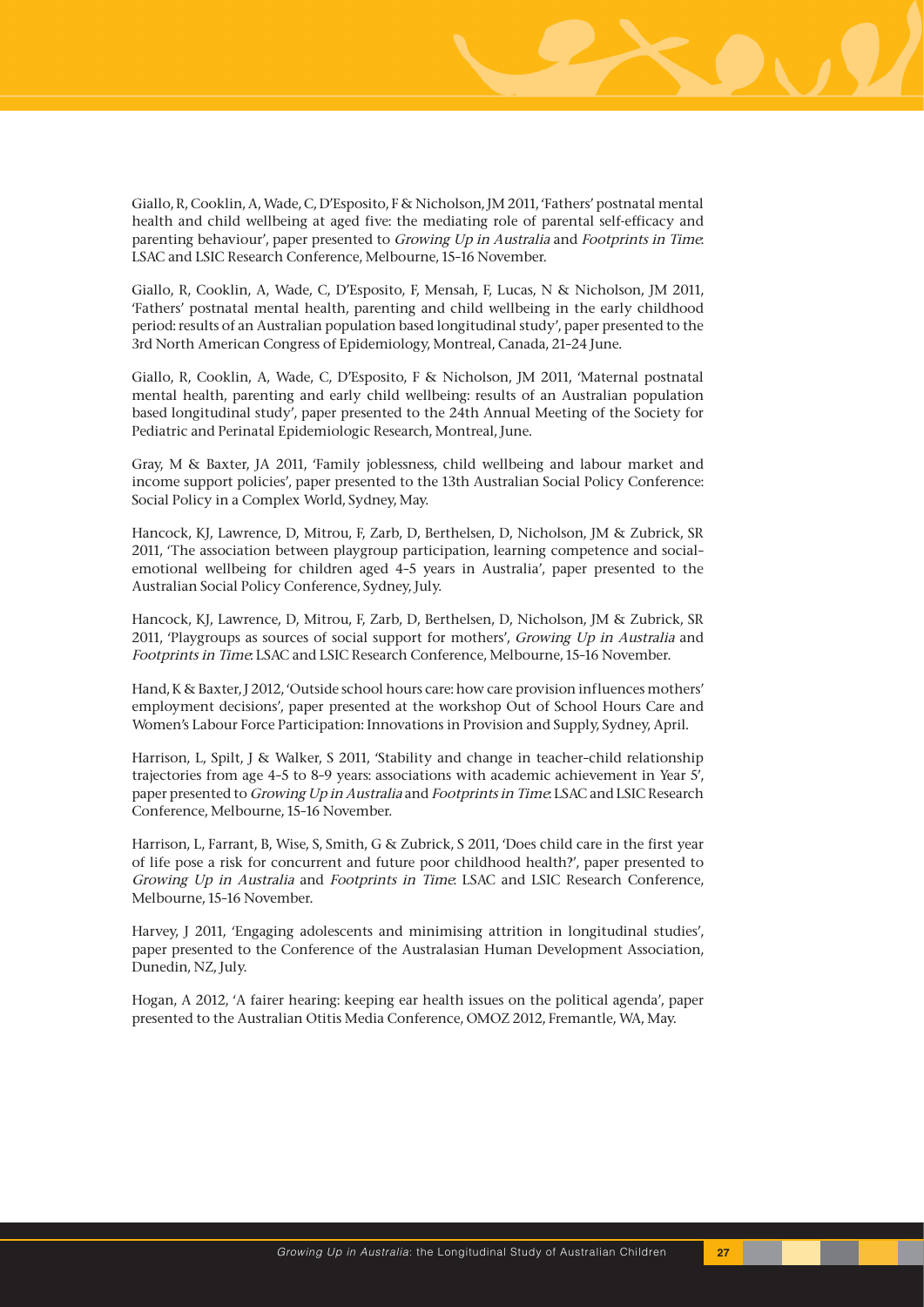Hogan, A, Howard, D, Yiengprugsawan, V 2012, 'The wellbeing of children with ear infection', paper presented to the Australian Otitis Media Confernce, OMOZ 2012, Fremantle, WA, May.

Jansen, P, Mensah, F & Wake, M 2011, 'Childhood overweight and mental health problems: is there a dose–response relation?', paper presented to Growing Up in Australia and Footprints in Time: LSAC and LSIC Research Conference, Melbourne, 15–16 November.

Knight, A & Bild, L 2011, 'Social inclusion and participation in community activities for children with disability', paper presented to Growing Up in Australia and Footprints in Time: LSAC and LSIC Research Conference, Melbourne, 15–16 November.

Lucus, L, Erbas, B & Nicholson, J 2011, 'What about Dad? How non-resident fathers influence child wellbeing', paper presented to Growing Up in Australia and Footprints in Time: LSAC and LSIC Research Conference, Melbourne, and the National Men's Health Gathering, Perth.

Lucas, N, Westrupp, E, Quach, J, Sciberras, E, Wake, M, Mensah, F, Gold, L & Nicholson, JM 2011, 'Cost of common childhood disorders', paper presented to Growing Up in Australia and Footprints in Time: LSAC and LSIC Research Conference, Melbourne, 15–16 November.

McCormack, J, Harrison, LJ, McLeod, S & McAllister, L 2011, 'Correspondence between communication impairment in early childhood and outcomes at school', paper presented to Growing Up in Australia and Footprints in Time: LSAC and LSIC Research Conference, Melbourne, 15–16 November.

McCormack, J, Harrison, LJ, McLeod, S & McAllister, L 2011, 'The Longitudinal Study of Australian Children: school outcomes for children identified with communication impairment in early childhood', paper presented to the Speech Pathology Australia National Conference, Darwin, June.

McCormack, J, Harrison, LJ, McLeod, S & McAllister, L 2011, 'A population study of children identified with communication concerns in early childhood: parent, teacher and child reported outcomes at school age', paper presented to the Asia Pacific Conference on Speech, Language and Hearing, Christchurch, New Zealand, January.

McLeod, S, Harrison, LJ, McCormack, J & McAllister, L 2011, 'Prevalence, risk, impact, and unmet need of children with speech and language impairment in Australia', paper presented to a symposium hosted by the University of Sydney in collaboration with the World Health Organization, 'World report on disability: implications for Asia and the Pacific', Sydney, December.

Mensah, FK, Nicholson, JM, Carlin, J, Headley, E, Berthelsen, D & Wake, M 2011, 'Including multiple domains in analysis of health inequalities: latent class analysis of physical, cognitive and socio-emotional development in the Longitudinal Study of Australian Children', paper presented to the conference of the International Society for Child Indicators, York, UK, July.

Mensah, FK, Nicholson, JM, Carlin, J, Headley, E, Berthelsen, D & Wake, M 2011, 'Analysis of the Breadth, Severity and Stability of Child Health Inequalities', paper presented to Growing Up in Australia and Footprints in Time. LSAC and LSIC Research Conference, Melbourne, 15–16 November.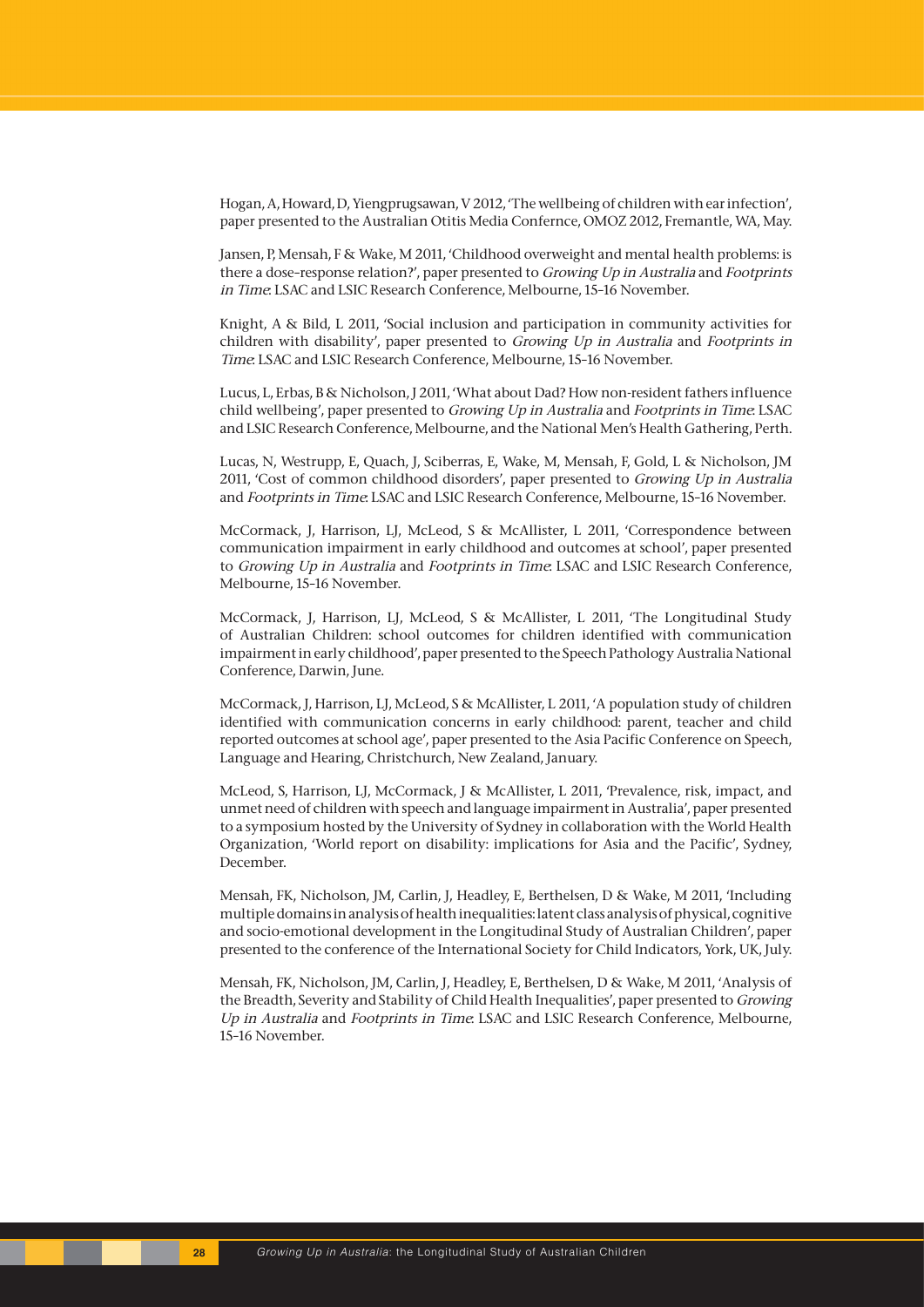

O'Kearney, R & Goh, S 2011, 'Do early language problems predict later emotional and behavioural difficulties in children?', paper presented to *Growing Up in Australia* and Footprints in Time: LSAC and LSIC Research Conference, Melbourne, 15–16 November.

Ou, L, Chen, J & Hillman, K 2011, 'Have the health gaps between Indigenous and non-Indigenous children changed over time?—Results from the Longitudinal Study of Australian Children', CRIAH Aboriginal Health Research Conference, Sydney, 5–6 May.

Ou, L, Chen, K & Hillman, K 2011, 'Parents' perceived unmet needs in childhood healthcare services and related barriers—what are the differences between ethnic and Indigenous Australian children?', paper presented at the 7th Australian and New Zealand Health Services Research Conference, Adelaide, December.

Quach, J, Gold, L, Hiscock, H, Mensah, FK, Lucas, N, Nicholson, JM, Wake, M 2012, 'Australian health care costs associated with children's sleep problems from 0 to 7 years', paper presented to the 2012 Pediatric Academic Societies Annual Meeting, Boston, Massachusetts, May.

Qu, L & Weston, R 2011, 'Does parental social marital status matter to child well-being?', paper presented to Growing Up in Australia and Footprints in Time: LSAC and LSIC Research Conference, Melbourne, 15–16 November.

Redmond, G, Gubhaju, B, Smart, D & Katz, I 2011, 'Has the parental education – child outcome gradient narrowed in Australia since the 1980s?', paper presented to Growing Up in Australia and Footprints in Time: LSAC and LSIC Research Conference, Melbourne, 15–16 November.

Rodgers, B, Gubhaju, B, Butterworth, P, Strazdin, L, Caldwell, T & Crosier, T 2011, 'Investigating stability and change in multiple childhood adversity over time', paper presented to Growing Up in Australia and Footprints in Time: LSAC and LSIC Research Conference, Melbourne, 15–16 November.

Rogers, H, Shin, H & Ghooti, R 2011, 'Why some children thrive despite the odds being stacked against them: investigating the characteristics of young mothers and their children who have good outcomes', paper presented to *Growing Up in Australia* and *Footprints in* Time: LSAC and LSIC Research Conference, Melbourne, 15–16 November.

Rolfe, M, Barclay, L, Longman, J 2011, 'A conceptual model for breast feeding rates in Australia: a Bayesian network approach', Bayes on the Beach, Gold Coast, 6–7 October.

Rolfe, M, Barclay, L, Mengersen, K, Longman, J, Morgan, G 2011, 'Bayesian network model for Australian breastfeeding rates', paper presented to the 3rd Annual Conference of the Australasian Bayesian Network Modelling Society, Brisbane, 21–25 November.

Rutherford, L & Brown, J 2011, 'Children's media use and time choices', paper presented to Growing Up in Australia and Footprints in Time: LSAC and LSIC Research Conference, Melbourne, 15–16 November.

Srtivastava, P & Zhang, X 2011, 'Parental health, health risk behaviours and child weight', paper presented to Growing Up in Australia and Footprints in Time: LSAC and LSIC Research Conference, Melbourne, 15–16 November.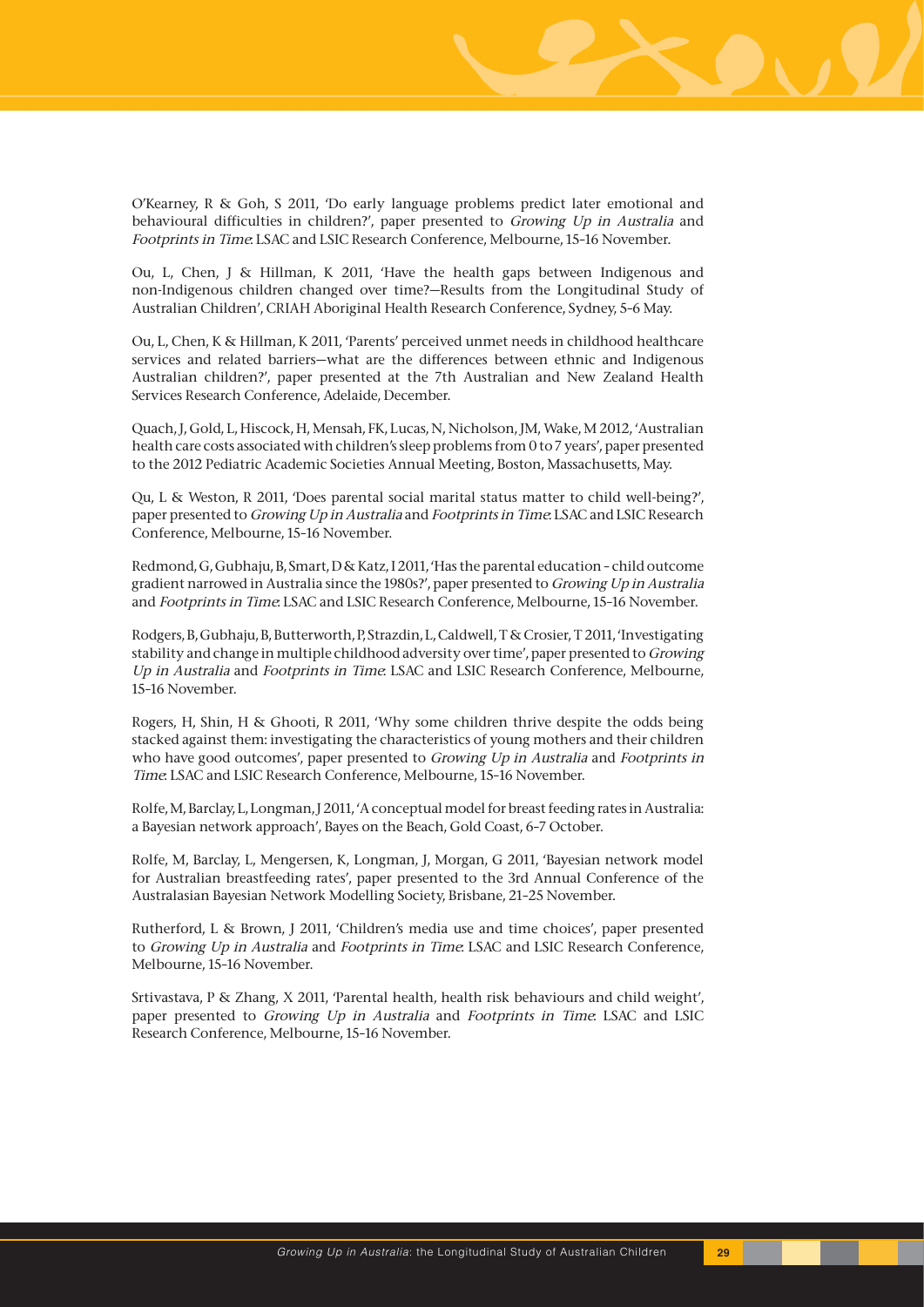Taylor, M 2011, 'Family size and birth order effects in the Longitudinal Study of Australian Children', paper presented to Growing Up in Australia and Footprints in Time: LSAC and LSIC Research Conference, Melbourne, 15–16 November.

Taylor, N 2011, 'Early Pathways and Capabilities', paper presented to Growing Up in Australia and Footprints in Time: LSAC and LSIC Research Conference, Melbourne, 15–16 November.

Wade, C, Giallo, R, Cooklin, A, Lucas, N, Canterford, L & Nicholson, JM 2011, 'Modelling the relationship between family context, parenting and child outcomes', paper presented to 3rd North American Congress of Epidemiology, Montreal, 21–24 June.

Wake, M 2011, 'The Health of Australia's Children', keynote speech at Growing Up in Australia and Footprints in Time: LSAC and LSIC Research Conference, Melbourne, 15–16 November.

Walker, S & Berthelsen, D 2011, 'The contribution of quality home learning environments to a successful school transition: findings from the Longitudinal Study of Australian Children', paper presented to the Biennial Conference for the Australasian Human Development Association, Dunedin, NZ, July.

Washbrook, E, Waldfogel, J, Bradbury, B, Corak, M, Ghanghro, A 2011, 'The development of young children of immigrants in Australia, Canada, the United Kingdom and the United States', paper presented to *Growing Up in Australia* and *Footprints in Time*: LSAC and LSIC Research Conference, Melbourne, 15–16 November.

Westrupp, E 2011, 'Mental health in "low-to-moderate risk" preterm, low birth weight and small for gestational age children at 4–5 years: the role of early maternal parenting', paper presented to Growing Up in Australia and Footprints in Time: LSAC and LSIC Research Conference, Melbourne, 15–16 November.

Westrupp EM, Mensah FK, Giallo R, Cooklin AR, Nicholson JM 2012, 'Mental health in "low-to-moderate risk" preterm, low birth weight and small for gestational age children at 4–5 years: the role of early maternal parenting', poster presented at the International Society for the Study of Behavioural Development Biennial Meeting, Edmonton, Canada, 8–12 July.

Whiteford, C, Walker, S & Berthelsen, D 2011, 'Children with special health care needs: social/ emotional and learning competence in the early years', poster presented at the Biennial Conference of the Australasian Human Development Association. Dunedin, NZ, July, 2011.

Yiengprugsawan, V & Hogan, A 2012, 'Ear infection and subsequent hearing impairment: findings from a prospective longitudinal study of Australian children', paper presented to the Australian Otitis Media Conference, OMOZ 2012, Fremantle, May.

Yu, M, Ziviani, J, Baxter, J & Haynes, M 2011, 'Time use differences between children with and without risk of developing conduct problems', paper presented to the 5th Asia Pacific Occupational Therapy Congress, November 2011, Chang-Mai, Thailand.

Zubrick, SR 2011, 'Language development and change: growth, patterns, and processes in the Australian longitudinal studies', paper presented to Growing Up in Australia and Footprints in Time: LSAC and LSIC Research Conference, Melbourne, 15–16 November.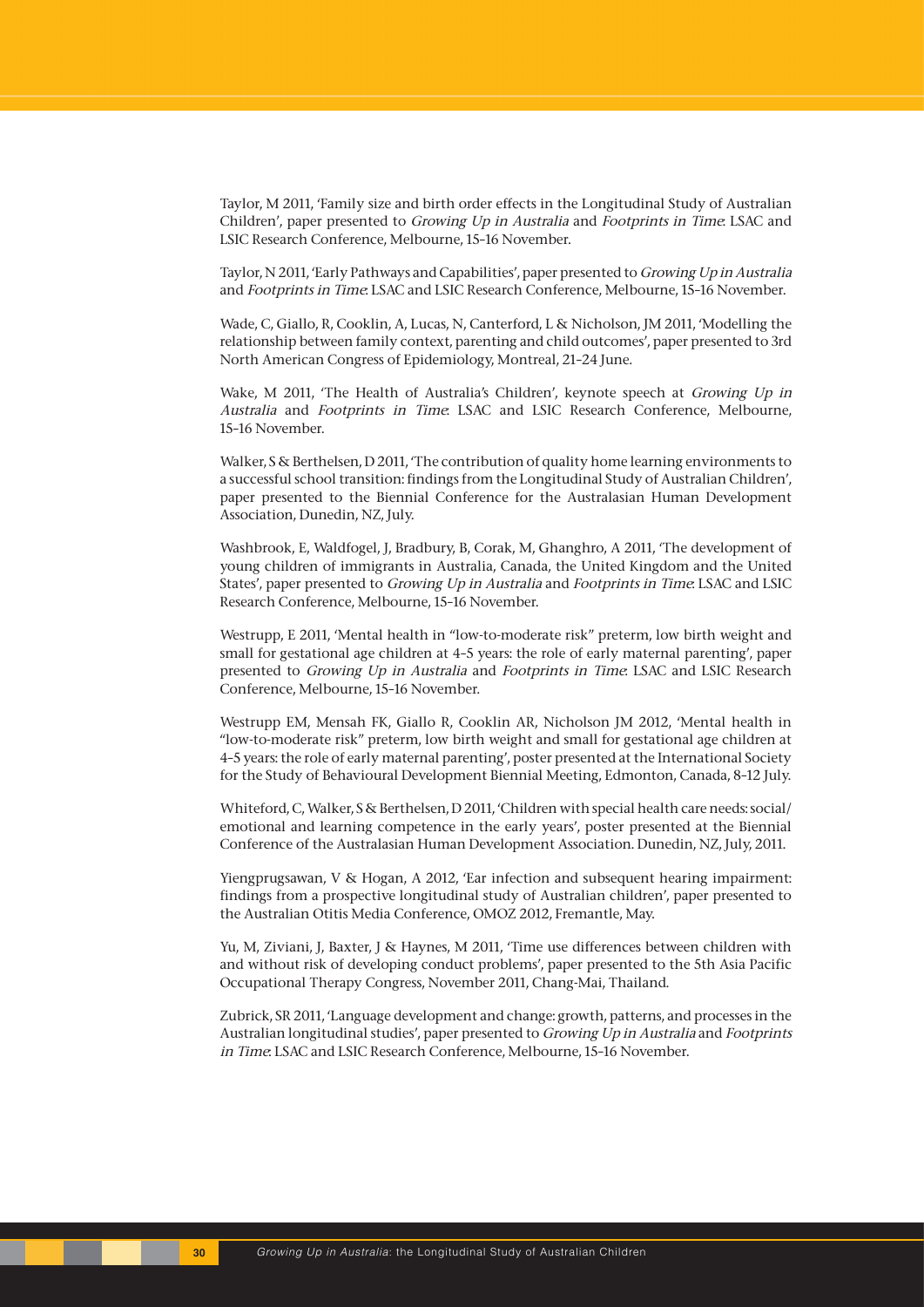

#### **Theses**

Dillon-Wallace, JA 2011, 'Mothers of young children with special health care needs: maternal wellbeing and engagement in work', PhD thesis, Queensland University of Technology.

Hancock, K 2012, 'A longitudinal analysis of the association between overprotective parenting and the physical health of children', MSc thesis, Swinburne University of Technology.

Lucas, N 2012, 'What about Dad? How non-resident fathers influence child mental health', Masters thesis, La Trobe University.

McCormack, J 2011, 'The extent and experience of childhood speech impairment', PhD thesis, Charles Sturt University.

Shulver, W 2012, 'Parenting groups as sources of social capital: their patterns of use and outcomes for Aboriginal and non-Aboriginal mothers of young children', PhD thesis, Flinders University.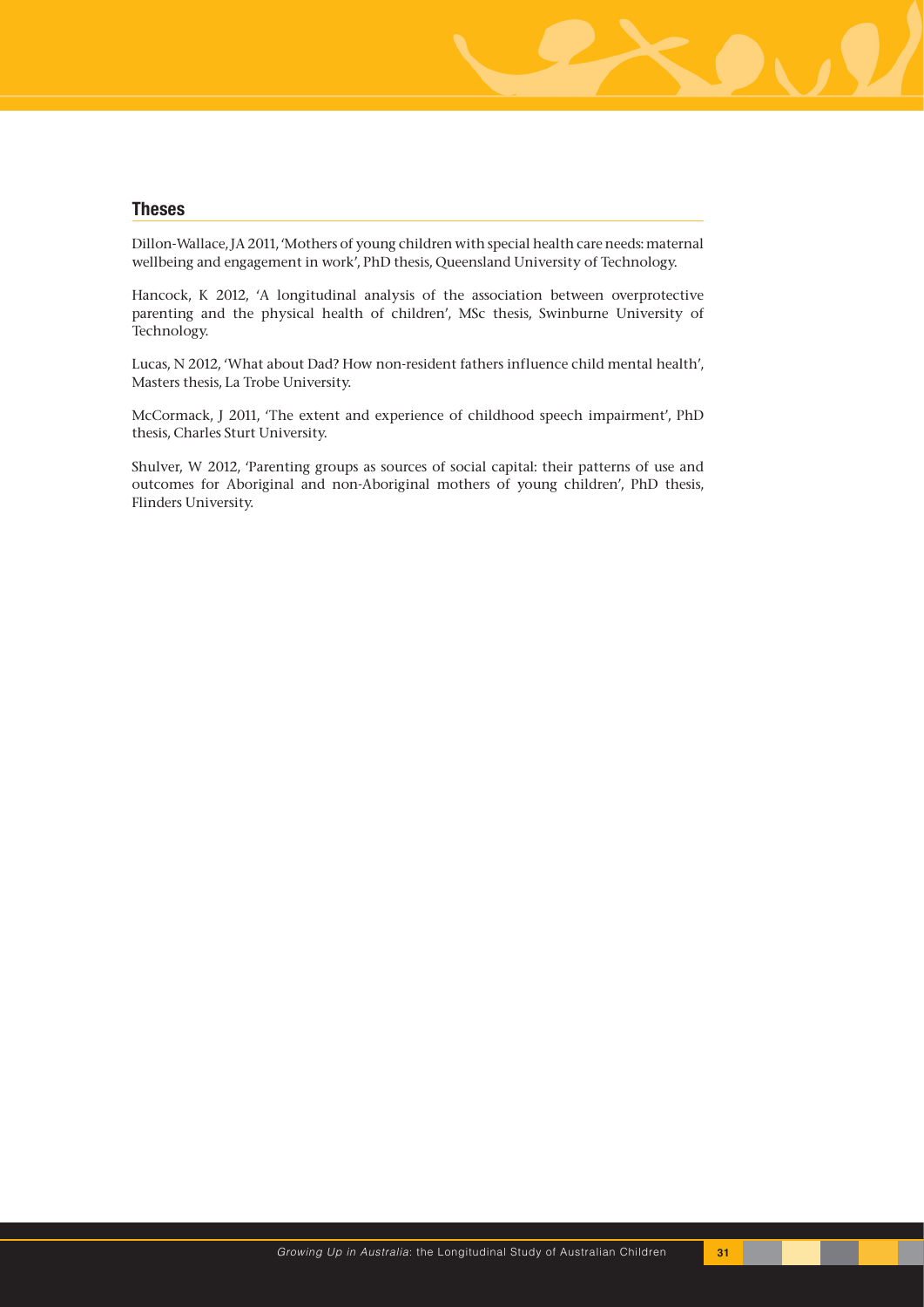The Growing up in Australia website, http://www.aifs.gov.au/growingup/, allows easy access to updates from the study. The website has areas to cater for study participants (children and parents), data users, researchers and policy makers. There continues to be an ongoing interest in publications and papers based on LSAC, as illustrated in Table 2.

| Table 2<br><b>Website visits and downloads</b> |                  |         |         |         |         |         |         |         |             |  |
|------------------------------------------------|------------------|---------|---------|---------|---------|---------|---------|---------|-------------|--|
|                                                | Release<br>date  | 2004-05 | 2005-06 | 2006-07 | 2007-08 | 2008-09 | 2009-10 | 2010-11 | $2011 - 12$ |  |
| Total site visits                              |                  | 57,227  | 85,966  | 107,890 | 155,144 | 182,263 | 202,264 | 202,233 | 260,204     |  |
| Publications-downloads                         |                  | 14,860  | 19,664  | 37,387  | 51,501  | 55,919  | 88,172  | 94,417  | 127,695     |  |
| 2004-05 Annual Report                          | May 2005         | 501     | 10,831  | 9,024   | 5,183   | 2,747   | 925     | 2,117   | 1,411       |  |
| 2005-06 Annual Report                          | Dec 2006         |         |         | 8,026   | 4,817   | 1,339   | 426     | 1,755   | 1,293       |  |
| 2006-07 Annual Report                          | <b>Jun 2008</b>  |         |         |         | 2,938   | 4,122   | 691     | 2,668   | 3,223       |  |
| 2007-08 Annual Report                          | Dec 2008         |         |         |         |         |         | 1,970   | 998     | 2,509       |  |
| 2008-09 Annual Report                          | <b>Nov 2009</b>  |         |         |         |         |         | 5,562   | 3,105   | 39          |  |
| 2009-10 Annual Report                          | Feb 2011         |         |         |         |         |         |         | 787*    | 805         |  |
| 2010-11 Annual Report                          | Oct 2012         |         |         |         |         |         |         |         |             |  |
| 2010 Annual<br><b>Statistical Report</b>       | Aug 2011         |         |         |         |         |         |         |         | 92,863      |  |
| <b>Discussion Paper 1</b>                      | Mar 2002         | 3,002   | 17,844  | 15,198  | 4,927   | 3,734   | 2,575   | 12,870  | 9.099       |  |
| <b>Discussion Paper 2</b>                      | Sep 2003         | 1,483   | 1,721   | 2,987   | 2,830   | 1,743   | 1,316   | 1,420   | 1,298       |  |
| Paper 3 Discussion                             | May 2004         | 10,317  | 10,389  | 9,471   | 9,104   | 1,574   | 1,196   | 8,550   | 4,871       |  |
| <b>Discussion Paper 5</b>                      | <b>Jun 2007</b>  |         |         | 196     | 2,182   | 1,573   | 1,228   | 1,144   | 1,255       |  |
| <b>Technical Paper 1</b>                       | Sep 2005         |         | 2,521   | 3,401   | 4,702   | 8,823   | 6,042   | 4,751   | 6,331       |  |
| <b>Technical Paper 2</b>                       | <b>Jan 2006</b>  |         | 2,322   | 1,960   | 1,945   | 1,454   | 1,367   | 1,231   | 1,109       |  |
| <b>Technical Paper 3</b>                       | May 2006         |         | 103     | 1,351   | 1,188   | 1,165   | 1,030   | 1,245   | 1,298       |  |
| <b>Technical Paper 4</b>                       | <b>July 2007</b> |         |         |         | 1,896   | 1,392   | 1,061   | 1,012   | 1,085       |  |
| <b>Technical Paper 5</b>                       | Oct 2007         |         |         |         | 671     | 1,210   | 936     | 911     | 1,059       |  |
| <b>Technical Paper 6</b>                       | Aug 2009         |         |         |         |         |         | 701     | 678     | 752         |  |
| <b>Technical Paper 9</b><br>Aug 2011           |                  |         |         |         |         |         |         |         | 931         |  |
| <b>Study Newsletters</b>                       |                  | 7,928   | 8,257   | 12,431  | 18,589  | 20,699  | 15,286  | 14,551  | 14,199      |  |
| <b>Data Dictionary</b>                         |                  | 150     | 2,237   | 2,625   | 1,931   | 2,374   | 1,099   | 2,123   | 2,291       |  |

\*Due to a technical error the statistics for this are unavailable. This number indicates the number of PDF versions of the report that were downloaded